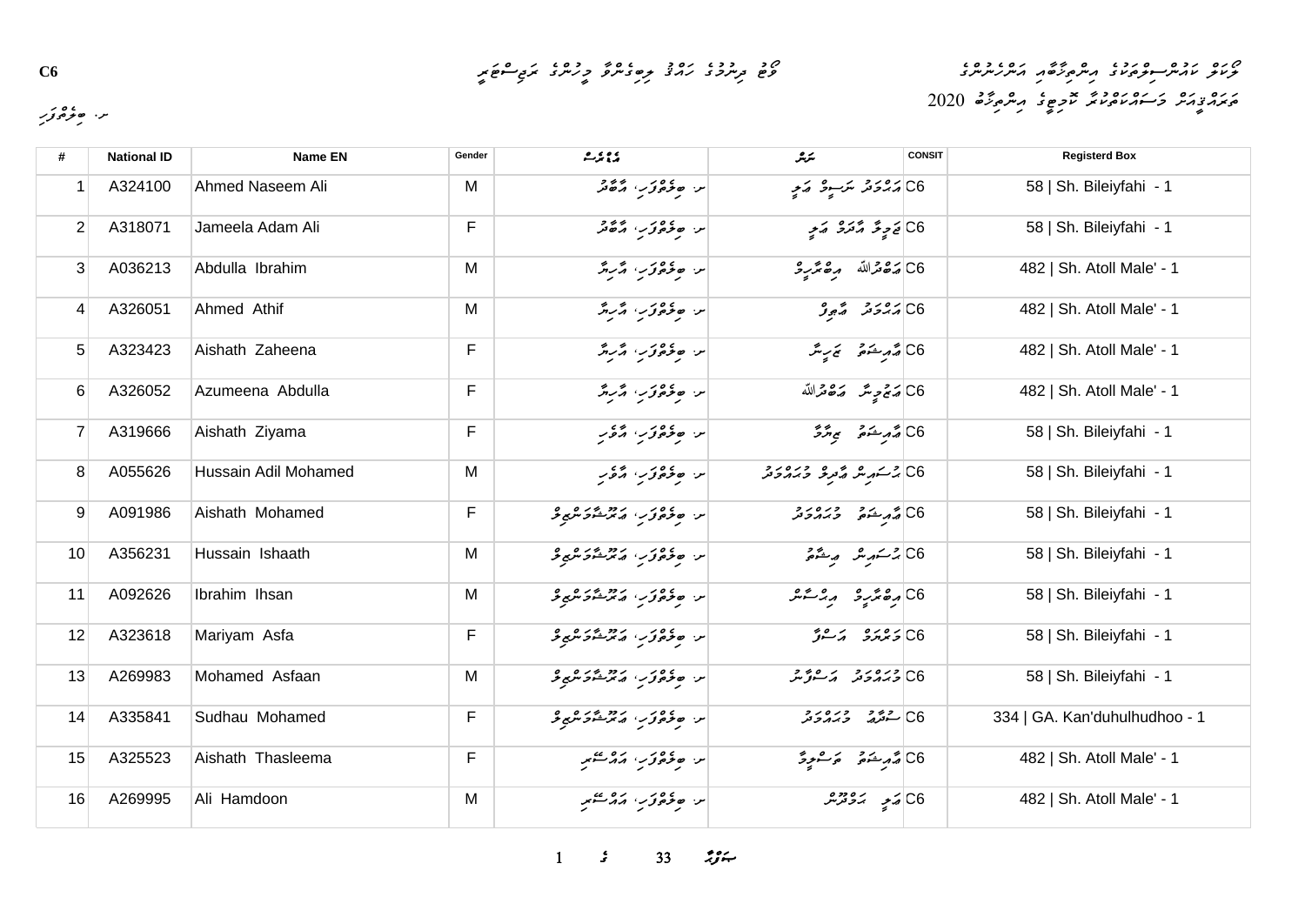*sCw7q7s5w7m< o<n9nOoAw7o< sCq;mAwBoEw7q<m; wBm;vB 2020*<br>*په پوهر وسوډيرونو لومو د موجو د مرمونه* 2020

| 17 | A306144 | Dawood Ibrahim          | M            | ىن ھۆھۈپ، مەمشىر   | C6 مُرْمَّدٌ مِنْ مُرْجِدٌ                     | 482   Sh. Atoll Male' - 1 |
|----|---------|-------------------------|--------------|--------------------|------------------------------------------------|---------------------------|
| 18 | A269996 | Hassan Hammadh          | M            | بر ھۆھۈپ ئەم شىمبە | C6 ئەسەھەر بەيدۇن <sub>ىر</sub>                | 482   Sh. Atoll Male' - 1 |
| 19 | A325522 | Mariyam Waheedha Idrees | $\mathsf F$  | بر ھۆھۈپ ئەھمىتىر  | C6 كەبۇرگۇ ئۇيەنگە مەيگەيدىس <sup>ى</sup>      | 482   Sh. Atoll Male' - 1 |
| 20 | A269993 | Saeed Humaidh           | M            | بر ھۆھۈپ مەمىسى    | C6 س <i>َموِیز برْدَویز</i>                    | 482   Sh. Atoll Male' - 1 |
| 21 | A306141 | Thahumeena Dawood       | $\mathsf F$  | ر موفور به نه شور  | C6 <i>ەزجەنگە قرەتق</i> ر                      | 91   R. Alifushi - 3      |
| 22 | A066656 | Ibrahim Waheed Hassan   | M            | بر ھوجوں پر معدوی  | C6 مەھمەر ئەرىق ئەسەمى                         | 58   Sh. Bileiyfahi - 1   |
| 23 | A092087 | Ahmed Areef Ibrahim     | M            | ر ھۆھۈپ مەقرىمۇ    | C6 <i>גُי</i> יْ جَمَّدَ مَهْرِدْ مِعْمَدِيْرَ | 58   Sh. Bileiyfahi - 1   |
| 24 | A323627 | Sofoora Ibrahim         | $\mathsf F$  | بر ھوگور، موگوی    | C6 سۆزىتە مەھترىيە 3                           | 58   Sh. Bileiyfahi - 1   |
| 25 | A045213 | Mohamed Shareef         | M            | بر ھۆھۈپ ھەمدى     | C6 <i>ۇنەۋەتى خەيرۇ</i>                        | 58   Sh. Bileiyfahi - 1   |
| 26 | A158619 | Siththi Ibrahim         | F            | بر ھۆھۈپ ھرىرى     | C6 سورمو م <i>وھنگرچ</i> و                     | 58   Sh. Bileiyfahi - 1   |
| 27 | A000712 | Abdulla Mufeed          | M            | ین ھۆھۈر، ھېگە     | C6 كەھەراللە   3 <i>ي</i> ومتر                 | 58   Sh. Bileiyfahi - 1   |
| 28 | A270024 | Aishath Laisa           | $\mathsf{F}$ | ین ھۆھۈر، ھېگە     | C6 مُدِيسَة وَرِثَرَ                           | 482   Sh. Atoll Male' - 1 |
| 29 | A083669 | Aishath Shiyama         | $\mathsf{F}$ | ین ھۆھۈر، ھېگە     | C6 مُرمِسْمَعُ سُمِعُرَّدً                     | 13   HA. Dhidhdhoo - 1    |
| 30 | A270023 | Ali Ghassaan            | M            | ین ھۆھۈر، ھېگە     | C6ع <i>مَرْحِي مَنْ مُ</i> شَمَّسْ             | 482   Sh. Atoll Male' - 1 |
| 31 | A239745 | Aminath Zaina           | $\mathsf F$  | این ھۆھۈر، ھېگە    | C6 مُرْحِبَتَهُمْ تَجْمِيتُر                   | 482   Sh. Atoll Male' - 1 |
| 32 | A122405 | Hawwa Abdul Rahman      | F            | اير: ھۆھۈر، ھېڭر   | C6 <i>بروی مقدم بروی د</i>                     | 482   Sh. Atoll Male' - 1 |
| 33 | A239744 | Mohamed Idhrees         | M            | ىن ھۆھۈر، ھىگە     | C6  <i>32,322 م</i> وترموت                     | 318   L. Hithadhoo - 1    |

**2** *s* **33** *z***<sub>***3***</sub>** *z***<sub>***3***</sub>**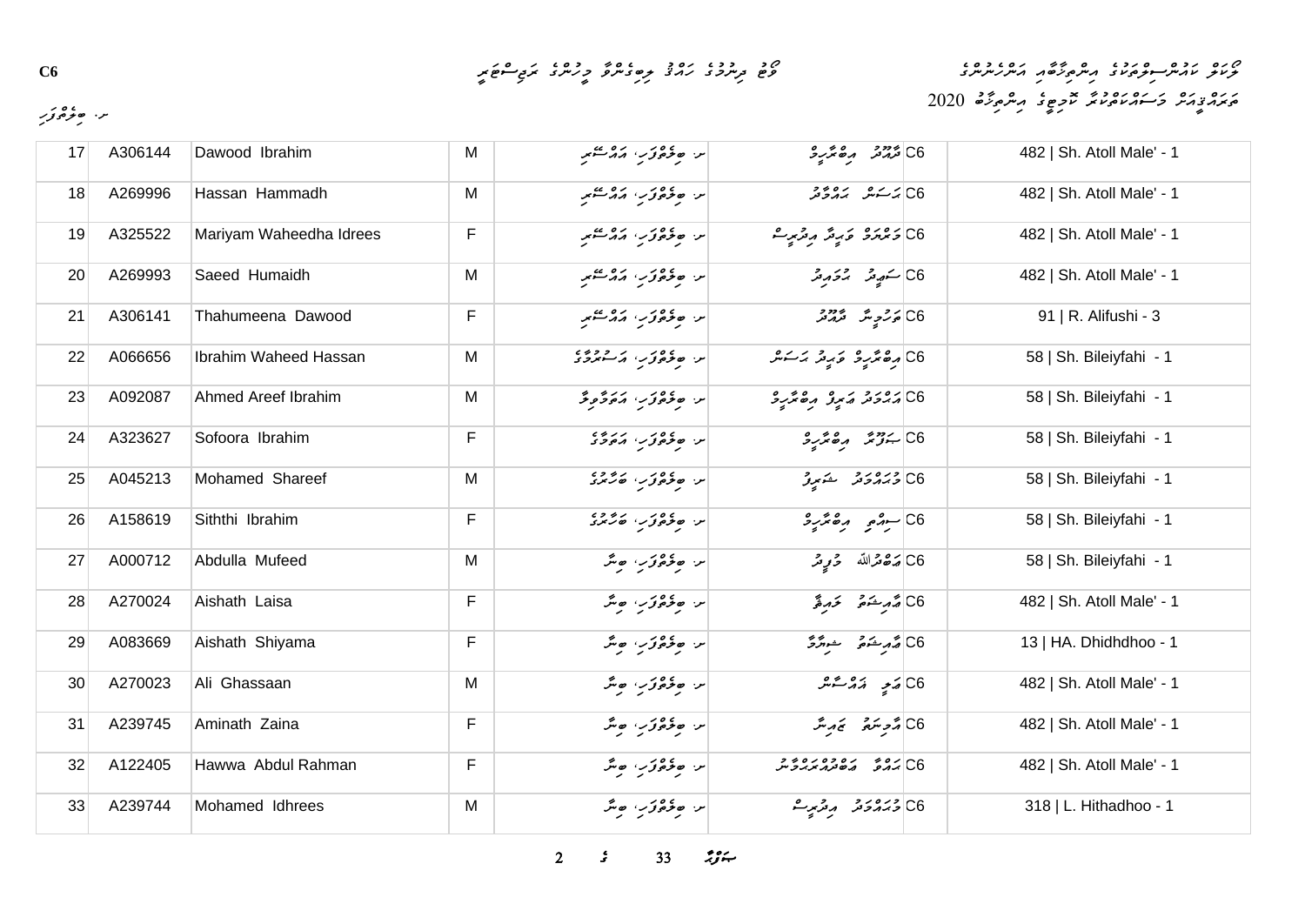*sCw7q7s5w7m< o<n9nOoAw7o< sCq;mAwBoEw7q<m; wBm;vB 2020*<br>*په پوهر وسوډيرونو لومو د موجو د مرمونه* 2020

| 34 | A360309 | Mohamed Maeesh         | M            | ىن ھۆھۈر، ھېڭە       | C6  <i>32,25 \$مو</i> يقة                               | 482   Sh. Atoll Male' - 1 |
|----|---------|------------------------|--------------|----------------------|---------------------------------------------------------|---------------------------|
| 35 | A239742 | Nadhira Idhrees        | $\mathsf{F}$ | مر ھۆھ دىر، ھىگر     | C6 سَّرْمِيرَ مِنْ مِرْمِي <sup>ْ</sup>                 | 482   Sh. Atoll Male' - 1 |
| 36 | A091700 | Nasheeda Idrees        | $\mathsf{F}$ | مر ھۆھۈر، ھىگە       | C6 مَرَسْدِمَّر   برقر برِسْد                           | 58   Sh. Bileiyfahi - 1   |
| 37 | A120591 | Sithuna Mohamed Waheed | $\mathsf F$  | من ھۆھۈك ھىتر        | 06 – مۇنىگە جەم <i>ھەدىر</i> ھەمدىكە                    | 58   Sh. Bileiyfahi - 1   |
| 38 | A372577 | Aishath Amaanee        | $\mathsf F$  | ر موثور، كاستور      | C6 مەم شەق مەگەس                                        | 482   Sh. Atoll Male' - 1 |
| 39 | A101121 | Aishath Shahida        | $\mathsf F$  | ر موجود، كارتقوى     | C6 مَ <i>ذِيشَة شَرْبَتْر</i>                           | 380   Maradhoo - 2        |
| 40 | A347701 | Ibrahim Zaalif         | M            | ىن ھۆھۈك ئۇسھىرى     | C6 مەھەمگەيدى - م <i>ۇرو</i> ر                          | 482   Sh. Atoll Male' - 1 |
| 41 | A155571 | Mariyam Ali            | $\mathsf F$  | س ھۆھۈپ كۆسھىرى      | C6 <i>خ</i> ير پرو گرمبر                                | 380   Maradhoo - 2        |
| 42 | A368105 | Mariyam Ziyadha        | $\mathsf F$  | ر موجود، كاره م      | C6 <i>كەنگەردە</i> ب <sub>ې</sub> رگەنگر                | 482   Sh. Atoll Male' - 1 |
| 43 | A101207 | Zeenath Ali Rasheed    | $\mathsf F$  | ر موجود، كاره م      | C6 <sub>م</sub> ج <i>سَمَۃُ    مَدمٍ    مَرَ</i> شوِتْر | 58   Sh. Bileiyfahi - 1   |
| 44 | A153960 | Ali Idrees             | M            | ىن ھۆھۈك ئۇمېرىكەك   | C6 ڪيو پيرمير شو                                        | 482   Sh. Atoll Male' - 1 |
| 45 | A324171 | Hiyala                 | $\mathsf F$  | ىر. ھۆھۈك ئۇيرىدەك   | C6 بەتزىخە                                              | 58   Sh. Bileiyfahi - 1   |
| 46 | A269961 | Husaama Ali            | $\mathsf F$  | ىن ھۆھۈك ئۇمېرىكەت   | C6 يُمسَّمَّ مَو                                        | 482   Sh. Atoll Male' - 1 |
| 47 | A229740 | Mariyam Shiuna         | F            | ىن ھۆھۈك ئۇمېرىدەك   | C6 <i>خ</i> ىرى <i>زى ھەمگەنگ</i> ە                     | 58   Sh. Bileiyfahi - 1   |
| 48 | A324174 | Niushad                | M            | ىن ھۆھۈك ئەمدىر مەت  | C6 س <sub>ر</sub> چرىشىتىر                              | 58   Sh. Bileiyfahi - 1   |
| 49 | A324172 | Seema Ali              | $\mathsf F$  | المن ھۆھۈك كامرىكە ئ | C6 سوءً <i>مق</i> ع                                     | 351   GDh. Fiyoari - 1    |
| 50 | A324173 | Sinan                  | M            | ىن ھۆھۈك ئۇمېرىكەك   | C6 سەيگەنگە                                             | 58   Sh. Bileiyfahi - 1   |

**3** *3**3**3* $294$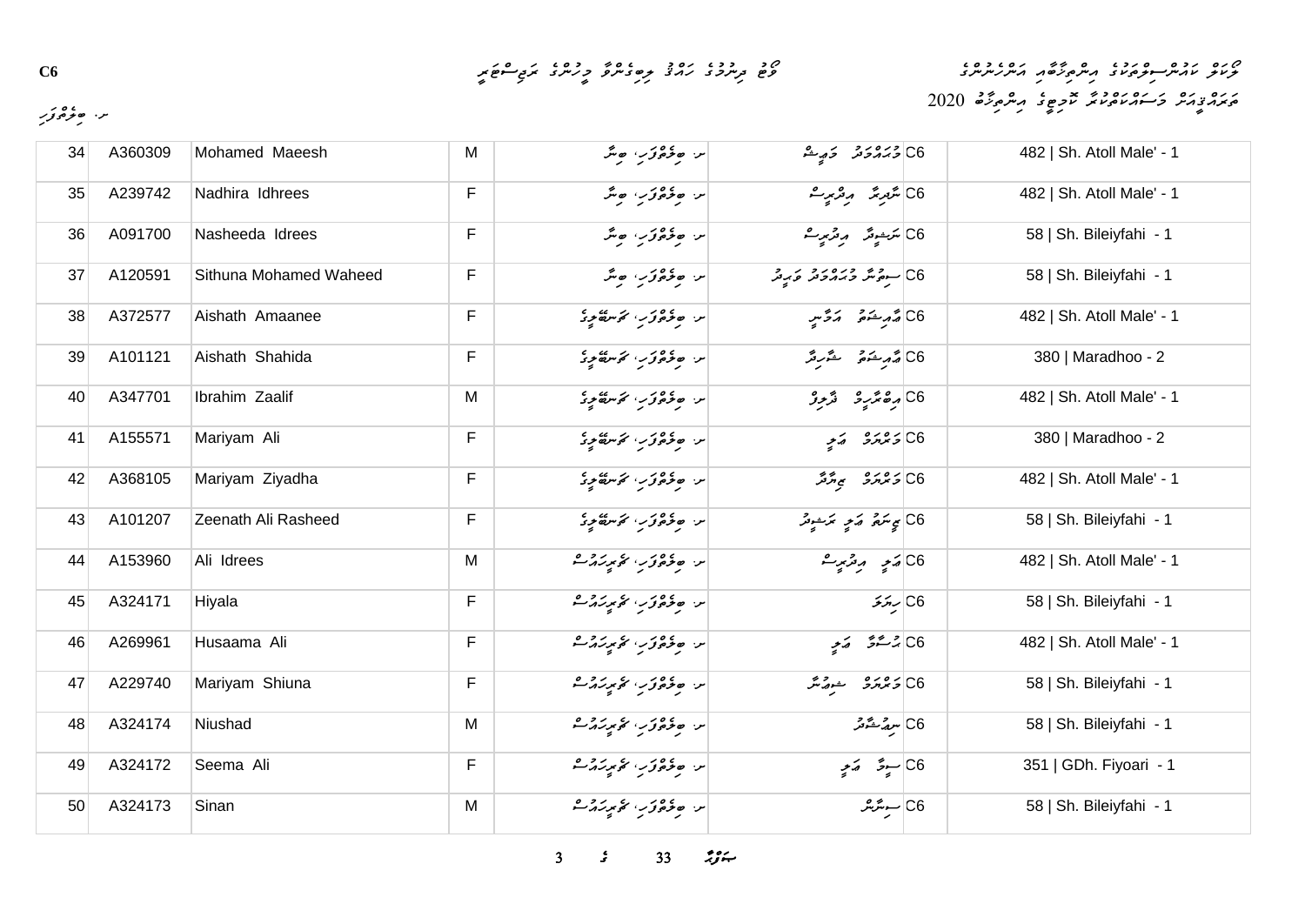*sCw7q7s5w7m< o<n9nOoAw7o< sCq;mAwBoEw7q<m; wBm;vB* م من المرة المرة المرة المرجع المرجع في المركبة 2020<br>مجم*د المريض المربوط المربع المرجع في المراجع المركبة* 

| 51 | A324112 | Ali Fauzan                   | M           | ىر. ھۆھۈك ئىگرىش                                          | C6 <i>مَرْمٍ وَمُ</i> تَمَّتَر                                       | 482   Sh. Atoll Male' - 1 |
|----|---------|------------------------------|-------------|-----------------------------------------------------------|----------------------------------------------------------------------|---------------------------|
| 52 | A324115 | Hussain Faaris               | M           | ر ھوھۇپ ئىرگى                                             | C6 يُرتسمبر مثر بوَّسِر مُشَرِّسُة ا                                 | 482   Sh. Atoll Male' - 1 |
| 53 | A269937 | Mariyam Zuneen               | F           | ر ەرەر، رومى                                              | C6 كەممە <i>ھى ئى</i> ئىرىس                                          | 482   Sh. Atoll Male' - 1 |
| 54 | A324114 | Mohamed Farhan               | M           | ر ەمدەر، دېم مەھ                                          | C6 <i>ۋېرمونتى ۋېرىگى</i> ر                                          | 238   AA. Ukulhas - 1     |
| 55 | A325957 | Agleemaa Ali                 | F           | $\sim$ وگوگر، ۽ پاڻو                                      | C6 ك <sup>و</sup> گوچۇ كەمچ                                          | 58   Sh. Bileiyfahi - 1   |
| 56 | A330783 | Fathimath Ali                | $\mathsf F$ | ر ھۆھۈپ ، ئېچ ۋې                                          | C6 وَجِعَةٍ صَعِ                                                     | 58   Sh. Bileiyfahi - 1   |
| 57 | A300220 | Fathimath Ziduna             | $\mathsf F$ | ر ھۆھۇپ ، ئېچ ۋى                                          | C6 <i>وَّجوحَمْ</i> ب <sub>ُح</sub> ِمْتُر                           | 58   Sh. Bileiyfahi - 1   |
| 58 | A325956 | Mohamed Ali                  | M           | ر ھۆھۈپ ئىپرۇي                                            | C6 <i>جەنگە جۇ ھ</i> ېر                                              | 58   Sh. Bileiyfahi - 1   |
| 59 | A258283 | Abdul Hakeem Ahmed           | M           | بر موثوقر، ترسط مدد ده                                    | C6 مەھىرى <i>گەنى</i> مەمەدىر                                        | 58   Sh. Bileiyfahi - 1   |
| 60 | A132520 | Abdulla Shaheem Abdul Hakeem | M           | ا در هنگوری در دوره بردارد.<br>این هنگوری در سره برداردرد | C6 رَصْحْرَاللّه خَرَبِ وَصَعْرَ مَرْدِ وَمِ                         | 482   Sh. Atoll Male' - 1 |
| 61 | A269815 | Adam Shaheem Abdul Hakeem    | M           |                                                           | C6 مُتَرَدُّ شَرِيرُ مَصْرُوْبَرِيرَ                                 | 58   Sh. Bileiyfahi - 1   |
| 62 | A326048 | Ali Saheem                   | M           | ر موجود به ترسط مدوره                                     | $\mathcal{S}_{\mathbf{y}} = \mathcal{S}$ $\mathcal{S} = \mathcal{S}$ | 58   Sh. Bileiyfahi - 1   |
| 63 | A269890 | Fathimath Mahidha            | $\mathsf F$ | ر موقوف ترسيم مدوره                                       | C6 <i>وَّجِوَدَة</i> ُ وَّرِسَّ                                      | 58   Sh. Bileiyfahi - 1   |
| 64 | A323055 | Hareera Abdul Rahman         | F           | بر موجود ر دوه بدوه                                       | C6 ئەمەيم مەھىرمەمەدە بو                                             | 58   Sh. Bileiyfahi - 1   |
| 65 | A040978 | Mariyam Majdha               | $\mathsf F$ | ر موقوف ترسية مدور                                        | C6 كەبىر ئىرە ئەرە ئىقتىكە                                           | 58   Sh. Bileiyfahi - 1   |
| 66 | A202243 | Mariyam Saheema              | F           | ر موجود به ترسط مهدم دره                                  | C6 <i>وَ بَدْيَرْ وَ</i> سَمَرِيَّ                                   | 58   Sh. Bileiyfahi - 1   |
| 67 | A000711 | Mohamed Aagil                | M           | ر موجود به ترسط مدوره                                     | C6  <i>3223, \$ي</i> و                                               | 58   Sh. Bileiyfahi - 1   |

*4 s* 33 *i*<sub>S</sub> $\rightarrow$ </sub>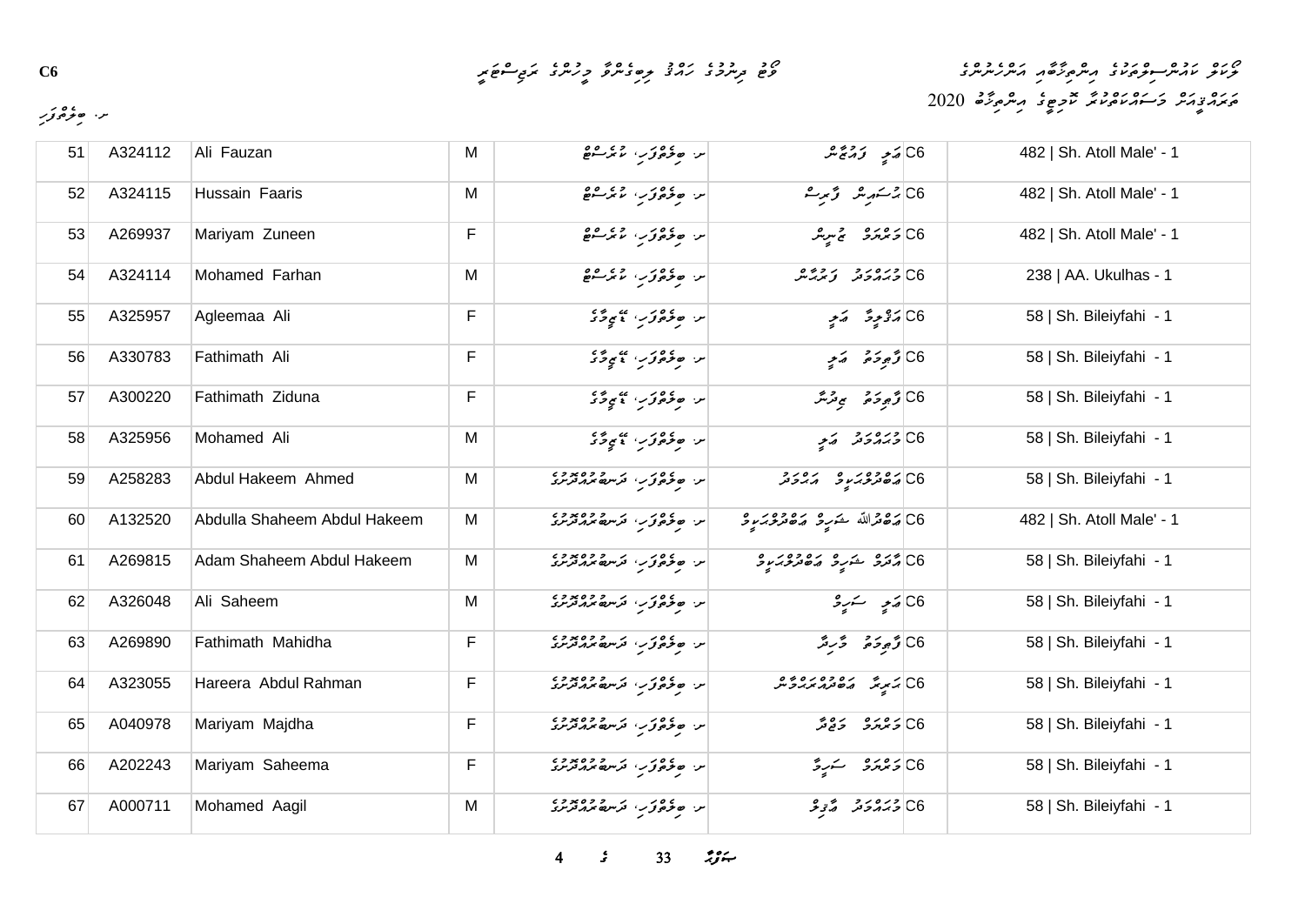*sCw7q7s5w7m< o<n9nOoAw7o< sCq;mAwBoEw7q<m; wBm;vB 2020*<br>*په پوهر وسوډيرونو لومو د موجو د مرمونه* 2020

| 68 | A326047 | Muaad Shaheem              | M            | ىن ھۆھۈك ئەس 2022 دە          | C6 جۇيۇ ش <i>ەر</i> ۇ                                                                                    | 335   GDh. Thinadhoo - 1       |
|----|---------|----------------------------|--------------|-------------------------------|----------------------------------------------------------------------------------------------------------|--------------------------------|
| 69 | A092380 | Ahmed Shareef              | M            | ر ەۋەر، بروەزىرى              | C6 <i>مَدْدَوَنْل حَمَيْنُ</i>                                                                           | 58   Sh. Bileiyfahi - 1        |
| 70 | A080084 | Ali Shareef                | M            | ر ەمدەرى مركزەر دە            | C6 كەمى ھەمب <i>و</i> گە                                                                                 | 555   Hulhumale', Ehenihen - 3 |
| 71 | A147893 | Hawwa Mohamed Waheed       | F            | ىن ھۆھۈك بېر ھەر دە           | C6 <i>ג'ה כי היכת פֿ</i> יבַת                                                                            | 555   Hulhumale', Ehenihen - 3 |
| 72 | A128311 | Ibrahim Shareef            | M            | ر ەمدەرى مركزەر دە            | C6 مەھەر ئەر ئىكتىر ئى                                                                                   | 482   Sh. Atoll Male' - 1      |
| 73 | A323632 | Ismail Shareef             | M            | ر ەۋەر، بروەزىرى              | C6 م <sup>ر</sup> مۇم <sub>ۇ</sub> بۇ شىرىۋ                                                              | 58   Sh. Bileiyfahi - 1        |
| 74 | A291774 | Mohamed Waheed Moosa       | M            | ر ەۋەر، بروەزىرى              | C6 دُيرودو <sub>قريب</sub> ر وَ "                                                                        | 58   Sh. Bileiyfahi - 1        |
| 75 | A160209 | Sakeena Ahmed              | F            | ىر. ھۆھۈپ، تېرى <i>ۋەرىرى</i> | C6 سەمدىقى ئەجرىمىتىر                                                                                    | 58   Sh. Bileiyfahi - 1        |
| 76 | A153934 | Abdulla Niyaz              | M            | ىر ھۆھۈپ قرىر ھ               |                                                                                                          | 58   Sh. Bileiyfahi - 1        |
| 77 | A151972 | Aminath Ibrahim            | $\mathsf F$  | ىر. ھۆھۈر، قرىزىق             | C6 أَمُّحِ سَمَّةٍ مَصَمَّدٍ فَ                                                                          | 58   Sh. Bileiyfahi - 1        |
| 78 | A123331 | Fathimath Waheedha Ibrahim | $\mathsf F$  | ىر. ھۆھۈك بۇيرىش              | 06 <i>وُجوحَمْ وَبِيدٌ م</i> ِ <i>مُدْبِرُوْ</i>                                                         | 58   Sh. Bileiyfahi - 1        |
| 79 | A151982 | Ibrahim Mohamed            | M            | ىر. ھۆھۈر، قرىزىق             | C6 رەئزىرو دىرەرد                                                                                        | 58   Sh. Bileiyfahi - 1        |
| 80 | A324177 | Mohamed Naseef             | M            | ىر ھۆھۈپ قرىر ھ               | C6 <i>\$222 سَبِيوڤ</i>                                                                                  | 58   Sh. Bileiyfahi - 1        |
| 81 | A269963 | Mohamed Ziyaan             | M            | ىر. ھۆھۈر، قرىزىق             | C6 <i>ڈیزوڈو پر پی</i>                                                                                   | 482   Sh. Atoll Male' - 1      |
| 82 | A153969 | Moosa Khaleel Ibrahim      | M            | ىر. ھۆھۈر، قرىرگ              | 06 ج شه ترو پوله پر پرو                                                                                  | 58   Sh. Bileiyfahi - 1        |
| 83 | A324175 | Naseema Yoosuf             | $\mathsf{F}$ | ىر. ھۆھۈر، قرىزىق             | C6 مَرَسِوڤ \$رَسْتَرُوُ                                                                                 | 58   Sh. Bileiyfahi - 1        |
| 84 | A159381 | Niuma Ibrahim              | F            | ابر ھۆھۈپ قرمرے               | C6 سرقر مرگز میں ایک مقدر کے مقدر کے مقدر کے مقدر کے مقدر کے مقدر کے مقدر کے مقدر کے مقدر کے مقدر کے مقد | 482   Sh. Atoll Male' - 1      |

 $5$   $5$   $33$   $79$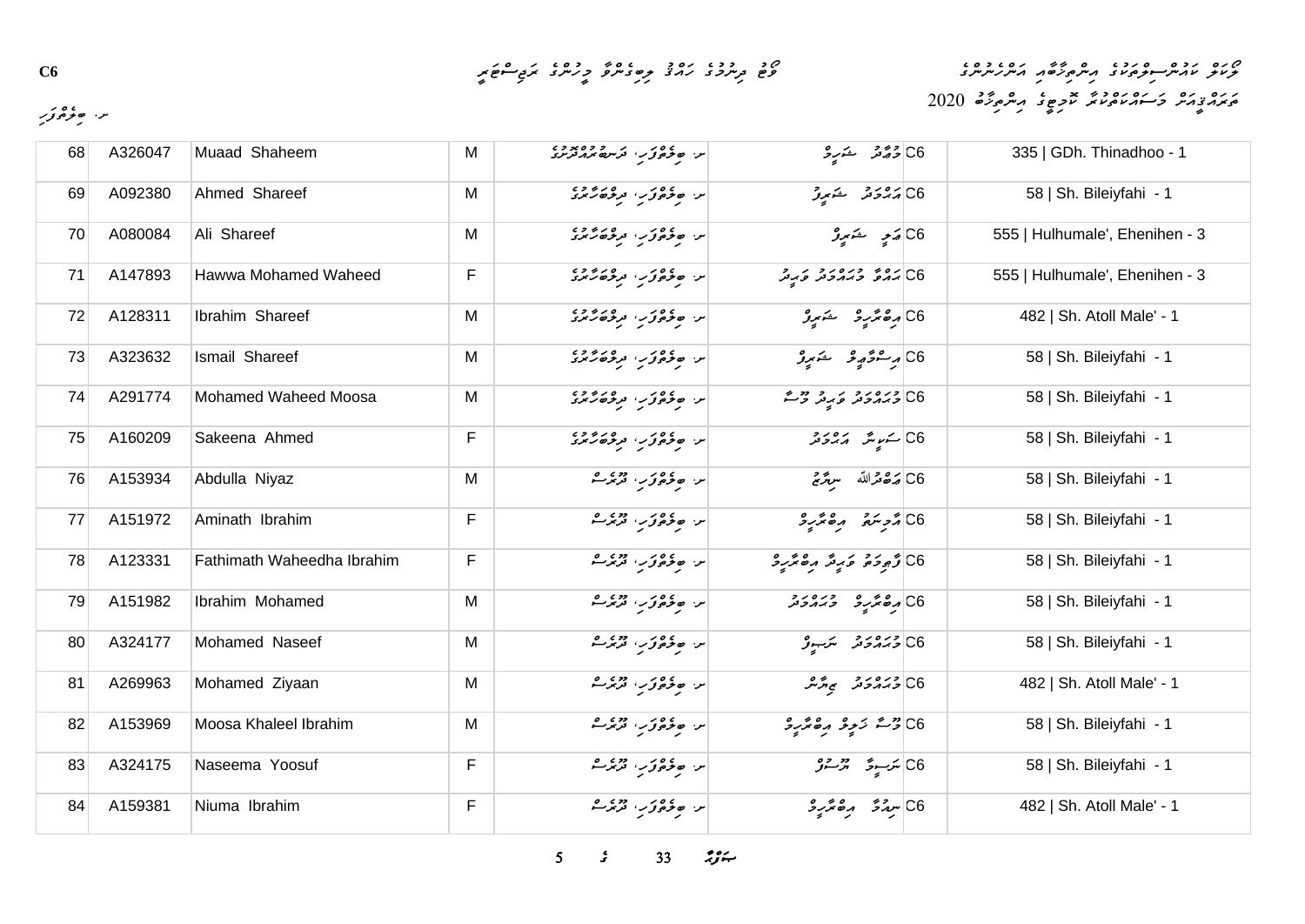*sCw7q7s5w7m< o<n9nOoAw7o< sCq;mAwBoEw7q<m; wBm;vB* م من المرة المرة المرة المرجع المرجع في المركبة 2020<br>مجم*د المريض المربوط المربع المرجع في المراجع المركبة* 

| 85  | A269964 | Risma Ibrahim          | F           | ىر ھۆھۈر، قرىزىق                    | C6  يرىــْدَة   يەھ ئ <sup>ۆرى</sup> دۇ  | 482   Sh. Atoll Male' - 1 |
|-----|---------|------------------------|-------------|-------------------------------------|------------------------------------------|---------------------------|
| 86  | A325245 | Fathimath Aboobakuru   | F           | اللا ھۆھۈك ئۇسھەس                   | $22222$ $25.20$                          | 58   Sh. Bileiyfahi - 1   |
| 87  | A300731 | Ghina Ahmed            | F           | ىر. ھۆھۈكە، مەسھەسم                 | C6 نږینګه <i>ټرېنځو</i> تر               | 58   Sh. Bileiyfahi - 1   |
| 88  | A156969 | Ahmed Nazim            | M           | ر ە دەرب كەمەرد                     | C6 <i>مُدْدَنْد</i> مُّهْدِدُ            | 58   Sh. Bileiyfahi - 1   |
| 89  | A324182 | Aishath Niyaaza        | $\mathsf F$ | ر ە ئەرىب كەمەر                     | C6 مەم ئىستىم ئىس <i>تىرىتى</i>          | 58   Sh. Bileiyfahi - 1   |
| 90  | A324179 | Aneesa Hassan          | $\mathsf F$ | ر ە دەرب كەمەر                      | C6 كەسپەسقە كەسكەنلەر                    | 58   Sh. Bileiyfahi - 1   |
| 91  | A269968 | Hassan Naaz            | M           | ر ەۋەۋر، كەم ئەر                    | C6 ئەسەھر شى <i>چ</i>                    | 58   Sh. Bileiyfahi - 1   |
| 92  | A324180 | Mariyam Nazima         | F           | ر ە دەرب كەلىمە                     | C6 <i>كەنگەڭ شۇ</i> گ                    | 482   Sh. Atoll Male' - 1 |
| 93  | A264178 | Mohamed Nizar Ibrahim  | M           | من ھِ تَحَوْرَ بِ الْمَرْجِ الْرَحْ | C6 ديرو دي سرگانگر مره تربرد             | 58   Sh. Bileiyfahi - 1   |
| 94  | A324181 | Niyaaz Mohamed         | M           | ر ەۋەۋر، كەمەم                      | C6 سِرْمَع دِيَرْمُدَوْمَر               | 58   Sh. Bileiyfahi - 1   |
| 95  | A156758 | Abdul Rasheed Mohamed  | M           | بر ھۆھۈپ كەدە ،                     | C6 مەھەرمە ئىسىم ئەرەر ئىسىمبىرى بىر     | 58   Sh. Bileiyfahi - 1   |
| 96  | A156353 | Aishath Abdul Rasheed  | $\mathsf F$ | ر ھۆھۈپ كەدە                        | C6 مەم شەھ مەھەرمەشىرىتى                 | 482   Sh. Atoll Male' - 1 |
| 97  | A325950 | Arifaa Hassan          | $\mathsf F$ | ر ھۆھۈپ كەدە ئ                      | C6 مەسىرى ئەسەئىر                        | 58   Sh. Bileiyfahi - 1   |
| 98  | A269888 | Fathimath Adhuna       | F           | ر ھۆھۈپ مەدە                        | C6 <i>وَّجِوحَةْ مَقْرَمَّدُ</i>         | 58   Sh. Bileiyfahi - 1   |
| 99  | A114059 | Fauziyya Abdul Rasheed | $\mathsf F$ | بر ھۆھۈپ ، دەر                      | $C6$ $c^2$ $c^2$ $c^2$ $c^2$ $c^2$ $c^2$ | 58   Sh. Bileiyfahi - 1   |
| 100 | A325949 | Mariyam Azra           | F           | بر ھوگھور ، دور                     | C6 كەممىز <i>كىرىمى</i> ئىس              | 482   Sh. Atoll Male' - 1 |
| 101 | A325951 | Mohamed Naaif          | M           | بن ھۆھۈپ كەمدى                      | C6 <i>جەنگە جۇ مەتكە</i> ر               | 482   Sh. Atoll Male' - 1 |

 $6$   $3$   $3$   $3$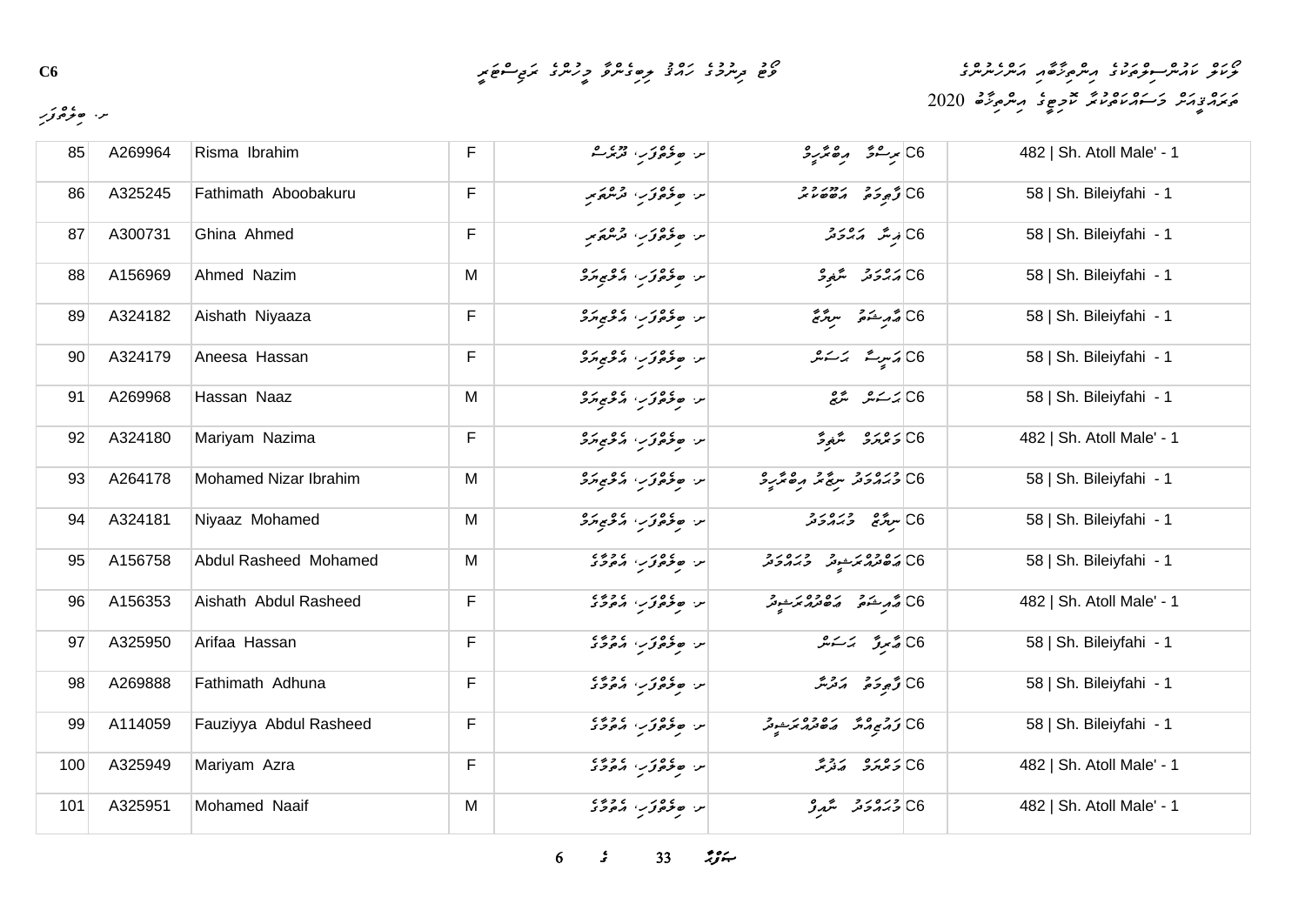*sCw7q7s5w7m< o<n9nOoAw7o< sCq;mAwBoEw7q<m; wBm;vB 2020*<br>*په پوهر وسوډيرونو لومو د موجو د مرمونه* 2020

| 102 | A325936 | Adam Afrah                  | M           | ىن ھۆھۋىر، ئەنزە   | C6 مُقرَّح مَوْتَمَّةً              | 482   Sh. Atoll Male' - 1      |
|-----|---------|-----------------------------|-------------|--------------------|-------------------------------------|--------------------------------|
| 103 | A269886 | Adam Safraaz                | M           | ىن ھۆھۈپ ۋىچە      | C6 گەنىزىق سىزىتى <i>تى</i>         | 482   Sh. Atoll Male' - 1      |
| 104 | A238182 | Ahmed Muaz                  | M           | ر ھۆھۈپ ئەبەر      | C6 كەبرى قىر ئەرگەنگە               | 21   HA. Muraidhoo - 1         |
| 105 | A254599 | Ahmed Nabeeh                | M           | ىن ھۆھۈپ ئەترە     | C6 <i>مُدْدَوْرْ</i> سَھِيْ         | 639   Vilimale', Ehenihen-4    |
| 106 | A271699 | Ahmed Samveelu              | M           | بر ھۆھۈپ ۆىزە      | C6  كەبرى كىمى ئىككى ئىچى ئوقىي ئى  | 58   Sh. Bileiyfahi - 1        |
| 107 | A269885 | Ali Ifuraadh                | M           | ر ھۆھۈپ زىرە       | C6 <i>مَج مِوتَمَّة</i>             | 482   Sh. Atoll Male' - 1      |
| 108 | A204846 | Aminath Warudha             | F           | ر ھۆھۈپ ۆىدە       | C6 مُرْحِ مَتَمَّد وَ تَدَمَّدَ     | 83   N. Holhudhoo - 1          |
| 109 | A255426 | Hussain Madheeh             | M           | بر ھۆھۈپ ۆتۈم      | C6 يُرْسَمب <sup>و</sup> وَمَدِيْرَ | 58   Sh. Bileiyfahi - 1        |
| 110 | A269884 | Ibrahim Iman                | M           | من ھۆھۈكەپ كەنتىقا | C6 مەھمىر ئەرەكىرى ئىل              | 482   Sh. Atoll Male' - 1      |
| 111 | A234965 | Ibrahim Ilkhaan Mohamed     | M           | من ھۆھۈكەپ كەنتىنا | C6 رەئزىرى مەم ئەرەر د              | 599   Fuvammulah Ehenihen-1    |
| 112 | A088776 | Mohamed Rilwan              | M           | بر ھۆھۈپ ۆىزە      | C6 <i>ۋىرەر دىر بېرىشۇنىر</i>       | 17   HA. Filladhoo - 1         |
| 113 | A325933 | Moomina Ibrahim             | $\mathsf F$ | بر ھۆھۈپ ۆتۈم      |                                     | 58   Sh. Bileiyfahi - 1        |
| 114 | A217409 | Rizaan Mohamed Yoosuf Fulhu | M           | من ھۆھۈكەپ كەنتىقا | 06 برېځ نګر و ډول پر ده وه وو       | 555   Hulhumale', Ehenihen - 3 |
| 115 | A232814 | Salveena Ibrahim            | $\mathsf F$ | بر ھۆھۈپ ۆتۈم      | C6 س <i>نۇمەنگە مەھەتگەي</i> ۇ      | 58   Sh. Bileiyfahi - 1        |
| 116 | A064613 | Wasif Mohamed               | M           | ر ھۆھۈپ زىرە       | C6 ۇسوز ئ <i>ىمكە</i> ئىر           | 58   Sh. Bileiyfahi - 1        |
| 117 | A324021 | Adam Saleem                 | M           | بر ھۆھۈپ ۋىدە      | C6 مَرْمَرْدْ سَمِرِدْ              | 482   Sh. Atoll Male' - 1      |
| 118 | A147530 | Ali Zahid                   | M           | ر ەۋەۋپ ۋىدە       | C6 ڪيو گ <sub>ي م</sub> قر          | 58   Sh. Bileiyfahi - 1        |

*7 s* 33 *i*<sub>S</sub>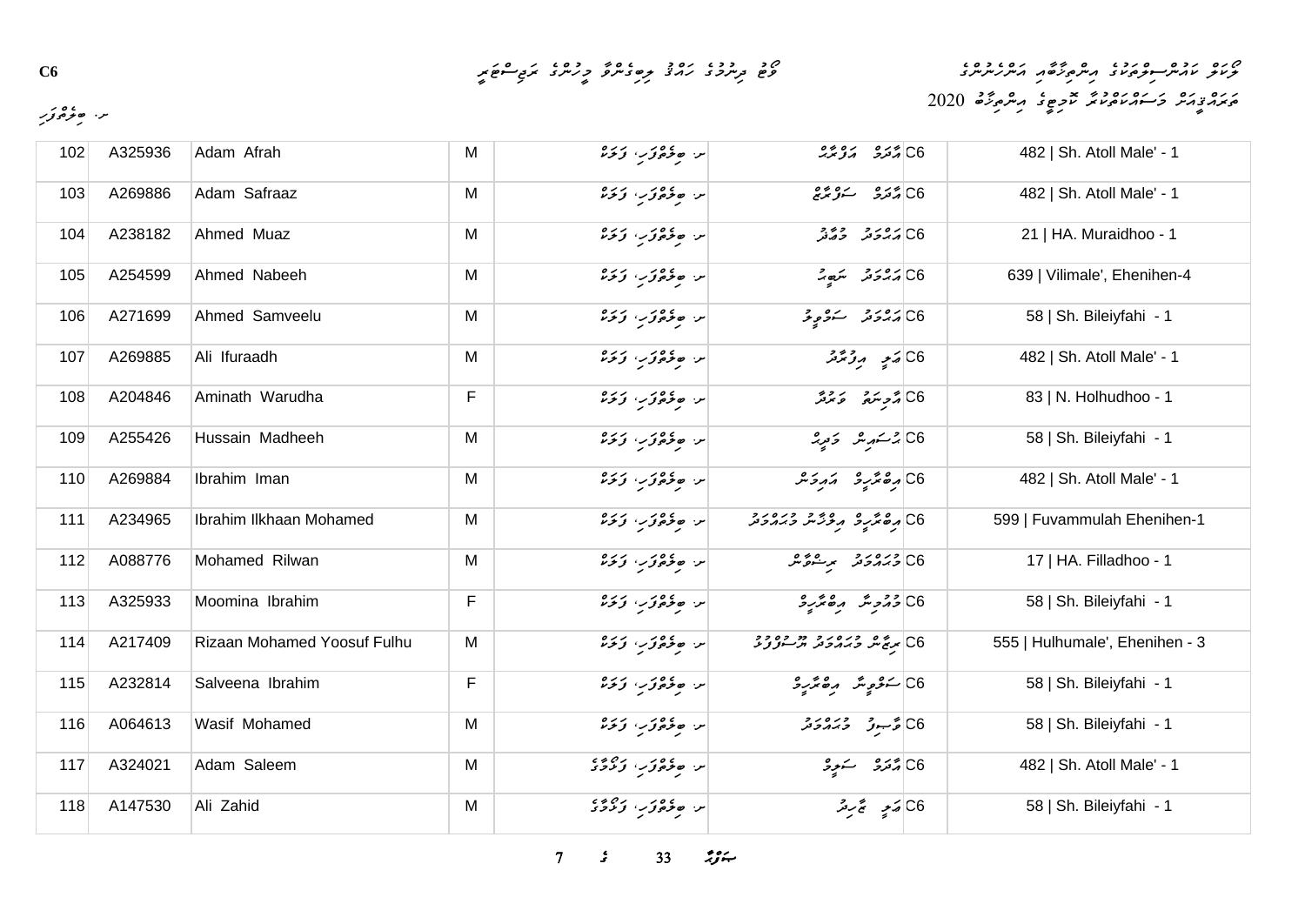*sCw7q7s5w7m< o<n9nOoAw7o< sCq;mAwBoEw7q<m; wBm;vB 2020*<br>*په پوهر وسوډيرونو لومو د موجو د مرمونه* 2020

| 119 | A269910 | Hassan Sujaau        | M            | س ھۆھۈرى ئەم دە               | C6 ئەسەمبەر مەمۇر                                   | 482   Sh. Atoll Male' - 1 |
|-----|---------|----------------------|--------------|-------------------------------|-----------------------------------------------------|---------------------------|
| 120 | A164441 | Hawwa Moosa          | F            | ر ھۆھۈپ ۋىدە                  | $23$ $32$ C6                                        | 58   Sh. Bileiyfahi - 1   |
| 121 | A269912 | Hussain Nihaadh      | M            | بر ھۆھۈپ ۋىدە                 | C6 بڑے پر شہر سریٹر شر                              | 482   Sh. Atoll Male' - 1 |
| 122 | A112285 | Jameela Ibrahim      | $\mathsf F$  | بر ھۆھۈپ ۋىدۇ،                | C6 ق <sub>َ</sub> حِرِ حَدَّ مِنْ مِنْ مِرْدِ حَدَّ | 58   Sh. Bileiyfahi - 1   |
| 123 | A000284 | Moosa Kareem Ibrahim | M            | بر ھۆھۈپ ۋىدە                 | 06 جي شهر مورد مرڪز مرکز کي پيدا<br>مسلم            | 58   Sh. Bileiyfahi - 1   |
| 124 | A324005 | Abdul Wahid Hussain  | M            | من ھۆھۈكەپ كەمبەرگەنى         | C6 مەھىر ئۇقۇمبور مىزىكىرىش                         | 58   Sh. Bileiyfahi - 1   |
| 125 | A324006 | Ahmed Muaadh         | M            | من ھِ تَحودُ مِن تَوَمُورٌ تَ | C6 كەبرى قىر ئەرگە ئىر                              | 58   Sh. Bileiyfahi - 1   |
| 126 | A141957 | Aishath Easa         | F            | ىن ھۆھۈپ ۋىرەڭ                | C6 مەم شىم مەت                                      | 58   Sh. Bileiyfahi - 1   |
| 127 | A040981 | Mariyam Azeema       | $\mathsf{F}$ | ىن ھۆھۈپ ۋىرەڭ                | C6 كەممىز <i>كى م</i> كەنبى                         | 482   Sh. Atoll Male' - 1 |
| 128 | A156991 | Abdulla Hameed Moosa | M            | ین ھۆھۈكە، پەس                | C6 كەھەرللە ئەمرىتر ق <sup>ىم</sup>                 | 58   Sh. Bileiyfahi - 1   |
| 129 | A269858 | Adam Anoos           | M            | ىر. ھۆھۈكە، يېس               | C6 كەنى <i>رى كەنترى</i> شە                         | 482   Sh. Atoll Male' - 1 |
| 130 | A156992 | Aminath Basheera     | F            | ىن ھۆھۇپ، يەس                 |                                                     | 482   Sh. Atoll Male' - 1 |
| 131 | A269855 | Hawwa Enaas          | F            | ىن ھۆھۈك بېس                  | C6 ئەمگە ئەسىر يەسىر                                | 482   Sh. Atoll Male' - 1 |
| 132 | A269856 | Mariyam Anoosa       | F            | س ھۆھۈكە، يەس                 | C6 كەندىرى كەنترىشە                                 | 482   Sh. Atoll Male' - 1 |
| 133 | A323422 | Abdulla Hussan       | M            | ىر. ھۆھۈك بەتكى               | C6 مَەھتراللە جەمئەت                                | 58   Sh. Bileiyfahi - 1   |
| 134 | A323421 | Hafeeza Ali          | $\mathsf F$  | س ھۆھۈك پەتكى                 | C6 بَرُوٍ بَوَ صَمِحٍ                               | 58   Sh. Bileiyfahi - 1   |
| 135 | A157301 | Mohamed Waheed Ahmed | M            | س ھِڄُوگربا وِچڻج             | C6 כג' הכני פיני הייכית                             | 58   Sh. Bileiyfahi - 1   |

**8** *s* **33** *n***<sub>y</sub> <b>***s*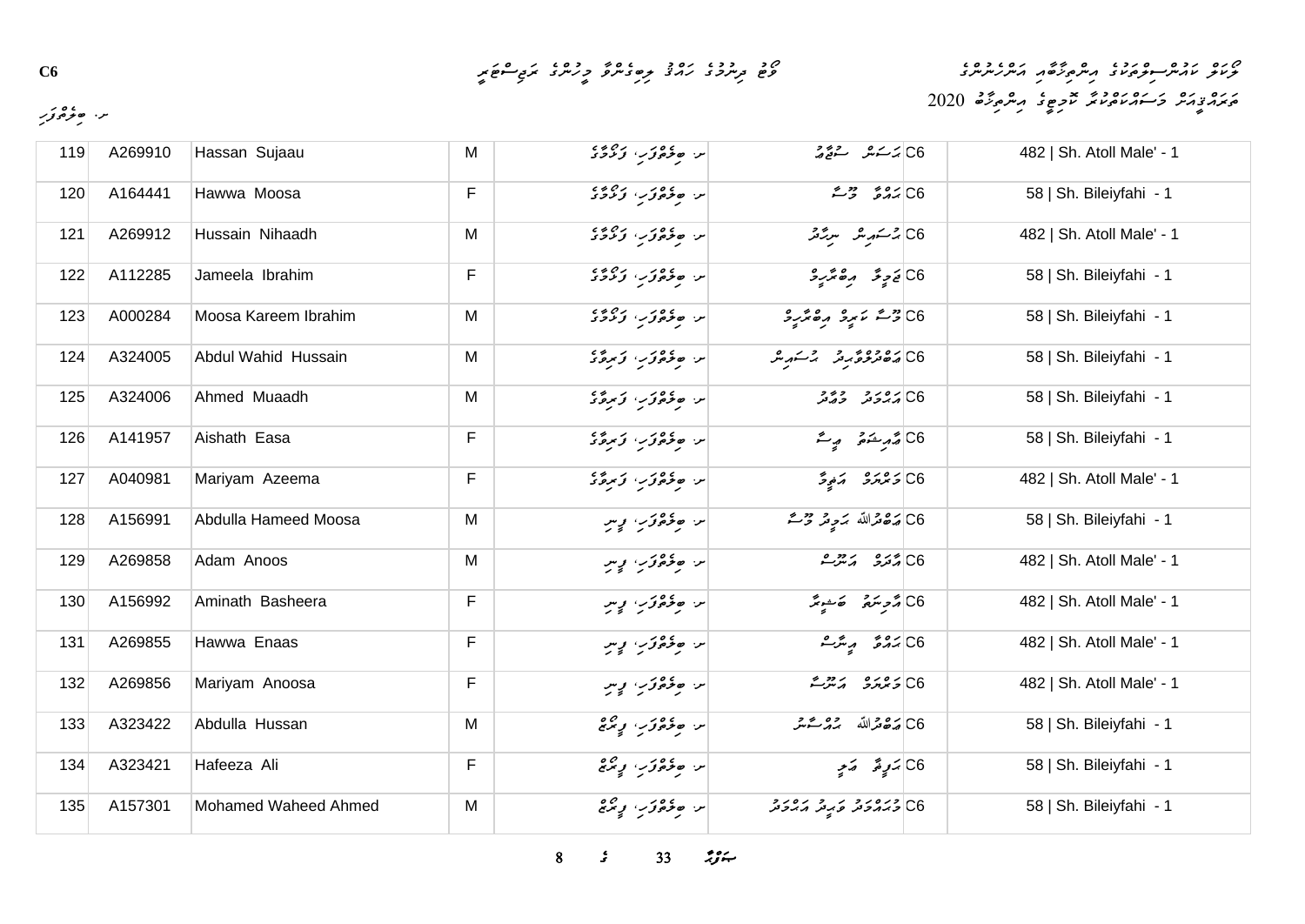*sCw7q7s5w7m< o<n9nOoAw7o< sCq;mAwBoEw7q<m; wBm;vB 2020*<br>*په پوهر وسوډيرونو لومو د موجو د مرمونه* 2020

| 136 | A270132 | Najaah Waheed        | M           | بن ھِ دُھُوَبَ وِ بَرْج                                 | C6 سَمَةً مَتَّ مَدِيمً                             | 482   Sh. Atoll Male' - 1 |
|-----|---------|----------------------|-------------|---------------------------------------------------------|-----------------------------------------------------|---------------------------|
| 137 | A269857 | Ahmed Rimah          | M           | ىن ھۆھۈر، ۋرەپتر                                        | C6   كەش <sup>ى</sup> كەرگە بىرگە                   | 482   Sh. Atoll Male' - 1 |
| 138 | A319668 | Mohamed Moosa        | M           | أأرا كالحكوكر المحرم والكرا                             | C6 دېم دېمر د حق                                    | 58   Sh. Bileiyfahi - 1   |
| 139 | A324532 | Moosa Reehan         | M           | مر ھوجوڑب و سرھ متر                                     | C6 تۇشە بېرىمىگە                                    | 482   Sh. Atoll Male' - 1 |
| 140 | A319669 | Mukhuthara Hassan    | $\mathsf F$ | بر ھۆھۈپ ۋرەپتر                                         | C6 ۇزۇنز ئەس <i>تەن</i> ر                           | 58   Sh. Bileiyfahi - 1   |
| 141 | A032465 | Abdul Kareem Idrees  | M           | مر ھۆھۈر، كى ھەممى                                      | C6 كەھىرگە <i>كىرى بويىتى</i> بولغان بويىت          | 482   Sh. Atoll Male' - 1 |
| 142 | A269997 | Mohamed Thaif        | M           | ىن ھۆھۈپ ۋەھەم                                          | C6 <i>2222 جُهورٌ</i>                               | 482   Sh. Atoll Male' - 1 |
| 143 | A323633 | Adam Munzir          | M           | ىر ھۆھۈپ ۋىس                                            | C6 كەتىرى ئەشىرىتى                                  | 482   Sh. Atoll Male' - 1 |
| 144 | A055569 | Fathimath Zaheera    | F           | ما ھۆھۈر، بى قىمى                                       | C6 <i>وَّجِوحَةْ</i> تَجَرِيمُّ                     | 482   Sh. Atoll Male' - 1 |
| 145 | A332625 | Mariyam Eema Latheef | $\mathsf F$ | بر ھۆھۈپ ۋىس                                            | C6 <i>ويرود <sub>۾</sub>وَ وَ<sub>مِو</sub>ِ</i> وْ | 58   Sh. Bileiyfahi - 1   |
| 146 | A300947 | Mohamed Mushaaid     | M           | بر ھۆھۈپ ۋىس                                            | 06] <i>ۋىزەدى قىشمى</i> تر                          | 482   Sh. Atoll Male' - 1 |
| 147 | A050396 | Adam Ali             | M           | ىن ھۆھۈكەپ ئى دىر ەيدە دى<br>س ھۆھۈكەپ ئى بىرى سەنىرىرى | C6 مُرْمَرْدَ صَعِي                                 | 58   Sh. Bileiyfahi - 1   |
| 148 | A164439 | Ahmed Mauroof        | M           | د ن عروب است در ۲۶ وروه<br>د ن عروفرب و مرد سه ترس      | C6 <i>ההכת בהית</i>                                 | 58   Sh. Bileiyfahi - 1   |
| 149 | A325837 | Ali Mauroof          | M           | ر موقوف و د مرده ده<br>مستوفوف و مرد سوفر در            | C6 <i>مَحٍ حَمَّ</i> مَعَهُ                         | 58   Sh. Bileiyfahi - 1   |
| 150 | A325838 | Ameena               | $\mathsf F$ | بر نصور و در معدد د                                     | C6 کړ <sub>چ</sub> يگر                              | 58   Sh. Bileiyfahi - 1   |
| 151 | A325833 | Aminath Moosa        | F           | ىن ھۆھۈكەپ ئى دىر ەيدە دى<br>س ھۆھۈكەپ ئى بىرى سەنىرىرى | C6 مُجِسَعَةِ حَيْثَةَ                              | 58   Sh. Bileiyfahi - 1   |
| 152 | A325835 | Fathimath Asraar     | F           | بر نصوره در معدد و در با                                | C6 <i>وَّجوح</i> و مُ مُسْتَمَر                     | 58   Sh. Bileiyfahi - 1   |

*9 s* 33 *i*<sub>S</sub>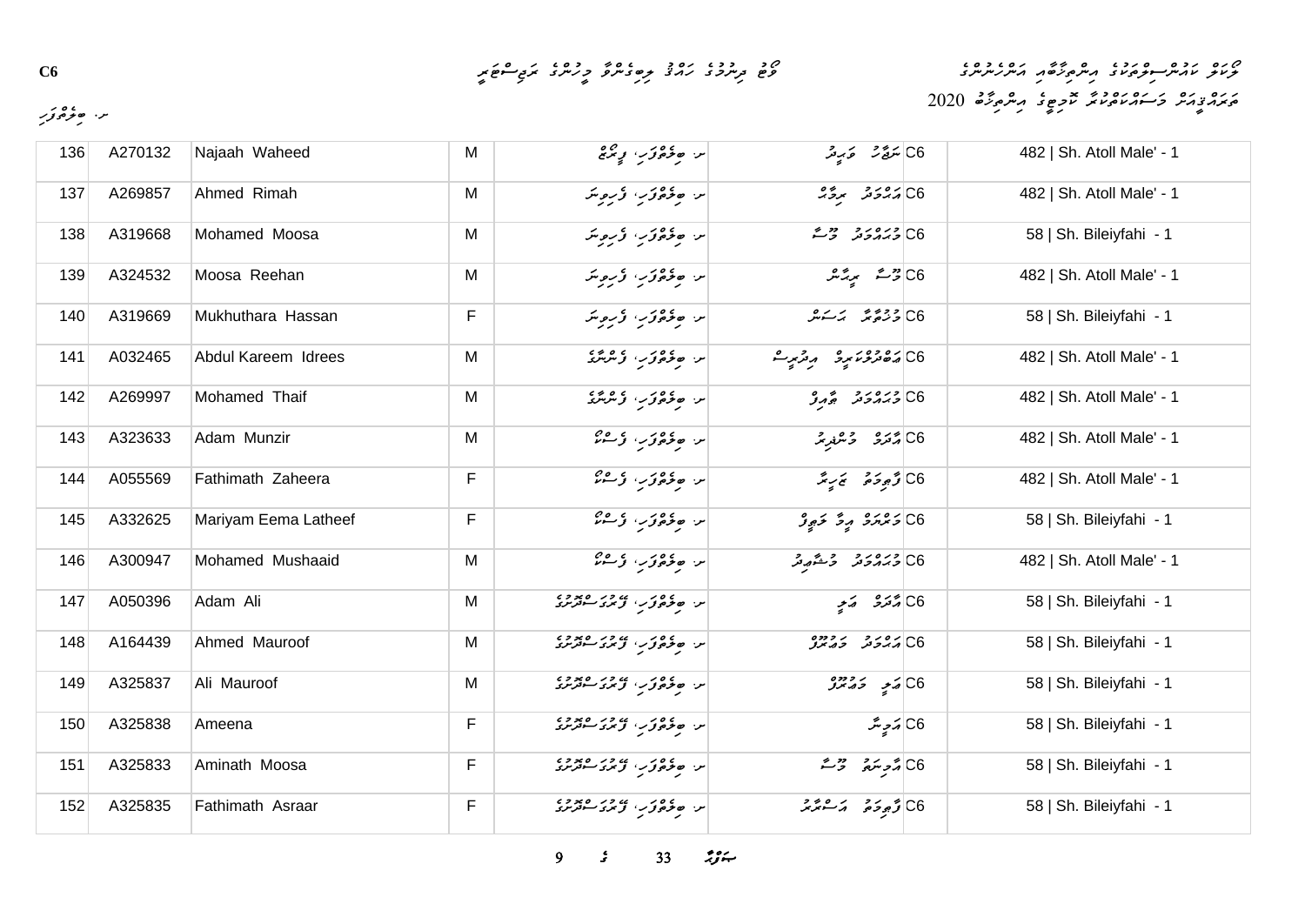*sCw7q7s5w7m< o<n9nOoAw7o< sCq;mAwBoEw7q<m; wBm;vB* م من المرة المرة المرة المرجع المرجع في المركبة 2020<br>مجم*د المريض المربوط المربع المرجع في المراجع المركبة* 

| 153 | A068484 | Hassan Zareer          | M | د ه خود کرد ور ورد ده.<br>د ه خود کرد که در معرف | C6  ئەسىئەمىر ئ <sub>ىم ئىرى</sub> تمە               | 58   Sh. Bileiyfahi - 1                            |
|-----|---------|------------------------|---|--------------------------------------------------|------------------------------------------------------|----------------------------------------------------|
| 154 | A000266 | Hussain Rafeeu         | M | ر په ده ور مرده ده د                             | C6 بر شهر شر سر پر پر محمد پر پر 2<br>مسلم           | 482   Sh. Atoll Male' - 1                          |
| 155 | A161701 | Mariyam Asrar          | F | بر په دور ويوه وه د                              | C6 كەبىر بەر يەر يەر يېزىر                           | 58   Sh. Bileiyfahi - 1                            |
| 156 | A284779 | Abdulla Ziyad          | M | بن ھۆھۈپ ئەدەر                                   | C6 مَەھىراللە م <sub>ە</sub> مَزىر                   | 58   Sh. Bileiyfahi - 1                            |
| 157 | A323638 | Ahmed Mohamed Siraj    | M | بن ھۆھۈپ ئەدەر                                   | C6 גלכנג כגבכנג ה-25                                 | 482   Sh. Atoll Male' - 1                          |
| 158 | A323639 | Aminath Zahiya         | F | بن ھۆھۈپ ئەدەر                                   | C6 مُجِسَعَةٍ تَجْرِيمٌ                              | 58   Sh. Bileiyfahi - 1                            |
| 159 | A218280 | Fathimath Abdul Rahman | F | بن ھۆھۈپ ئەدەر                                   | $C6$ $\zeta$ $\zeta$ $\zeta$ $\zeta$ $\zeta$ $\zeta$ | 58   Sh. Bileiyfahi - 1                            |
| 160 | A299522 | Fathimath Habeeba      | F | بن ھۆھۈپ ئەدەر                                   | $\delta$ وَجوحَمَ بَرَصِعَ                           | 58   Sh. Bileiyfahi - 1                            |
| 161 | A090030 | Haseena Moosa          | F | بن ھۆھۈپ ئەدەر                                   | C6 ئەسبەئىر ق <sup>ەم</sup> ىگە                      | 58   Sh. Bileiyfahi - 1                            |
| 162 | A266486 | Mohamed Areesh         | M | بن ھۆھۈپ ئەدەر                                   | C6  <i>32,325 كەبى</i> ر                             | 58   Sh. Bileiyfahi - 1                            |
| 163 | A323637 | Simana                 | F | ىن ھۆھۈپ ئەدەر                                   | C6_يوڤر                                              | 58   Sh. Bileiyfahi - 1                            |
| 164 | A140890 | Zakiyya Mohamed        | F | ىن ھۆھۈپ بې دەر                                  | C6 <i><i>יותה כגתכת</i></i>                          | 58   Sh. Bileiyfahi - 1                            |
| 165 | A324020 | Shirumeena Abdulla     | F | ىن ھۆھۈك ۋىلەشى                                  | C6 جومتر <i>م پڻ مذڪور الل</i> ه                     | 58   Sh. Bileiyfahi - 1                            |
| 166 | A269920 | Fathimath Raihana      | F | ىر ھۆھۈپ رىرگەنى                                 | C6 ۇ <sub>ج</sub> وڭ ئىرىگى <i>د</i>                 | 58   Sh. Bileiyfahi - 1                            |
| 167 | A269922 | Hussain Sauzan         | M | ىن ھۆھۈك بوسۇقى                                  | C6 يُرسَمب <sup>9</sup> سَمَ <i>مِيَّةً م</i> ُر     | 58   Sh. Bileiyfahi - 1                            |
| 168 | A130842 | Ibrahim Ali            | M | ىن ھۆھۈك بوسۇڭ                                   | C6 مەھم <i>گىي</i> ھەممىي                            | 58   Sh. Bileiyfahi - 1                            |
| 169 | A324032 | Mohamed Shaufan        | M | ىر ھۆھۈك رىدۇ.                                   | C6 <i>دېمم</i> ونو ش <i>مو</i> ژېټر                  | 413   The Westin Maldives Miriandhoo<br>Resort - 1 |

*10 s* 33 *if*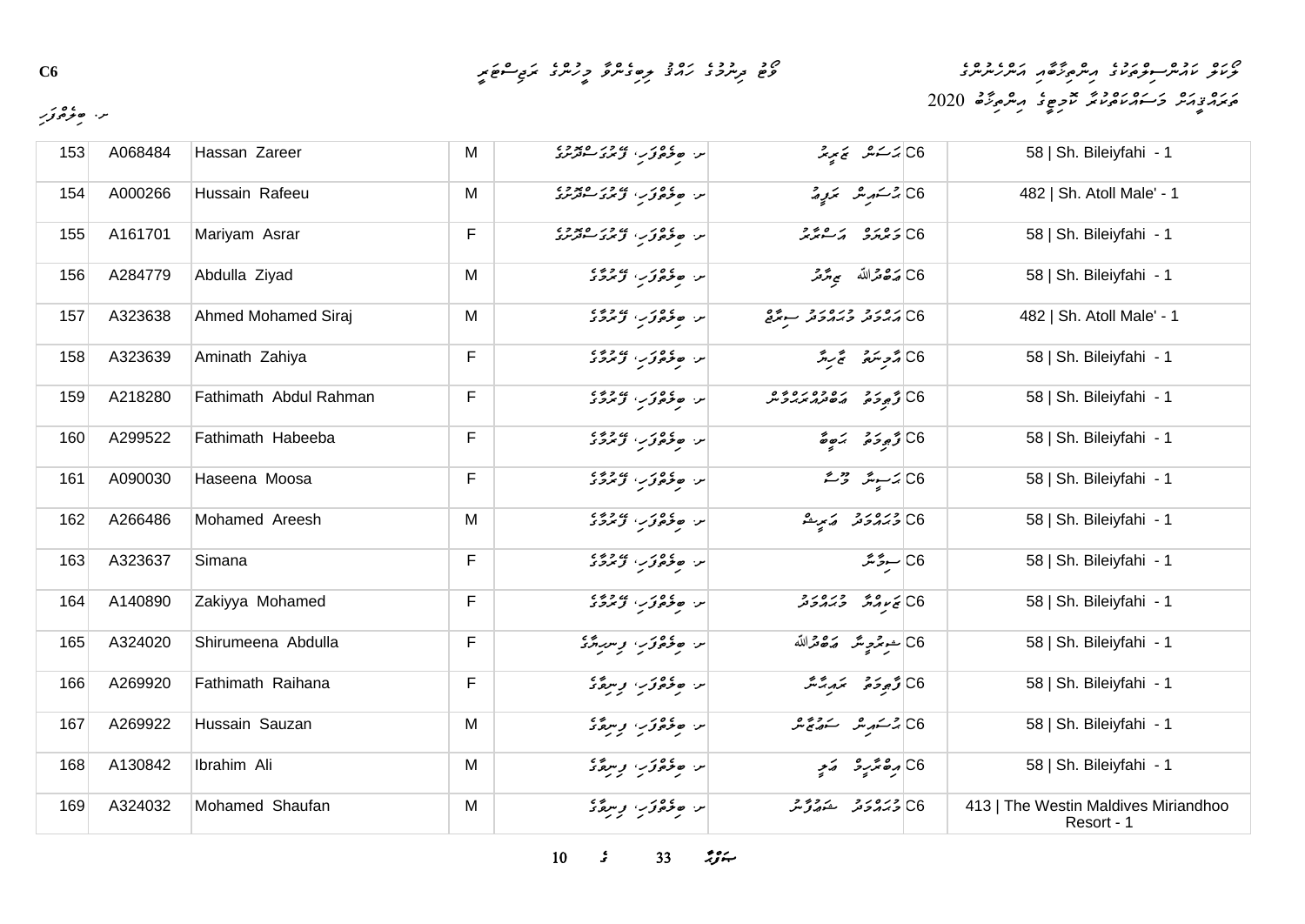*sCw7q7s5w7m< o<n9nOoAw7o< sCq;mAwBoEw7q<m; wBm;vB* م من المرة المرة المرة المرجع المرجع في المركبة 2020<br>مجم*د المريض المربوط المربع المرجع في المراجع المركبة* 

| 170 | A324033 | Raushaana Ibrahim    | F | ر ھۆھۈپ رىرگە        | C6 <i>ىكەڭ ھەھەر بى</i>                                     | 58   Sh. Bileiyfahi - 1   |
|-----|---------|----------------------|---|----------------------|-------------------------------------------------------------|---------------------------|
| 171 | A323729 | Adam Saeed Moosa     | M | من ھۆھۈكە، بوسىيەنچ  | C6 مُتَعَرَّدُ شَهْرِ مُرْ حَمَّتُ ا                        | 58   Sh. Bileiyfahi - 1   |
| 172 | A322120 | Aishath Moosa        | F | ىن ھۆھۈك ۋىلىرۇ      | C6 مەم شەھر ت <sup>و</sup> شە                               | 58   Sh. Bileiyfahi - 1   |
| 173 | A323717 | Hawwa Ali            | F | ىن ھۆھۈپ ۋىن ئىچ     | C6 يَدْرُقَ   مَرِ                                          | 58   Sh. Bileiyfahi - 1   |
| 174 | A324531 | Khadheeja Moosa      | F | ین ھۆھۈك ۋىلىدۇ.     |                                                             | 58   Sh. Bileiyfahi - 1   |
| 175 | A269835 | Mohamed Mail         | M | ىر ھۆھۈك ۋىروڭ       | C6  <i>3223<sub>84</sub>3 </i>                              | 58   Sh. Bileiyfahi - 1   |
| 176 | A323545 | Moosa Ali            | M | ىر ھۆھۈك ۋىن گە      | C6 فخرشہ تھ پر                                              | 58   Sh. Bileiyfahi - 1   |
| 177 | A325932 | Ahmed Adhil          | M | ر ەن ھەرب وەرمى      | C6 كەش <sup>ى</sup> قىر قەر ئىلىمى قىلىمى قىلىمى قىلىمى قىل | 482   Sh. Atoll Male' - 1 |
| 178 | A325930 | Hassan Adil          | M | ر ەمدەن. دەرى        | C6 ئەسەمىر م <i>ەيدى</i>                                    | 58   Sh. Bileiyfahi - 1   |
| 179 | A064886 | Mohamed Ibrahim      | M | من صور وزير ده وه وه | C6 <i>وُبَهُ وَوَفَرٍ مِنْ مُرَّبِ</i> وَ                   | 58   Sh. Bileiyfahi - 1   |
| 180 | A361790 | Moosa Adhil          | M | ر ەن ھەرب وەرمى      | C6 تۇشقا ھەمبەنتى                                           | 482   Sh. Atoll Male' - 1 |
| 181 | A325931 | Nasreena Hassan      | F | بر ھۆھۈپ ۋە دەر      | C6 ىترىشىرىنتى كەستەنتى                                     | 58   Sh. Bileiyfahi - 1   |
| 182 | A072886 | Ali Siyam Hassan     | M | ر ھوگھوتر، باتھا     | C6 كەبىي سە <i>نگە ئاسكەنل</i>                              | 482   Sh. Atoll Male' - 1 |
| 183 | A046209 | Hassan Mohamed       | M | ر گوهور، دره         | C6 ئەسەمىر <i>مەندەرە</i>                                   | 58   Sh. Bileiyfahi - 1   |
| 184 | A324111 | Hawwa Yoosuf         | F | ر موکوکر کرد کا      | C6 <i>بَدْهُ * بِيْ</i> سَوْ                                | 58   Sh. Bileiyfahi - 1   |
| 185 | A046007 | Abdul Sattar Moosa   | M | بر ھۆھۈپ ئەش         | 2, 3, 2, 2, 2, 2, 2, 0                                      | 58   Sh. Bileiyfahi - 1   |
| 186 | A152527 | Abdulla Abdul Sattar | M | من ھۆھۈك ئەڭ         | $0.9585$ مَصْحَدُ اللَّهُ مَصْعَدِ مِسْعَدِ مُحَمَّدَ       | 58   Sh. Bileiyfahi - 1   |

 $11$  *s* 33  $23$ 

مر، ھ*وه*ور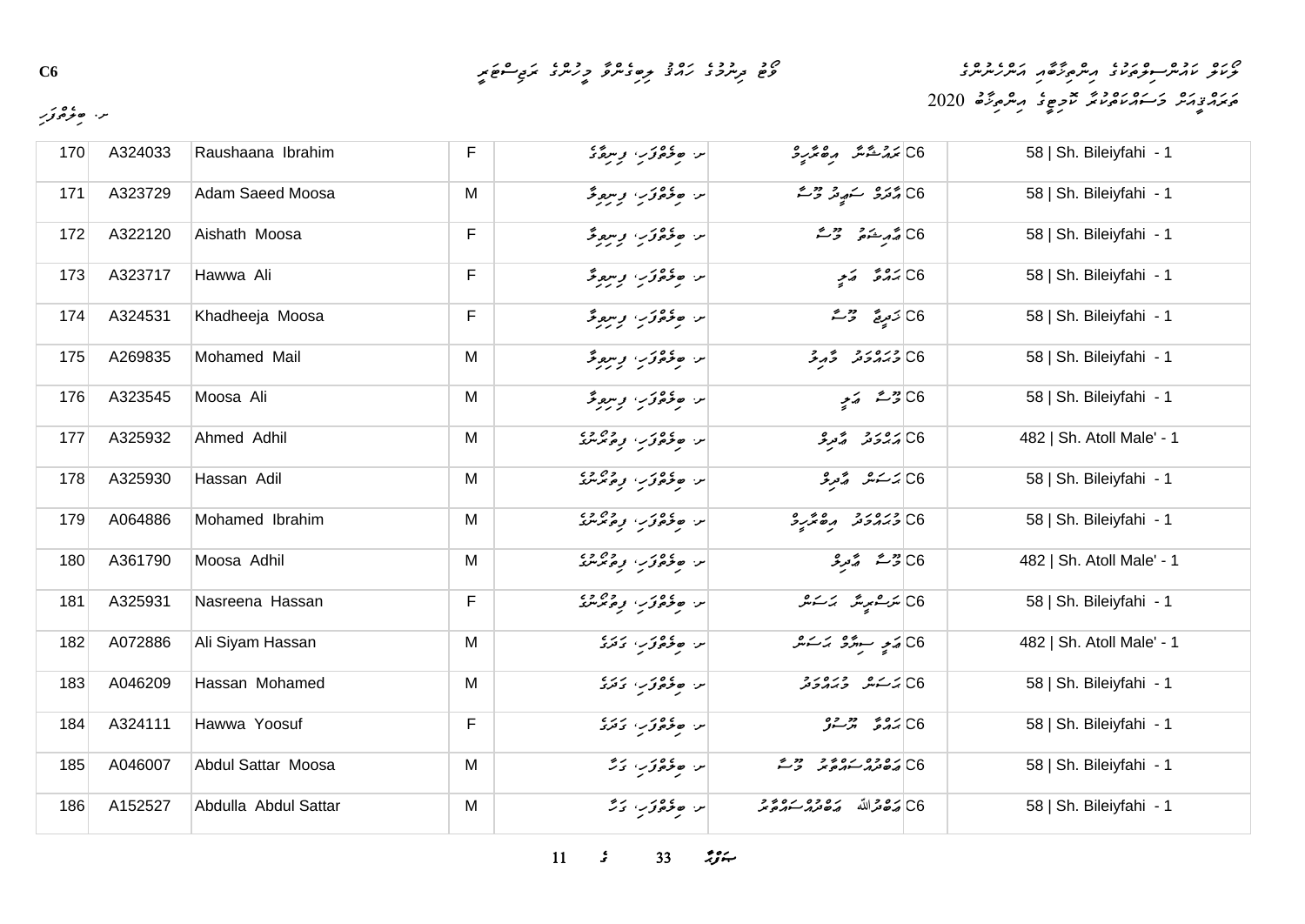*sCw7q7s5w7m< o<n9nOoAw7o< sCq;mAwBoEw7q<m; wBm;vB* م من المرة المرة المرة المرجع المرجع في المركبة 2020<br>مجم*د المريض المربوط المربع المرجع في المراجع المركبة* 

| 187 | A270032 | Aisath Nuha               | F            | ابر ھۆھۈپ ئ         | C6 م <i>ەم ھەققى</i> مىرگە         | 482   Sh. Atoll Male' - 1             |
|-----|---------|---------------------------|--------------|---------------------|------------------------------------|---------------------------------------|
| 188 | A045990 | Aminath Abdulla           | F            | ما ھۆھۈك ئەڭ        | C6 مُرْحِبَتِهِ مَصْغَرِاللَّه     | 58   Sh. Bileiyfahi - 1               |
| 189 | A269836 | Asfaag Abdul Sathaar      | M            | بر ھۆھۈپ ئەت        |                                    | 388   Feydhoo Ehenihen - 1            |
| 190 | A150454 | Fathmath Nadheema         | $\mathsf{F}$ | ر ھۆھۈپ ئ           | C6 تَ <i>'جِ حَامَى سَ</i> عِرِمَّ | 482   Sh. Atoll Male' - 1             |
| 191 | A303407 | Ibrahim Aneel             | M            | ر ھۆھۈپ ئ           | C6 مەھەرىپى مەسىرى                 | 420   Huvafenfushi Resort and Spa - 1 |
| 192 | A324601 | Mariyam Athifa            | $\mathsf{F}$ | ر ھۆھۋب ئ           | C6 <i>خىرىز ئەبو</i> ر             | 482   Sh. Atoll Male' - 1             |
| 193 | A045988 | Saadhuna Abdul Saththaaru | F            | بر ھۆھۈپ ئ          | C6 گەنگرىگر برگ <i>ھەر مەھ بىر</i> | 58   Sh. Bileiyfahi - 1               |
| 194 | A046165 | Ali Zahir Ibrahim         | M            | ىن ھۆھۈك بىلەپكىرى  | C6 مَرِ پُربِرْ مِرْهُ بَرُدِ وَ   | 58   Sh. Bileiyfahi - 1               |
| 195 | A324017 | Fathimath Waseela         | F            | ر ەنھۇر، رىدىگرى    | C6 تۇمومۇم - ئەسىر <del>گ</del> ە  | 482   Sh. Atoll Male' - 1             |
| 196 | A269908 | Hawwa Shamaha             | F            | ىن ھۆھۈك بەيدىگرىكى | $232 + 222$                        | 58   Sh. Bileiyfahi - 1               |
| 197 | A324013 | Mariyam Sama              | $\mathsf{F}$ | ىن ھۆھۈك بەيدىگرىكى | C6 ئ <i>ۇيۇۋ سۇ</i> ۋ              | 482   Sh. Atoll Male' - 1             |
| 198 | A269909 | Thasneem Ali              | M            | ىن ھۆھۈك يەستەرى    | C6 <i>جَي شيرچھ ج</i> َ بِي        | 482   Sh. Atoll Male' - 1             |
| 199 | A324015 | Waheedha Hassan           | $\mathsf{F}$ | ىن ھۆھۈك يەسكەرى    | C6 <i>قەيدىگە</i> ئەس <i>ت</i> ىش  | 58   Sh. Bileiyfahi - 1               |
| 200 | A074281 | Ahmed Naseer              | M            | ين ھۆھۈك كەم دەم كە | C6 <i>مُمْدَّدَة مَرْسِ</i> مِّرُ  | 482   Sh. Atoll Male' - 1             |
| 201 | A324183 | Ahmed Nasheed             | M            | ر ھۆھۈك ئىم قوم ئ   | C6 كەبرى قىر سىزىيە ئىر            | 58   Sh. Bileiyfahi - 1               |
| 202 | A150363 | Ali Nasheed               | M            | ر ھۆھۈك ئىم قوم ئ   | C6 كەنچە - سەئىيەتىر               | 482   Sh. Atoll Male' - 1             |
| 203 | A324184 | Aminath Sahula            | F            | بن ھۆھۈك كەم ئەھ    | C6 مَّەحِسَمَّە سَنَرْتَوَّ        | 58   Sh. Bileiyfahi - 1               |

 $12$  *s* 33  $23$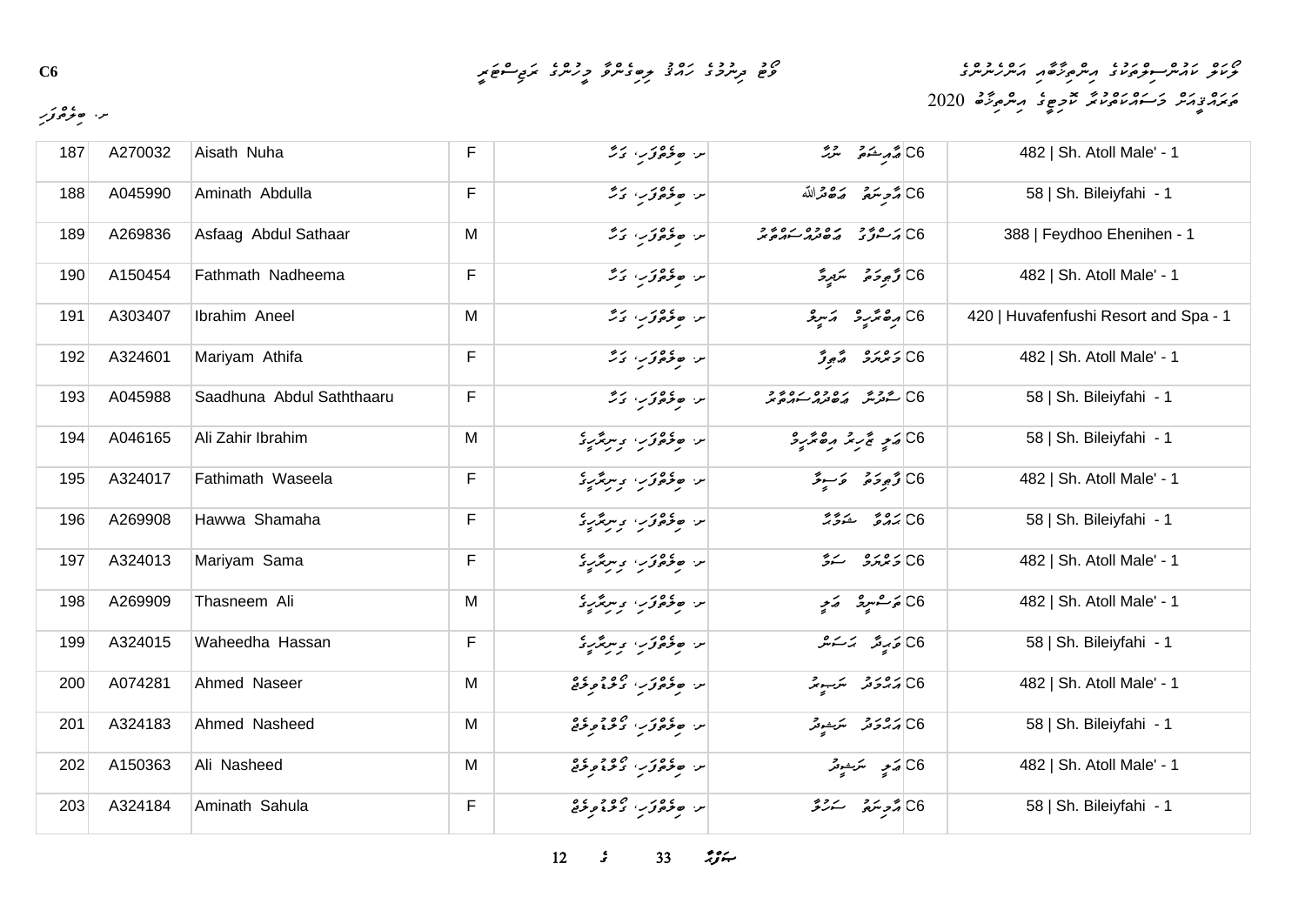*sCw7q7s5w7m< o<n9nOoAw7o< sCq;mAwBoEw7q<m; wBm;vB 2020*<br>*په پوهر وسوډيرونو لومو د موجو د مرمونه* 2020

| 204 | A047825 | Mohamed Waheed Ahmed | M           | ر ەۋەر، مەدەبە                | C6 <i>כהרכת פֿ</i> יגַע <i>הרכת</i> | 58   Sh. Bileiyfahi - 1   |
|-----|---------|----------------------|-------------|-------------------------------|-------------------------------------|---------------------------|
| 205 | A047766 | Shameema Ali         | F           | ر ەممەدىر، مەدەبەھ            | C6 څوچو ک <i>ړې</i>                 | 58   Sh. Bileiyfahi - 1   |
| 206 | A120592 | Zoona Mohamed Waheed | $\mathsf F$ | بن ھۆھۈپ مەم دەپم             | C6 تج مگر <i>5 برو در و بر</i> ور   | 58   Sh. Bileiyfahi - 1   |
| 207 | A324486 | Ahmed Shaheen        | M           | المستصغرون ولي المردام        |                                     | 58   Sh. Bileiyfahi - 1   |
| 208 | A159499 | Ali Shameem          | M           | ابر ھۆھۈر، ئىمپىكرىمىگە       | C6 <i>ڇَوِ خوچ</i> و                | 58   Sh. Bileiyfahi - 1   |
| 209 | A325489 | Hawwa Shadiya        | $\mathsf F$ | المن ھۆكەنى، ئەمدىكەن ئە      | C6 <i>بَدْهُ جُمْ مِدَّمَّةٍ</i>    | 482   Sh. Atoll Male' - 1 |
| 210 | A325490 | Moosa Saamee         | M           | ىن ھۆھۈك ئىمپىكرىدە ئ         | C6 فق <sup>ع</sup> شو               | 58   Sh. Bileiyfahi - 1   |
| 211 | A325484 | Sakeeba Ibrahim      | $\mathsf F$ | المن ھۆكەنى، ئەمدىكەن ئە      | $\mathcal{E}$ جَسِرةَ مِسْتَرِدْ    | 58   Sh. Bileiyfahi - 1   |
| 212 | A325486 | Samiyya Thuththu     | F           | المن ھۆكەنى، ئەمدىكەن ئە      | 06 سەھەممى <i>مەدە</i> م            | 58   Sh. Bileiyfahi - 1   |
| 213 | A146425 | Thuththu             | M           | ىن ھۆھۈك ئىم بىرىدە ئ         | C6 حو <i>ه</i> حو                   | 58   Sh. Bileiyfahi - 1   |
| 214 | A163091 | Adam Shaheen         | M           | الرا ھۆكۈكىزا ئەيرىكرىسىغالىر | C6 <i>مُنْ تَدَرِ مُدْ مِنْ</i>     | 258   V. Fulidhoo - 1     |
| 215 | A269904 | Ahmed Ibrahim        | M           | بر ھۆھۈك كەيرىكرىسى بىر       | C6 <i>ב ج</i> و د م محمد د م        | 482   Sh. Atoll Male' - 1 |
| 216 | A323954 | Aishath Ibrahim      | $\mathsf F$ | ىر ھۆۋۈر، دېرىرگەنغ           | C6 مُرِيسَمُ مِصْرَبِةِ             | 58   Sh. Bileiyfahi - 1   |
| 217 | A269903 | Fathimath Ibrahim    | $\mathsf F$ | ىن ھۆھۈك ئىچ مېشرىققىم        | C6 <i>وَّجِوَدَهُ بِهِ</i> هْتَدِةِ | 58   Sh. Bileiyfahi - 1   |
| 218 | A269905 | Husaamath Ibrahim    | $\mathsf F$ | ىر. ھۆۋۈر، ئىمپىرىشقىر        | C6 جُسْعَوَمُ مِنْ مُحْرِبِةِ       | 58   Sh. Bileiyfahi - 1   |
| 219 | A323953 | Ibrahim Moosa        | M           | ىر ھۆۋۈر، دېرىرگەنغ           | $23 - 22 = 100$                     | 58   Sh. Bileiyfahi - 1   |
| 220 | A323955 | Mariyam Ibrahim      | F           | ىن ھۆھۈك ئىم بىر سىز كەنبە    | C6 <i>كا بارداد با مارياد</i>       | 58   Sh. Bileiyfahi - 1   |

*13 <i>s*<sub>3</sub> *s*<sub>3</sub> *33 z*<sub>3</sub> *z*<sub>3</sub> *z*<sub>3</sub>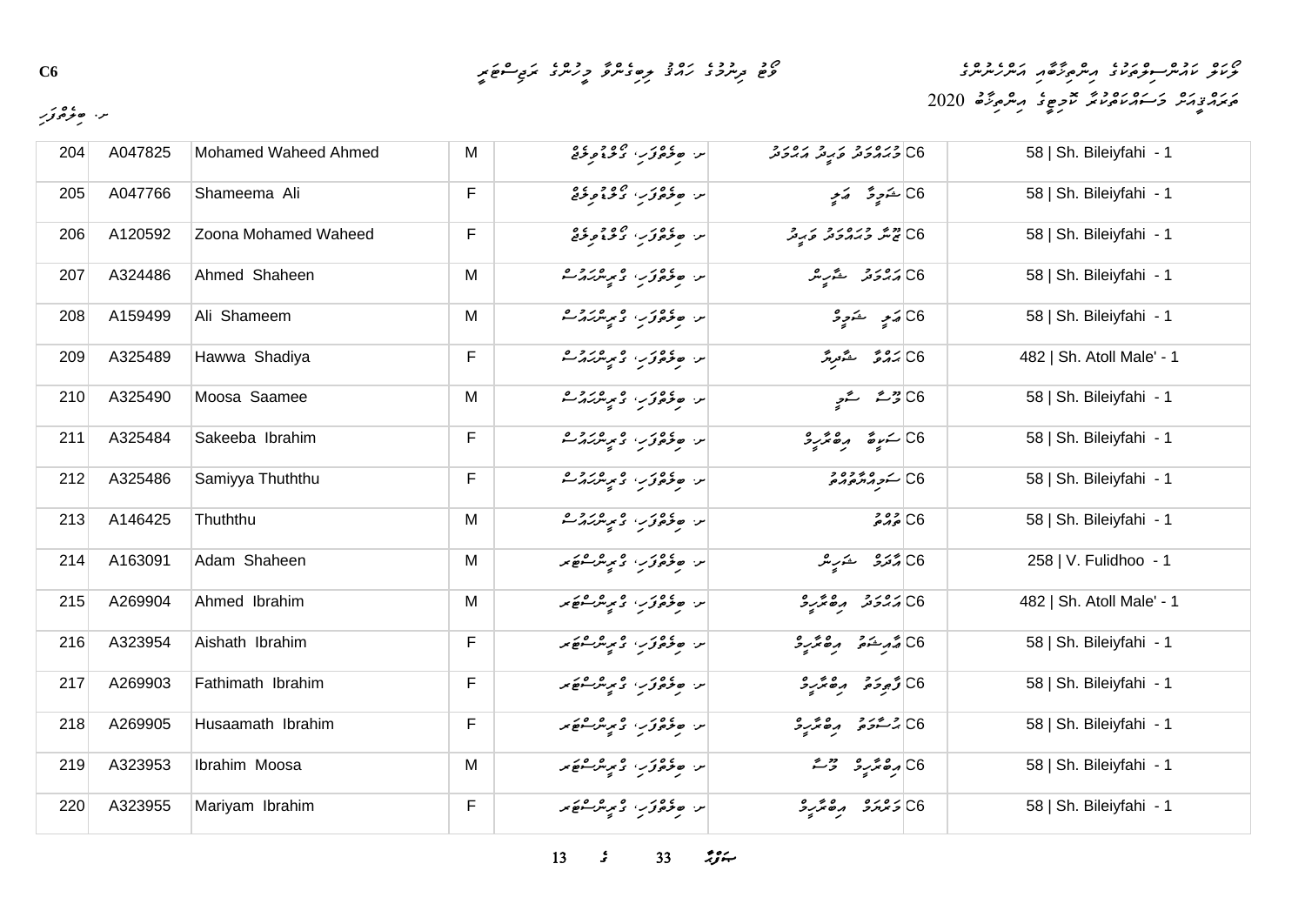*sCw7q7s5w7m< o<n9nOoAw7o< sCq;mAwBoEw7q<m; wBm;vB* م من المرة المرة المرة المرجع المرجع في المركبة 2020<br>مجم*د المريض المربوط المربع المرجع في المراجع المركبة* 

| 221 | A069259 | Mohamed Shaheen          | M            | ر مؤوزين ويرشر عويد      | C6 <i>ۇنەم دۇر</i> ش <i>ېرى</i> ر                  | 555   Hulhumale', Ehenihen - 3 |
|-----|---------|--------------------------|--------------|--------------------------|----------------------------------------------------|--------------------------------|
| 222 | A306996 | Shehenaaz Ibrahim        | F            | الرا ھۆكۈك ئى ئېرىكرىسكى | C6 شرى <i>مى مەشرى</i> ۋ                           | 58   Sh. Bileiyfahi - 1        |
| 223 | A072587 | Ali Moosa                | M            | ر ەمدەر ، دەرد ،         | $23 \div 26$                                       | 58   Sh. Bileiyfahi - 1        |
| 224 | A325954 | Fareesha                 | F            | ر ەمدەر دەردە            | C6 كوسيستة                                         | 58   Sh. Bileiyfahi - 1        |
| 225 | A147562 | Fathmath Suhana          | $\mathsf{F}$ | ر ەمزەۋر، دەردە          | C6 <i>وَّج</i> وحَة مُسْتَشَرَّ                    | 482   Sh. Atoll Male' - 1      |
| 226 | A325952 | Hawwa Mohamed            | $\mathsf F$  | ر ەممەرى، مۇرى           | $5.223$ $5.22$ $C6$                                | 58   Sh. Bileiyfahi - 1        |
| 227 | A147522 | Hussain Inaz             | M            | ر ەممەرى، مۇرى           | C6 ئرسكىرىنىش مەيتىتى <b>C6</b>                    | 482   Sh. Atoll Male' - 1      |
| 228 | A072586 | Mariyam Zahura           | $\mathsf F$  | بن ھۆھۈپ، دەرى           | C6 <i>خەمگە ئاسمى</i> ئىگە                         | 482   Sh. Atoll Male' - 1      |
| 229 | A323359 | Abdul Razzag Abdul Samad | M            |                          | C6 مصر معدد مدد مدد مدد و مدد اس موثور من كرم موشى | 482   Sh. Atoll Male' - 1      |
| 230 | A323355 | Abdul Samad Easa         | M            | ىن ھۆھۈك كۆپرىدىگە       | C6 مەھىرمە سىزدىر مېڭ                              | 58   Sh. Bileiyfahi - 1        |
| 231 | A323361 | Adam Naseer              | M            | ىن ھۆھۈك كۆپرىدىگە       | C6 مُرتَّدَدٌ سَرَسِيمُ                            | 397   Sirru Fen Fushi - 1      |
| 232 | A270002 | Ahmed Anees              | M            | ىن ھۆھۈك كۆپرىدى         | C6   كەبرى كىلى كەسىرىسى ئىس                       | 482   Sh. Atoll Male' - 1      |
| 233 | A270006 | Aishath Sahuva           | F            | ىن ھۆھۈك كۆپرىدى         | C6 مەم ئىقتىمە ئىسكىنى ئىش                         | 482   Sh. Atoll Male' - 1      |
| 234 | A323358 | Ali Fahumee              | M            | ىر ھۆھۈر، ئوپرىدى        | C6 <i>ڇُجِ وَرُحي</i>                              | 58   Sh. Bileiyfahi - 1        |
| 235 | A270000 | Hassan Habeeb            | M            | ىر. ھۆھۈكە، سەھ بېرىترچ  | $202.$ $-2.20$                                     | 58   Sh. Bileiyfahi - 1        |
| 236 | A323356 | Hawwa Adam               | F            | ىر. ھۆھۈكە، سەھ بېرىترچ  | $5.5$ $5.2$ $\sim$ $06$                            | 58   Sh. Bileiyfahi - 1        |
| 237 | A323362 | Mariyam Wifadha          | F            | ىر. ھۆھۈكە، سەھ بېرىترچ  | C6 <i>كَمُحْمَدَةْ وِوَّدَّ</i>                    | 58   Sh. Bileiyfahi - 1        |

**14** *s* 33 *<i>n*<sub>3</sub> *s*<sub>3</sub> *n*<sub>1</sub>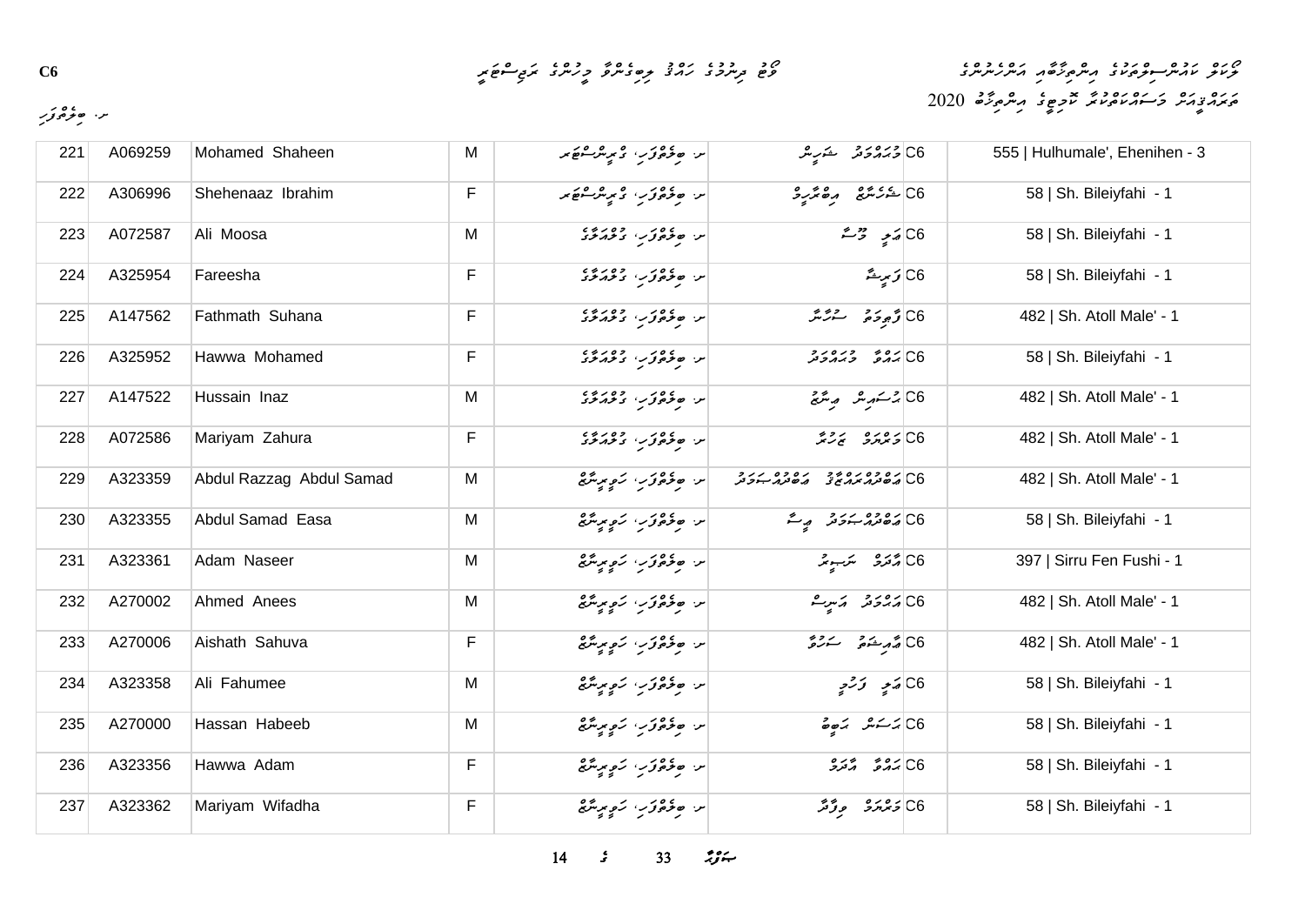*sCw7q7s5w7m< o<n9nOoAw7o< sCq;mAwBoEw7q<m; wBm;vB* م من المرة المرة المرة المرجع المرجع في المركبة 2020<br>مجم*د المريض المربوط المربع المرجع في المراجع المركبة* 

| 238 | A323360 | Mohamed Abdul Samad     | M            | ىر. ھۆھۈكە، سەھ بېرىترچ      |                                           | 58   Sh. Bileiyfahi - 1        |
|-----|---------|-------------------------|--------------|------------------------------|-------------------------------------------|--------------------------------|
| 239 | A323357 | Seena Abdul Samad       | F            | ىن ھۆھۈك كۆپرىدى             | C6 سومتر م <i>ەھەرمىدە ت</i> ر            | 58   Sh. Bileiyfahi - 1        |
| 240 | A269896 | Ahmed Eeman Hassan      | M            | بر ھوگھور، رہنمو             | C6 كەبۇر قىر بۇ ئەسەئىر                   | 482   Sh. Atoll Male' - 1      |
| 241 | A374033 | Arumeen Hassan          | M            | بر ھوگھور، رہنمو             | C6 كەيمرىيە مەسەئىر                       | 482   Sh. Atoll Male' - 1      |
| 242 | A329180 | Hassan                  | M            | ىن ھۆھۈك ئەھج                | C6 ئەسىئەتە                               | 482   Sh. Atoll Male' - 1      |
| 243 | A324107 | Sameera Idrees          | $\mathsf{F}$ | ىن ھۆھۈر، رىمىم              | C6 سەچ ئىگە موقدىمو <sup>مى</sup>         | 482   Sh. Atoll Male' - 1      |
| 244 | A325474 | Aishath Ali             | F            | س ھۆھۈپ، سەمدە               | C6 مەم شەمۇ ھ <i>ەم</i> چ                 | 58   Sh. Bileiyfahi - 1        |
| 245 | A269853 | Ibrahim Zain            | M            | ر موروب رودون                | C6 مەھە <i>ئزى</i> رى ئ <sub>ەمب</sub> ىر | 482   Sh. Atoll Male' - 1      |
| 246 | A034020 | Mohamed Ibrahim         | M            | المن كالحرموث المركبة والأما | C6 <i>ڈیزوونز م</i> ھٹریٹ                 | 58   Sh. Bileiyfahi - 1        |
| 247 | A313732 | Fathimath Ali           | F            | ما ھۆھۈر، سەھ ئ              | C6 وَج <i>وحَ</i> هُمَ مِهِ مِ            | 58   Sh. Bileiyfahi - 1        |
| 248 | A269935 | Fathimath Shauna        | F            | ين ھۆھۈپ پەنگەنى             | C6 <i>وَّجِوَدَة</i> شَ <i>مَرْ</i> مَّر  | 58   Sh. Bileiyfahi - 1        |
| 249 | A121487 | Maimoona Hussain        | F            | ىر ھۆھۈپ پەنگەنى             | C6 كەرىخ تىگە جامبەتلەر                   | 555   Hulhumale', Ehenihen - 3 |
| 250 | A114662 | Mausooma Hussain        | $\mathsf F$  | ىر ھۆھۈپ پەنگەنى             | C6 <i>خەمبىنى جىمبەيى</i> ر               | 58   Sh. Bileiyfahi - 1        |
| 251 | A102847 | Mohamed Rasheed Hussain | M            | ىن ھۆھۈر، رىگەن              | C6 <i>وبرو دو برخونه برخور ش</i>          | 482   Sh. Atoll Male' - 1      |
| 252 | A156765 | Abdul Hakeem Mohamed    | M            | س ھۆھۋىر، رىرىد              | C6 בּפּעלִנְעַל כֹּגֹתְכִע                | 58   Sh. Bileiyfahi - 1        |
| 253 | A270017 | Adam Iyas               | M            | بن ھِ دُھُوَبُ رِ بِرِيْرُ   | C6 مُرْمَرْدَ مِتَرْتَ ِ                  | 482   Sh. Atoll Male' - 1      |
| 254 | A269901 | Adam Izhan              | M            | المزا ھۆكۈكۈر، سىرىد         | C6 مُرْمَرْدَ مِنْرَسَّد                  | 58   Sh. Bileiyfahi - 1        |

 $15$  *s* 33  $23$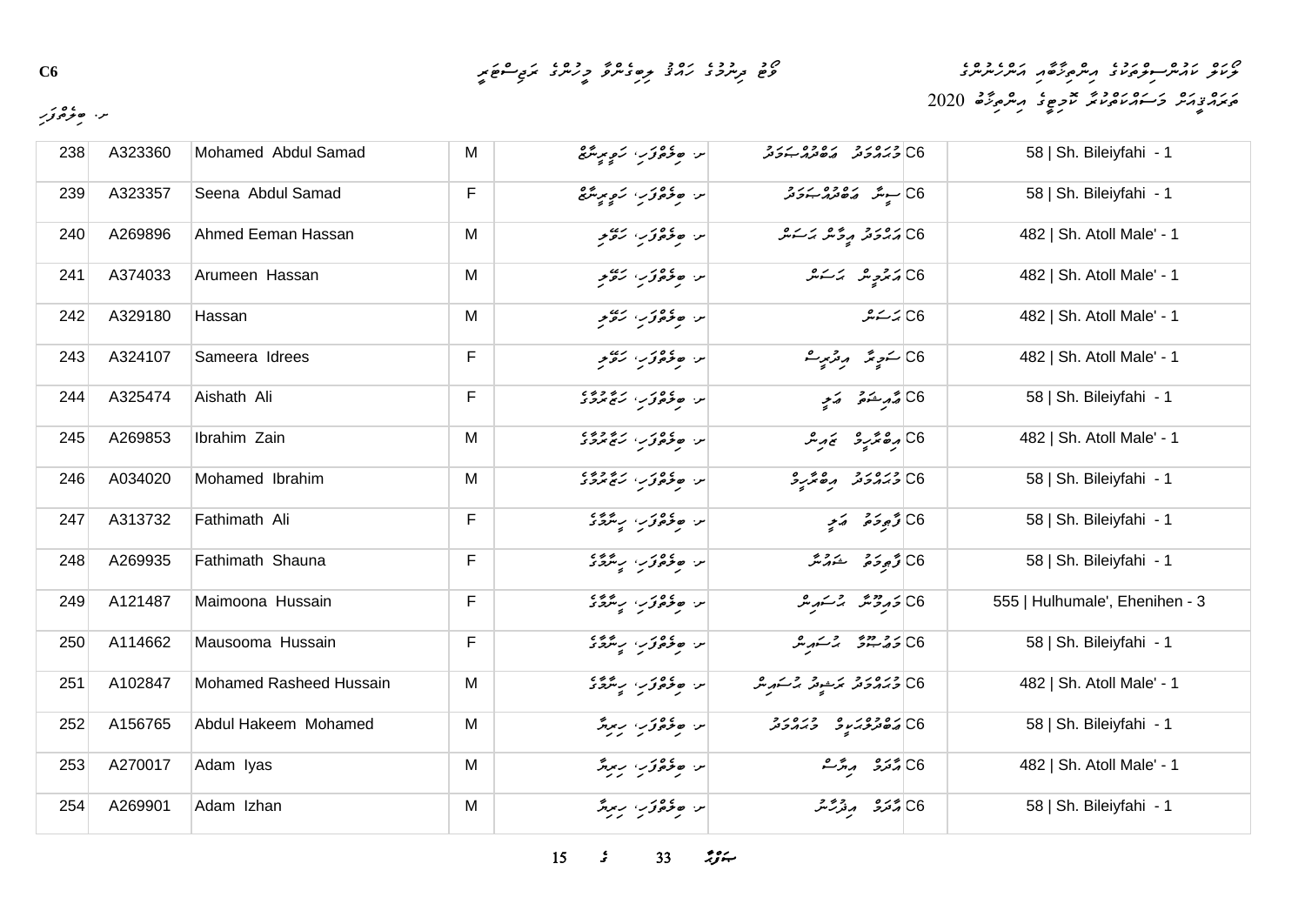*sCw7q7s5w7m< o<n9nOoAw7o< sCq;mAwBoEw7q<m; wBm;vB* م من المرة المرة المرة المرجع المرجع في المركبة 2020<br>مجم*د المريض المربوط المربع المرجع في المراجع المركبة* 

| 255 | A323371 | Firasha             | F           | ىر ھۆھۈك رىدىگە                             | C6 پر پڑتے                                         | 58   Sh. Bileiyfahi - 1   |  |
|-----|---------|---------------------|-------------|---------------------------------------------|----------------------------------------------------|---------------------------|--|
| 256 | A285114 | Haneef              | M           | ىن ھۆھۈك رىدىگە                             | C6 ئەسىرى                                          | 482   Sh. Atoll Male' - 1 |  |
| 257 | A323393 | Mohamed Irufan      | M           | من ھۆھۈكەر، سەبىر                           | C6 <i>ۋېرو دې مېروگىر</i>                          | 482   Sh. Atoll Male' - 1 |  |
| 258 | A323372 | Mohamed Nisham      | M           | ما ھۆھۈك بىر                                | C6 <i>وُبَهُ وَبَوْ</i> سَرِيْتُوْ وَ              | 58   Sh. Bileiyfahi - 1   |  |
| 259 | A025412 | Ahmed Siyam Mohamed | M           | من ھِ جُھُورَ بِ سِيَوَ مِنْ مِنْ مِنْ مِنْ | 06 كەنگە ئەرەپ مەدەر د                             | 58   Sh. Bileiyfahi - 1   |  |
| 260 | A326055 | Fathimath Easa      | $\mathsf F$ | الرا ھۆكۈك بەكەنگەنلىرىگە                   | C6 <i>وُجوح</i> قو ۾ پُ                            | 58   Sh. Bileiyfahi - 1   |  |
| 261 | A326054 | Hawwa Mohamed       | $\mathsf F$ | ىن ھۆھۈك بەھ ئروسرى                         | $5,000$ $200$ $200$                                | 58   Sh. Bileiyfahi - 1   |  |
| 262 | A326056 | Saheema Mohamed     | $\mathsf F$ | المن ھۆكەنۇب سەھرىس ھە                      | C6 س <i>َرِیْ دُبَہْدَوں</i>                       | 58   Sh. Bileiyfahi - 1   |  |
| 263 | A159137 | Zuhudha Mohamed     | $\mathsf F$ | من ھۆھۈر، سەھرىسىدى                         | C6 يحرقر ب <i>وروب</i> وبر                         | 58   Sh. Bileiyfahi - 1   |  |
| 264 | A323363 | Abdul Raheem Adam   | M           | ر ھوھۇب رىڭ بە                              | C6 בֿבּינגז, 25 גֿינג                              | 58   Sh. Bileiyfahi - 1   |  |
| 265 | A076799 | Azuham Ali          | M           | ىن ھۆھۈپ بەرگەب                             | C6 كەينى <i>3 كەب</i> ر                            | 482   Sh. Atoll Male' - 1 |  |
| 266 | A323365 | Mariyam Sa'adha     | F           | ىن ھۆھۈك بەرگۈپ                             | C6 ئ <i>ويىرى سۇم</i> تر                           | 58   Sh. Bileiyfahi - 1   |  |
| 267 | A323364 | Shareefa Ali        | $\mathsf F$ | ىن ھۆھۈك رەمۇر                              | C6 ڪيوٽر <i>آھي</i>                                | 58   Sh. Bileiyfahi - 1   |  |
| 268 | A361787 | Abdulla Raisam      | M           | ر ھۆھۈپ رىكرچ                               | C6 مَ <b>صْ</b> قَراللَّهُ مَ <sub>ح</sub> مِ سَوْ | 482   Sh. Atoll Male' - 1 |  |
| 269 | A335784 | Ahmed Zahir Ali     | M           | ر ھۆھۈپ سەھبى                               | C6 كەبرى قىر قىلى ئىلىم ئىلىپ قىلىپ                | 58   Sh. Bileiyfahi - 1   |  |
| 270 | A269839 | Aishath Unaisa      | $\mathsf F$ | ر ھۆھۈپ بەرجە                               | C6 مُدمِسْمَة مُسَدِسَّة                           | 482   Sh. Atoll Male' - 1 |  |
| 271 | A156763 | Ali Ibrahim         | M           | ر ھۆھۈپ رىزدى                               |                                                    | 58   Sh. Bileiyfahi - 1   |  |

 $16$  *s* 33  $23$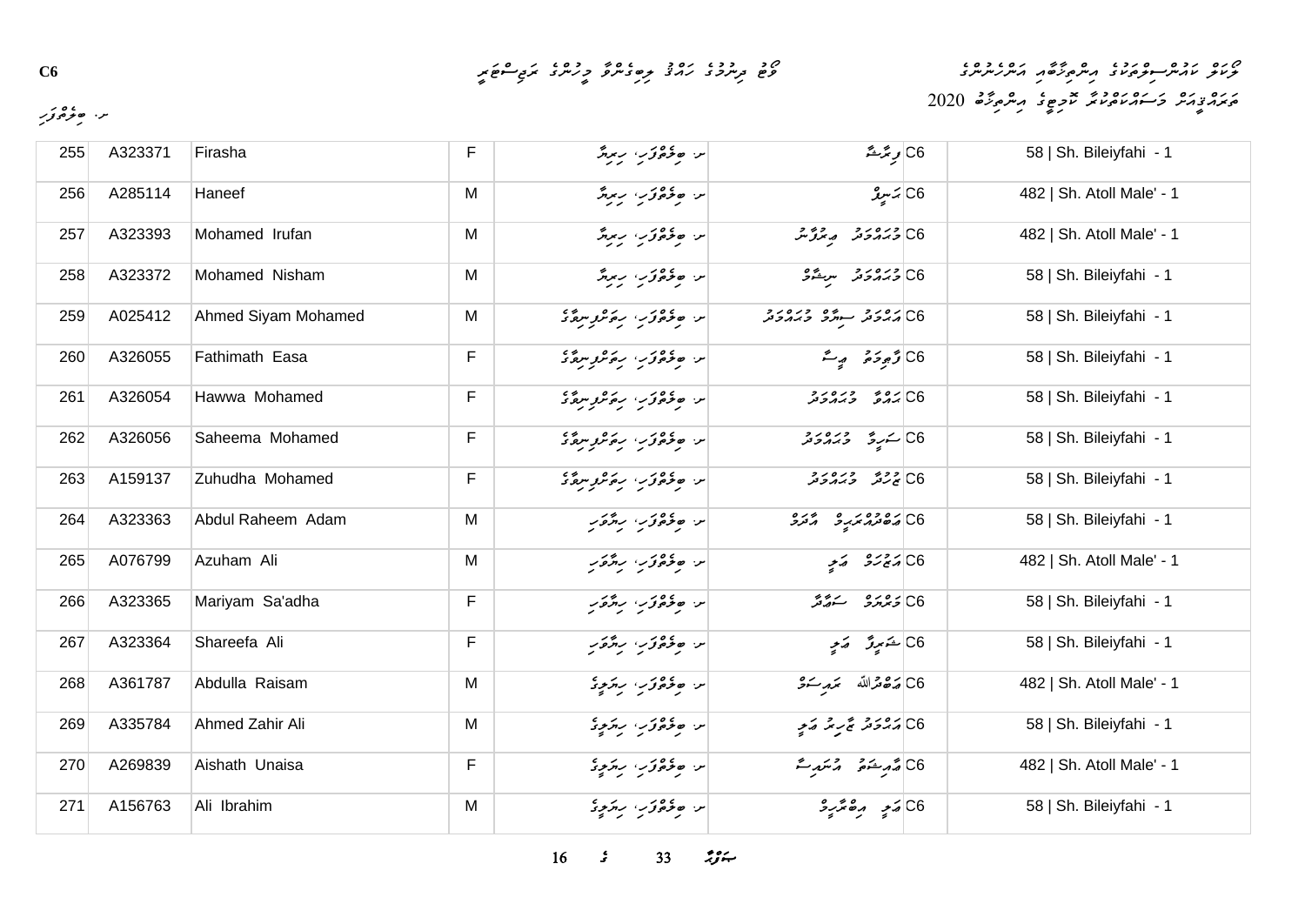*sCw7q7s5w7m< o<n9nOoAw7o< sCq;mAwBoEw7q<m; wBm;vB* م من المرة المرة المرة المرجع المرجع في المركبة 2020<br>مجم*د المريض المربوط المربع المرجع في المراجع المركبة* 

| 272 | A325240 | Fathimath Ibrahim | F | ىر ھۆھۈك بەكروپى     | C6 تَ <i>جوحَمْ م</i> ِ صَمَّرِ مِ  | 58   Sh. Bileiyfahi - 1   |
|-----|---------|-------------------|---|----------------------|-------------------------------------|---------------------------|
| 273 | A077088 | Hassan Zahir Ali  | M | ر ھۆھۈپ سەھبى        | C6  كەسەنلەر ئ <i>ارىڭ مەي</i> ر    | 58   Sh. Bileiyfahi - 1   |
| 274 | A095838 | Hussain Zahir Ali | M | ىر ھۆھۈپ بەرجەتچ     | C6 ٿرسمبر بڻ پر تھ تي په 19         | 58   Sh. Bileiyfahi - 1   |
| 275 | A137804 | Ibrahim Zahir Ali | M | ىر ھۆھۈپ بەرجەتچ     | C6  مەھ ئۇرى ئۇرىز م <sub>ە</sub> ر | 58   Sh. Bileiyfahi - 1   |
| 276 | A269845 | Mariyam Umaisha   | F | ىر ھۆھۈك بەكروپى     | C6 ك <i>ېمبرگە مىكەم</i> ىشە        | 482   Sh. Atoll Male' - 1 |
| 277 | A040267 | Nahzath Ali       | F | ىر ھۆھۈك بەكرچە      | C6 يَرَرْبَنِي مَرَ مِيَ            | 58   Sh. Bileiyfahi - 1   |
| 278 | A325493 | Ali Moosa         | M | ىر ھۆھۈپ ئەسىر ھۆ    | C6 كەبىي تۇنتە                      | 482   Sh. Atoll Male' - 1 |
| 279 | A157292 | Siththi           | F | ىر ھۆھۈپ ئەسىر ھۆ    | C6 سو <i>هو</i>                     | 58   Sh. Bileiyfahi - 1   |
| 280 | A325246 | Abdulla Hameedh   | M | ىن ھۆھۈك رەسىردە     | C6 كەھەراللە ئەربىر                 | 482   Sh. Atoll Male' - 1 |
| 281 | A325244 | Ahmed Hameed      | M | ر ەمدە دىر، ئەسلىردى | C6   كەشكە قىرىقى بەر ئىل           | 58   Sh. Bileiyfahi - 1   |
| 282 | A269850 | Aishath Haamidha  | F | ىر ھۆھۈپ رەسىردە     | C6 م <i>ەمبىغى مەمبەت</i> ر         | 482   Sh. Atoll Male' - 1 |
| 283 | A325242 | Hassan Adam       | M | ىن ھۆھۈك رەسىردە     | C6 ئەسەئىر مەمر <i>ۇ</i>            | 58   Sh. Bileiyfahi - 1   |
| 284 | A159498 | Mohamed Hameed    | M | ىن ھۆھۈك رەسىردە     | C6 <i>322,3 كوفر</i><br>ما          | 58   Sh. Bileiyfahi - 1   |
| 285 | A323368 | Aishath Hussain   | F | ىن ھۆھۈپ مەشكەمىد    | C6 مەمرىشمۇ سىمىسىسىسىسى            | 58   Sh. Bileiyfahi - 1   |
| 286 | A270010 | Aminath Zuhaa     | F | ىن ھۆھۈك مەمكەمچىر   | C6 مُجبة مع محمدٌ                   | 58   Sh. Bileiyfahi - 1   |
| 287 | A270014 | Fathimath Hussain | F | ىر ھۆھۈپ مەشكەنچىمە  | C6 ۇ <sub>ج</sub> وڭ ئەسكىرىش       | 58   Sh. Bileiyfahi - 1   |
| 288 | A323367 | Hiyala            | F | ىن ھۆھۈك مەشكەمى     | C6 بەيزى <del>م</del>               | 58   Sh. Bileiyfahi - 1   |

 $17$  *s* 33  $23$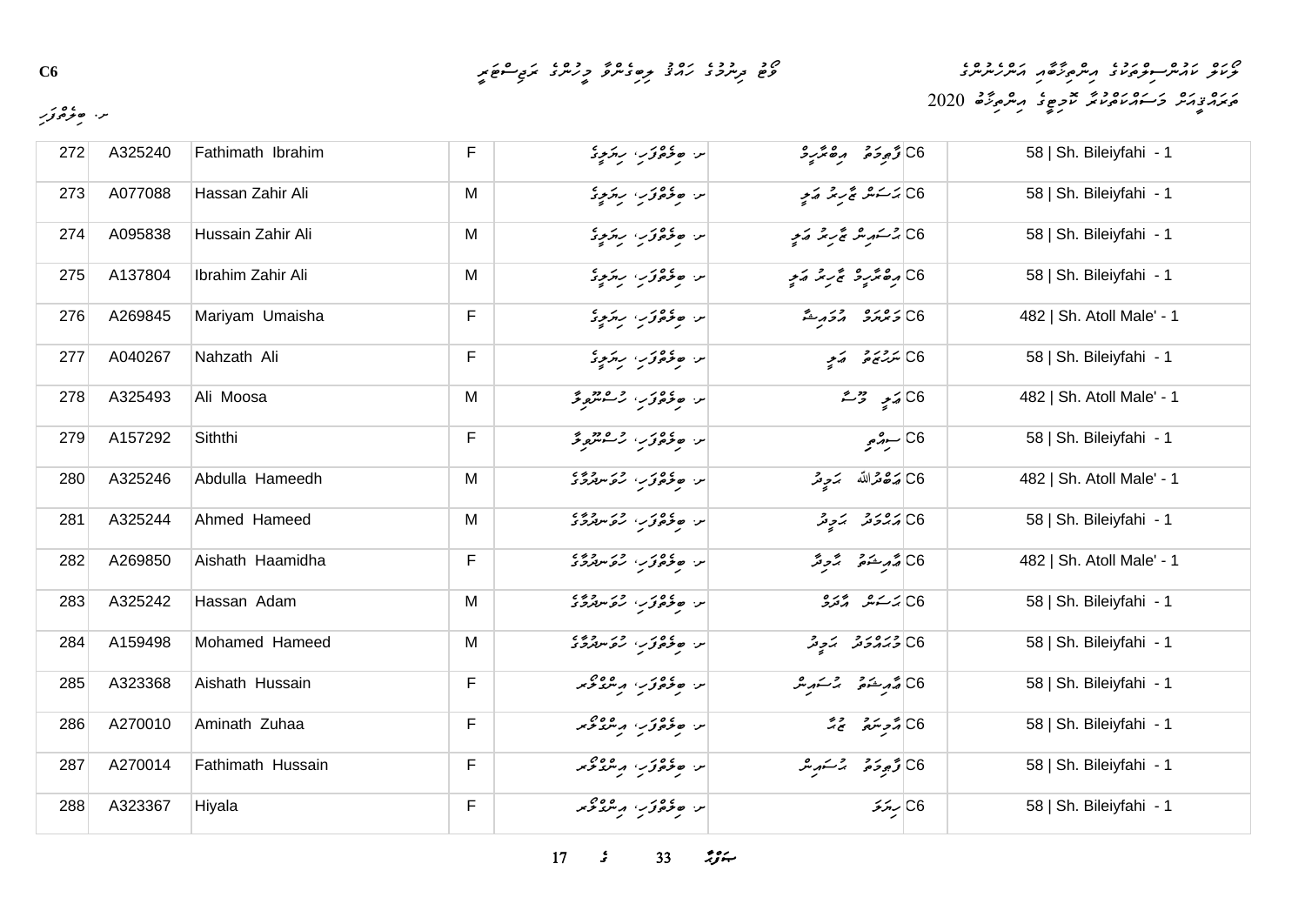*sCw7q7s5w7m< o<n9nOoAw7o< sCq;mAwBoEw7q<m; wBm;vB* م من المرة المرة المرة المرجع المرجع في المركبة 2020<br>مجم*د المريض المربوط المربع المرجع في المراجع المركبة* 

| 289 | A157008 | Hussain Mohamed  | M           | ىن ھۆھۈرى مەمكەنجىمە | C6 يُرسَمه مثر ويُزوروند                               | 58   Sh. Bileiyfahi - 1   |
|-----|---------|------------------|-------------|----------------------|--------------------------------------------------------|---------------------------|
| 290 | A322205 | Mariyam Azlifa   | F           | بر ھوجوں پر پروی     | C6 كەمھەر مەم كەنجى بورى                               | 58   Sh. Bileiyfahi - 1   |
| 291 | A393032 | Ahmed Arusham    | M           | س ھوھۇپ مەدەرى       | $5 - 7 - 7 - 100$                                      | 482   Sh. Atoll Male' - 1 |
| 292 | A131725 | Ahmed Faisal     | M           | ر موجود به مرموره    | C6   كەش <sup>ى</sup> كەر كەر بىكى ئى                  | 58   Sh. Bileiyfahi - 1   |
| 293 | A324104 | Ali Suneel       | M           | ر موجود به مرموره    | C6 کړ <i>ی شمېر</i> یځر                                | 58   Sh. Bileiyfahi - 1   |
| 294 | A092026 | Aminath Minna    | $\mathsf F$ | ر ، ھوھۇپ ، مەمەدە   | C6 مُرْجِسَةٌ وِسْرَسُّرَ                              | 482   Sh. Atoll Male' - 1 |
| 295 | A292223 | Aminath Risna    | $\mathsf F$ | س ھۆھۈپ، مەمگرى      | C6 مُرْحِسَة مِ سِسْتَر                                | 58   Sh. Bileiyfahi - 1   |
| 296 | A324101 | Asiyath Ahmed    | F           | س ھۆھۈپ مەمگرى       | C6 گەسىلىرى مەردىر                                     | 58   Sh. Bileiyfahi - 1   |
| 297 | A147450 | Fathimath Muna   | F           | ر ، ھوھور ، مرمزدی   | C6 <i>وَّجِوحَةْ</i> حَسَّ                             | 58   Sh. Bileiyfahi - 1   |
| 298 | A267532 | Hassan Fayaz     | M           | ر موثور به دی دی     | C6 ئەسەنلەر ئەنگەشتە                                   | 67   Sh. Funadhoo - 1     |
| 299 | A154108 | Hassan Ibrahim   | M           | س ھۆھۈپ مەمگرى       | C6 ئەسەمبە مەھە <i>ئەپ</i> ۇ                           | 58   Sh. Bileiyfahi - 1   |
| 300 | A324103 | Khadheeja Hassan | F           | ر ، ھوھور ، مرمزدی   | C6 كەي <sub>ى</sub> ق بەس <i>تەنل</i>                  | 482   Sh. Atoll Male' - 1 |
| 301 | A324102 | Mariyam Suneetha | $\mathsf F$ | س ھوھۇپ، مەمەدە      |                                                        | 482   Sh. Atoll Male' - 1 |
| 302 | A119994 | Mohamed Nahid    | M           | ر ، ھوھور ، مرمزدی   | C6  <i>3223, مُرْبِ</i> قْر                            | 58   Sh. Bileiyfahi - 1   |
| 303 | A259877 | Risfa Ibrahim    | $\mathsf F$ | ر موثور به دی دی     | C6 ىرىشۇ مەھم <i>گى</i> رۇ                             | 482   Sh. Atoll Male' - 1 |
| 304 | A323626 | Aminath Ibrahim  | F           | من ھۆھۈك مەمرىكى ھاي | C6 مُتَعِسَمُ مِنْ مِثْنِيْ فَيْ الْمَسْتَخْفَضَ       | 58   Sh. Bileiyfahi - 1   |
| 305 | A111743 | Hawwa Reena      | F           | ىر ھۆھۈك مەركىم ئ    | C6  ئەنگە ئەسىسىسىسىسىسىسىسىسىسىسىسىسىسىسىسى<br>مەسىمە | 482   Sh. Atoll Male' - 1 |

**18** *s* **33** *n***<sub>y</sub> <b>***n*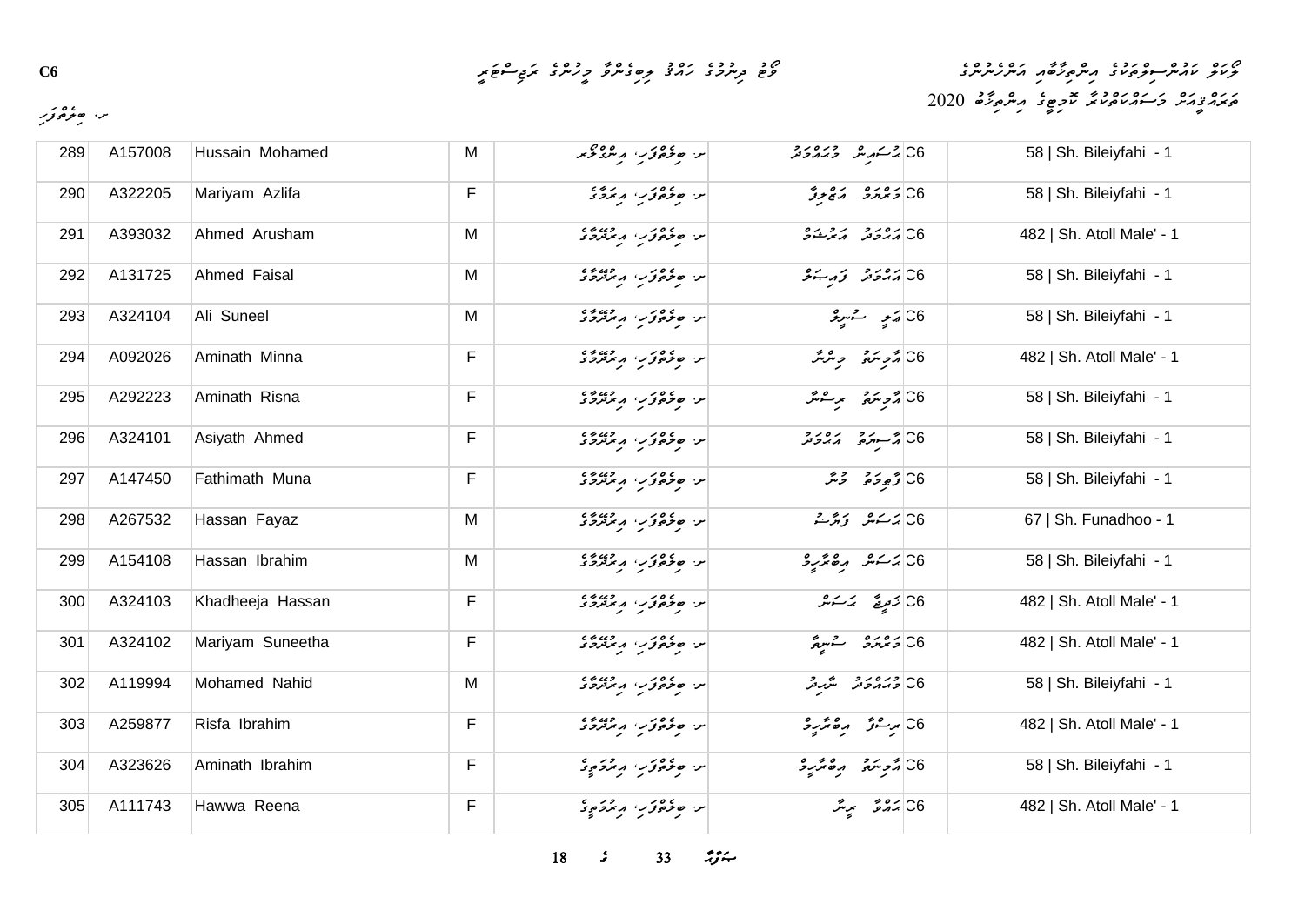*sCw7q7s5w7m< o<n9nOoAw7o< sCq;mAwBoEw7q<m; wBm;vB* م من المرة المرة المرة المرجع المرجع في المركبة 2020<br>مجم*د المريض المربوط المربع المرجع في المراجع المركبة* 

| 306 | A323625 | Hussain Fuaadh         | M           | ىن ھۆھۈك مەمرىكى ئ     | C6 يُرسَمبر على قريمَ قر                       | 482   Sh. Atoll Male' - 1                   |
|-----|---------|------------------------|-------------|------------------------|------------------------------------------------|---------------------------------------------|
| 307 | A130869 | Moosa Mohamed          | M           | ىن ھۆھۈك مەمروكى       | C6 تۇنتە <i>مەدەن</i> د                        | 58   Sh. Bileiyfahi - 1                     |
| 308 | A130870 | Nasiha Moosa           | $\mathsf F$ | ر ە دەۋر، مەدەم        | C6 سُرجہ ترمیح م                               | 482   Sh. Atoll Male' - 1                   |
| 309 | A141955 | Abdul Kareem Ali       | M           | ر موجوب وشعده          | C6 مَەھىرى <i>دىن بو</i> ر ھەمپە               | 482   Sh. Atoll Male' - 1                   |
| 310 | A269915 | Abdulla Nazeeh         | M           | ر موجود به ده دوه      | C6 كەھەراللە س <i>ىرى ب</i>                    | 482   Sh. Atoll Male' - 1                   |
| 311 | A142977 | Fathimath Ali          | $\mathsf F$ | ىن ھۆھۈك ئەسھەدى       | C6 وَّجِوحَةً صَعِ                             | 482   Sh. Atoll Male' - 1                   |
| 312 | A000708 | Hussain Amir           | M           | ر موروب في مدرون       | C6 بڑے ہر شہ م <i>ج</i> و بڑ                   | 482   Sh. Atoll Male' - 1                   |
| 313 | A040980 | Ibrahim Arif           | M           | ر موجوب في مهده دا     | C6 مەھە <i>ترى</i> رى ھەمرى                    | 482   Sh. Atoll Male' - 1                   |
| 314 | A059994 | Hassan Rasheed Abdulla | M           | س ھۆھۋىر، ئاھ بىرىگ    | C6 بَرَسَة مَّدْ مِيْسِيْرَ مِيْرَ صَرْاللَّهُ | 482   Sh. Atoll Male' - 1                   |
| 315 | A059993 | Ismail Abdulla         | M           | ىر. ھۆھۈكە، ئاج مېرىگە | C6 م <i>ې</i> شقۇم <i>ى</i> ھەھقراللە          | 482   Sh. Atoll Male' - 1                   |
| 316 | A269906 | Mohamed Nabeelu        | M           | ىر. ھۆھۈكە، ئاي سىڭ    | C6 <i>322,25 سَهو</i> ءَ                       | 482   Sh. Atoll Male' - 1                   |
| 317 | A159300 | Sheerina Adam          | F           | ىر ھۆھۈر، ئاھ بىرى     | C6 شومرینگر گرفترنگ                            | 482   Sh. Atoll Male' - 1                   |
| 318 | A026050 | Abdul Azeez Adam       | M           | ين ھۆھۈرى، ئاس دىنو    |                                                | 58   Sh. Bileiyfahi - 1                     |
| 319 | A323343 | Fareedhaa Hassan       | $\mathsf F$ | ين ھۆھۈرى، ئاس دىنو    | C6 تۇم <sub>ي</sub> ىر - ئەسەئىر               | 58   Sh. Bileiyfahi - 1                     |
| 320 | A269989 | Hawwa Sibana           | $\mathsf F$ | ىن ھۆھۈرى، ئاسدەم ب    | C6 ئە <i>مۇ</i> سۇنى <i>گە</i>                 | 58   Sh. Bileiyfahi - 1                     |
| 321 | A323347 | Hussain Afeef          | M           | بر ھوگھور ، مأسومبر    | C6 يُرتكبر مَّثَرَ مَرَ مِنْ مَ                | 482   Sh. Atoll Male' - 1                   |
| 322 | A163529 | Ibrahim Afeef          | M           | ىر ھۆھۈر، ئاس مە       | C6 مەھەر ئەرە ھەرپ                             | 432   Waldorf Astoria Maldives Ithaafushi - |

*19 s* 33 *i*<sub>S</sub>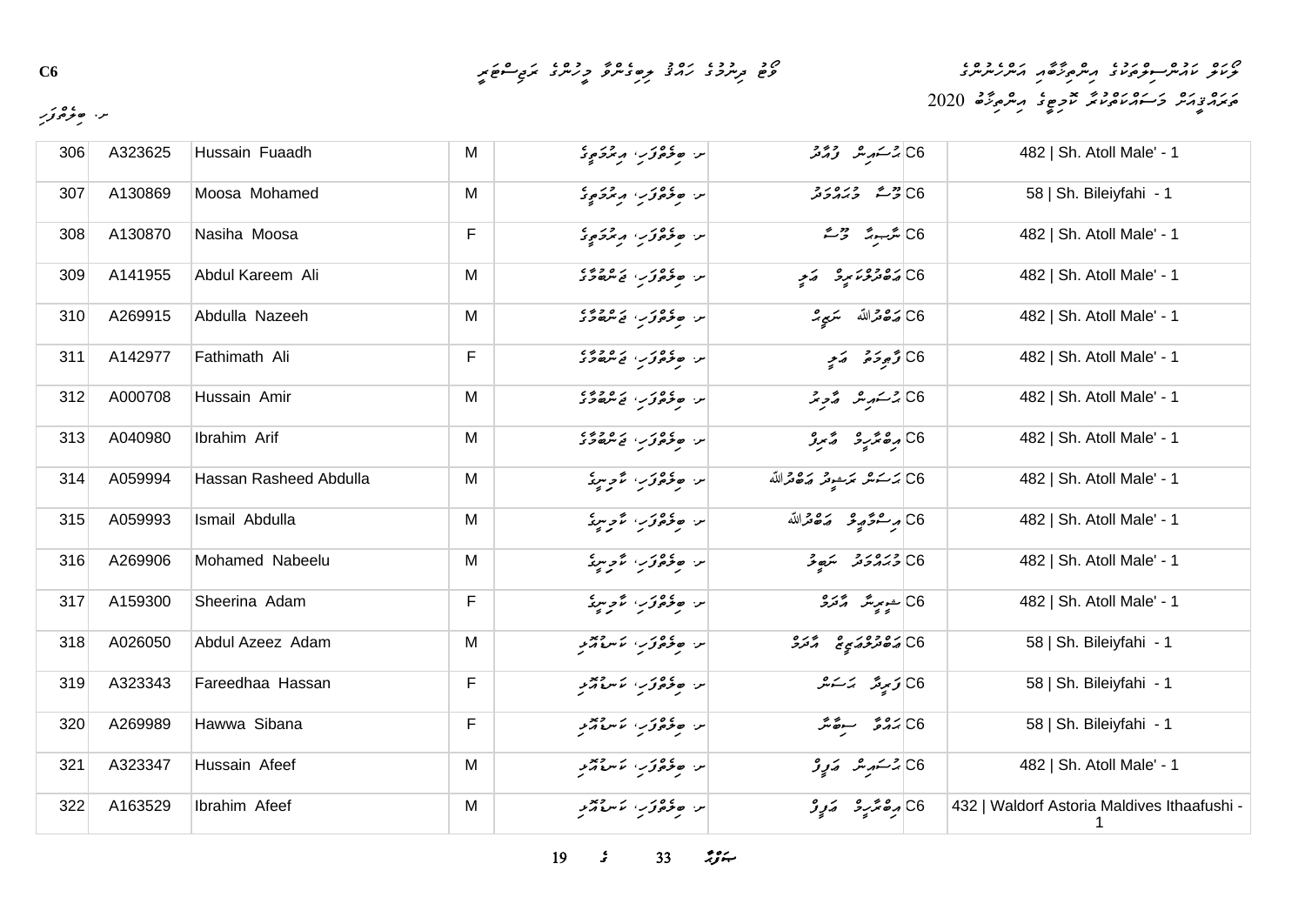*sCw7q7s5w7m< o<n9nOoAw7o< sCq;mAwBoEw7q<m; wBm;vB* م من المرة المرة المرة المرجع المرجع في المركبة 2020<br>مجم*د المريض المربوط المربع المرجع في المراجع المركبة* 

| 323 | A163331 | Mariyam Sifana     | F           | ىر ھۆھۈك ئىس مىر          | C6 <i>كەنگەنگە</i> سو <i>ر</i> ىگە                   | 58   Sh. Bileiyfahi - 1   |
|-----|---------|--------------------|-------------|---------------------------|------------------------------------------------------|---------------------------|
| 324 | A323345 | Mariyam Suhana     | F           | المنا خافره ومن الأساديمو | C6 <i>ۇنى<sub>دى</sub>رو سىرتىگ</i> ە                | 58   Sh. Bileiyfahi - 1   |
| 325 | A323346 | Mohamed Afeef      | M           | ىن ھۆھۈرى، ئاس دىنو       | C6 <i>جەنگە خۇر ھۆ</i> تى                            | 58   Sh. Bileiyfahi - 1   |
| 326 | A326058 | Aminath Gasim      | $\mathsf F$ | ر ەمدەرى، ئاسدوم          | C6 مُجَ سِنَعْرِ لَمَحْ سِنَرْ                       | 58   Sh. Bileiyfahi - 1   |
| 327 | A269900 | Fathimath Suma     | F           | ر ەۋەۋر، ئاس دەر          | C6 <i>وَّجِودَة</i> مَدْدً                           | 58   Sh. Bileiyfahi - 1   |
| 328 | A127510 | Hawwa Faaiza       | $\mathsf F$ | ىر ھۆھۈك ئىبرچە           | C6 يَہْدَىَّ تَ <i>رْمِ</i> حَ                       | 482   Sh. Atoll Male' - 1 |
| 329 | A269902 | Mariyam Risfaa     | F           | ر ھۆھۈپ ئىبرچە            | C6 <i>كەنگەر ئار مې</i> شۇر                          | 58   Sh. Bileiyfahi - 1   |
| 330 | A000761 | Mohamed Ibrahim    | M           | بر موفور، ئىبرودى         | C6  <i>جُهُدُود وهنگرِ</i> دُ                        | 58   Sh. Bileiyfahi - 1   |
| 331 | A269899 | Suhaan Mohamed     | M           | ر ەنگەن، ئاسلام           | C6 جۇھ دىمەدىر                                       | 58   Sh. Bileiyfahi - 1   |
| 332 | A324029 | Fathimath          | F           | ىن ھۆھۈك ئىشخىمى          | C6 رَّم <i>و حَ</i> مَر                              | 482   Sh. Atoll Male' - 1 |
| 333 | A269892 | Adam Haleem        | M           | ىر. ھۆھۈپ، ئائىرىدى       | C6 <i>مُحَرَّدُ بَرْدِ</i> دُ                        | 482   Sh. Atoll Male' - 1 |
| 334 | A073959 | Ahmed Imad Mohamed | M           | بر ھۆھۈپ ئائىرىدى         | C6 ג' ג' ב ב הסגב ב הסביר.<br>C6 ג' ב ב ב הא ב הרב ב | 482   Sh. Atoll Male' - 1 |
| 335 | A269891 | Fathimath Saba     | $\mathsf F$ | ىر. ھۆھۈك ئائىرىدى        | C6 تۇج <sub>و</sub> خۇ سى <i>ڭ</i>                   | 58   Sh. Bileiyfahi - 1   |
| 336 | A154114 | Hiyala             | F           | ىر ھۆھۈپ ئائىرى           | C6 بەيزى <del>م</del>                                | 58   Sh. Bileiyfahi - 1   |
| 337 | A322759 | Ibrahim Atheef     | M           | ىر. ھۆھۈكە، ئانگىرى       | C6 م <i>وڭ ئۇي</i> ۇ ھەمچى 3                         | 58   Sh. Bileiyfahi - 1   |
| 338 | A322887 | Mariyam Mohamed    | $\mathsf F$ | س ھۆھۋىر، ئانترىرى        | C6 كومردو وبرورو                                     | 482   Sh. Atoll Male' - 1 |
| 339 | A049318 | Mohamed Ali        | M           | ىر. ھۆھۈك ئاشپرى          | C6 <i>وُبَهُ دَوَ مَ</i> عٍ                          | 58   Sh. Bileiyfahi - 1   |

 $20$  *s* 33 *n***<sub>s</sub>** $\frac{1}{2}$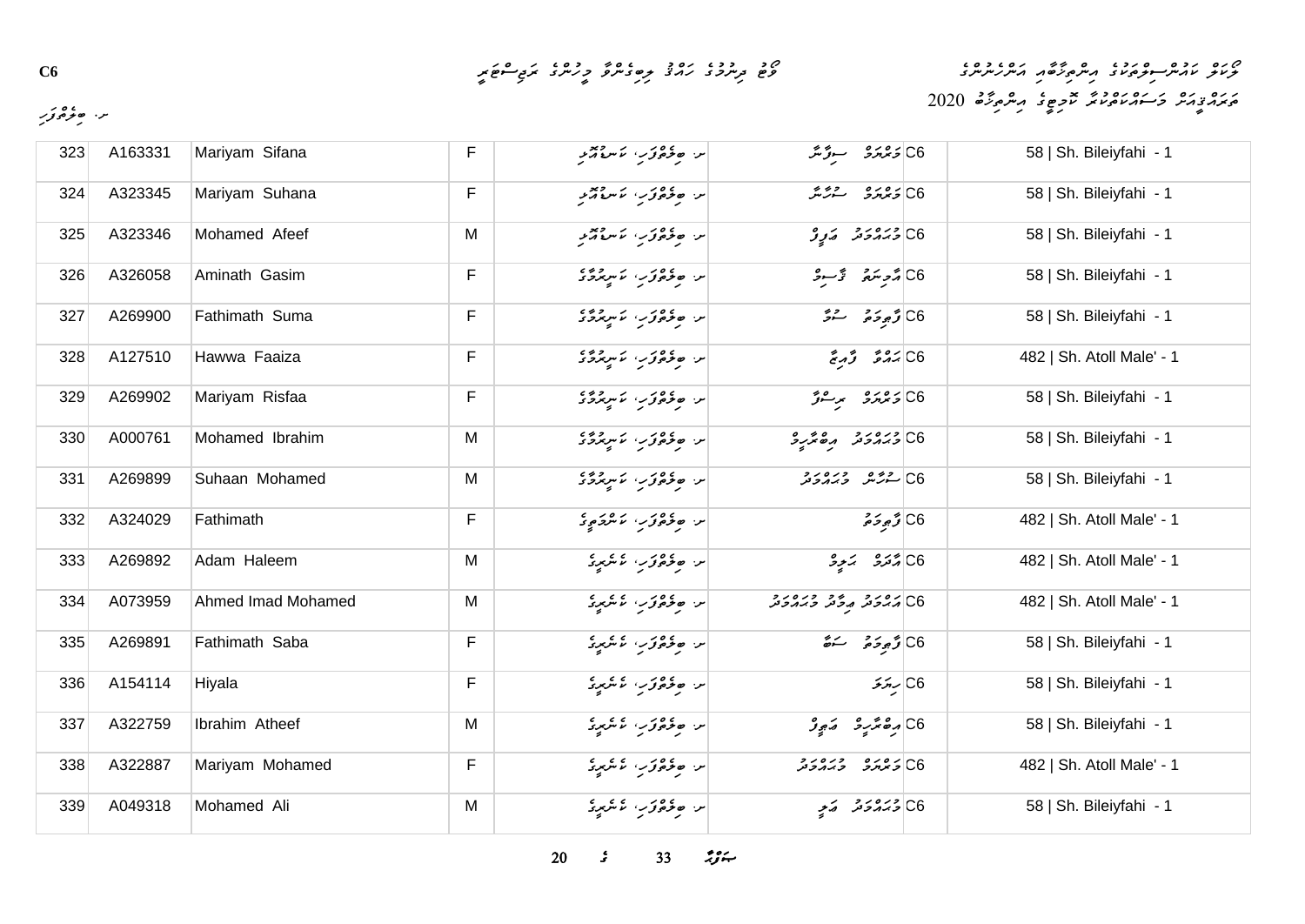*sCw7q7s5w7m< o<n9nOoAw7o< sCq;mAwBoEw7q<m; wBm;vB* م من المرة المرة المرة المرجع المرجع في المركبة 2020<br>مجم*د المريض المربوط المربع المرجع في المراجع المركبة* 

| 340 | A154806 | <b>Mohamed Shakir Hassan</b> | M           | ر ھۆھۈر، خرچ ئە ئە                  | 06 <i>دېروبرو</i> ش <i>گرې</i> تر شکر             | 482   Sh. Atoll Male' - 1        |
|-----|---------|------------------------------|-------------|-------------------------------------|---------------------------------------------------|----------------------------------|
| 341 | A034425 | Ali Faisal                   | M           | ابر ھۆھۇپ ئويۇ                      | C6 <i>ړې وَم</i> بَوَّز                           | 58   Sh. Bileiyfahi - 1          |
| 342 | A092394 | Aminath Mohamed              | F           | س ھۆھۆپ ئۇر                         | C6 مُجِسَعُ حَبَيْدَ حَدِ                         | 58   Sh. Bileiyfahi - 1          |
| 343 | A147143 | Lumuna                       | F           | س ھۆھۆپ ئۇر                         | C6 ترترنگر                                        | 58   Sh. Bileiyfahi - 1          |
| 344 | A012818 | <b>Ahmed Saeed Mohamed</b>   | M           | بر ھۆھۈپ ۋىرى                       | C6 كەبرى تىر ئىس ئەمدىر ئەر ئىس                   | 58   Sh. Bileiyfahi - 1          |
| 345 | A140935 | Asidh                        | M           | من ھۆھۈكەپ گەندى                    | C6 انگسبونتر                                      | 58   Sh. Bileiyfahi - 1          |
| 346 | A325937 | Fathimath Sidhura            | $\mathsf F$ | ىر. ھۆھۈك دۇلالمى                   | C6 رَّەب <sub>ە</sub> ئەھمەت سومتىر ئىگە          | 58   Sh. Bileiyfahi - 1          |
| 347 | A325935 | Hiyala                       | $\mathsf F$ | ىن ھۆھۈك گۆلۈك                      | $55/$ C6                                          | 58   Sh. Bileiyfahi - 1          |
| 348 | A151228 | Hussain Ashid                | M           | من ھۆھۈكى، گەندى                    | C6 يُرْسَمبِ مَثْرِ مُدْ مِنْ مِنْ مِنْ مِنْ      | 482   Sh. Atoll Male' - 1        |
| 349 | A151976 | Leena Saeed                  | $\mathsf F$ | من ھۆھۈكەپ گەندى                    | C6 موسَّر سَمَ <i>وِينَ</i> ر                     | 569   Kulhudhuffushi, Ehenihen-1 |
| 350 | A127895 | Ahmed Rasheed Hussain        | M           | ما ھۆھۈك دەكىر                      | C6 <i>גُرْدُوَ</i> تْر بَرَحْمِتْر بُرْسَمَ مِثْر | 58   Sh. Bileiyfahi - 1          |
| 351 | A269936 | Mariyam Shaama               | $\mathsf F$ | ىن ھۆھۈپ دەپ                        | $52.25$ C6                                        | 58   Sh. Bileiyfahi - 1          |
| 352 | A325958 | Zunaira Ali                  | $\mathsf F$ | س ھۆھۋىر، دەربە                     | C6 يح <i>متمد بنتھ</i> جو بيو                     | 58   Sh. Bileiyfahi - 1          |
| 353 | A153302 | Junaid Ahmed                 | M           | س ھِ ئُوثور کو توپر                 | C6 في سَمدِ قر سَ <sup>2</sup> جر                 | 482   Sh. Atoll Male' - 1        |
| 354 | A326053 | Hawwa Zahira                 | $\mathsf F$ | مر ھۆھۈكە، ئەقرىم                   | C6 ئەممى ئىقى ئىقى ئىس                            | 58   Sh. Bileiyfahi - 1          |
| 355 | A047546 | Hussain Shiyam               | M           | من ھِجُومِ تَحَرُّمُ اللهِ تَحرُّمُ |                                                   | 58   Sh. Bileiyfahi - 1          |
| 356 | A269932 | Maisha Hussain               | F           | ىن ھۆھۇر، ئەقە                      | C6 كومېڭ پر <i>سكوپىر</i>                         | 58   Sh. Bileiyfahi - 1          |

 $21$  *s* 33  $23$   $29$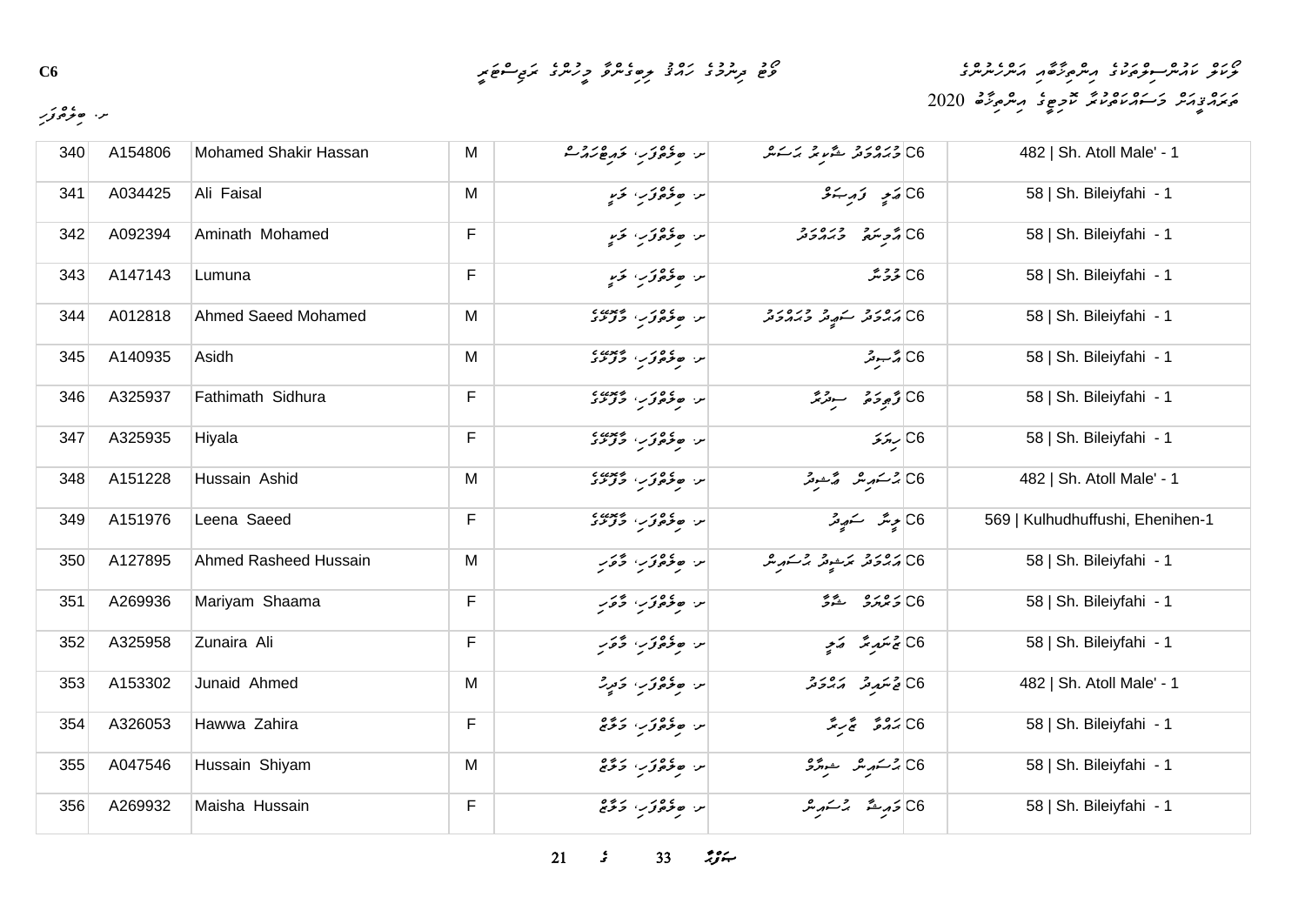*sCw7q7s5w7m< o<n9nOoAw7o< sCq;mAwBoEw7q<m; wBm;vB* م من المرة المرة المرة المرجع المرجع في المركبة 2020<br>مجم*د المريض المربوط المربع المرجع في المراجع المركبة* 

| 357 | A269931 | Mizna Hussain    | F           | ر ھۆھۇپ دۇق       | C6   <i>ویج مگر پر شکور مگ</i> ر      | 482   Sh. Atoll Male' - 1 |
|-----|---------|------------------|-------------|-------------------|---------------------------------------|---------------------------|
| 358 | A072742 | Zaeema Hassan    | F           | ر ھۆھۈپ ئەقرىم    | C6 ئ <sub>ے می</sub> وڈ برے مگر       | 482   Sh. Atoll Male' - 1 |
| 359 | A131115 | Zumra Hassan     | F           | ىن ھۆھۈك كەلگە    | C6 ىچ جىمئە ئەسكەنلە                  | 58   Sh. Bileiyfahi - 1   |
| 360 | A323405 | Ahmed Azim       | M           | ر ھۆھۈپ دۆم       | C6 <i>مُدْدَنْد</i> مُنْ مِوْ         | 58   Sh. Bileiyfahi - 1   |
| 361 | A253255 | Ali Hassan       | M           | ما ھۆھۈك ئەقرىشى  | C6 كەبىي ئەس <i>ە</i> ش               | 58   Sh. Bileiyfahi - 1   |
| 362 | A265858 | Aminath Fareesha | $\mathsf F$ | ىر ھۆھۈپ كەرگ     | C6 مٌوِسَمَةٌ وَمِرِيشٌ               | 58   Sh. Bileiyfahi - 1   |
| 363 | A323404 | Hussain Azzam    | M           | ما ھۆھۈك ئەقرىسى  | C6 يُرْسَمب <sup>9</sup> مَهْدَى مَحْ | 58   Sh. Bileiyfahi - 1   |
| 364 | A270026 | Mariyam Azuma    | $\mathsf F$ | ر ھۆھۈپ دۆپ       | $55.25$ $0.25$ $0.6$                  | 482   Sh. Atoll Male' - 1 |
| 365 | A323403 | Mohamed Auzam    | M           | ما ھۆھۈپ ئەترىشى  | C6 <i>Exact Range</i>                 | 482   Sh. Atoll Male' - 1 |
| 366 | A361791 | Moosa Asim       | M           | ر ەۋەۋپ دۆر       | $3 - 2$ $2$ $3$ $06$                  | 10   HA. Kelaa - 1        |
| 367 | A157300 | Ali Idrees       | M           | ر موجود ، و ۵۵۰ م | C6 ڪ <sub>ي</sub> موشريڪ              | 58   Sh. Bileiyfahi - 1   |
| 368 | A323350 | Aminath Yumnaa   | F           | ر ە ئەرىر، ئەمەم  | C6 مَّ حِبَّمَةٌ مَرْحَسَّ            | 58   Sh. Bileiyfahi - 1   |
| 369 | A323351 | Moosa Matheen    | M           | ر موروب و وړه په  | C6 جي تڪ <i>چي هي</i>                 | 482   Sh. Atoll Male' - 1 |
| 370 | A323349 | Nasreena         | F           | بن ھۆھۈك ئەم      | C6 ىترىشمېرىتتر                       | 58   Sh. Bileiyfahi - 1   |
| 371 | A333627 | Abidha Shafeega  | $\mathsf F$ | ر ھۆھۈپ دەھ       | C6 مُرْحِمَّہ شَوَرِتَّہ              | 482   Sh. Atoll Male' - 1 |
| 372 | A238801 | Aishath Salva    | F           | بر ھوگھور، ووی    | C6 مەم شىر ئىشى ئىشى ئىش              | 482   Sh. Atoll Male' - 1 |
| 373 | A151981 | Mohamed Moosa    | M           | بر ھۆھۈپ دەھ      | C6 <i>جەنگە جەنگە</i> ج               | 482   Sh. Atoll Male' - 1 |

**22** *s* **33** *n***<sub>y</sub> <b>***n* 

مر، ھ*وھ*ور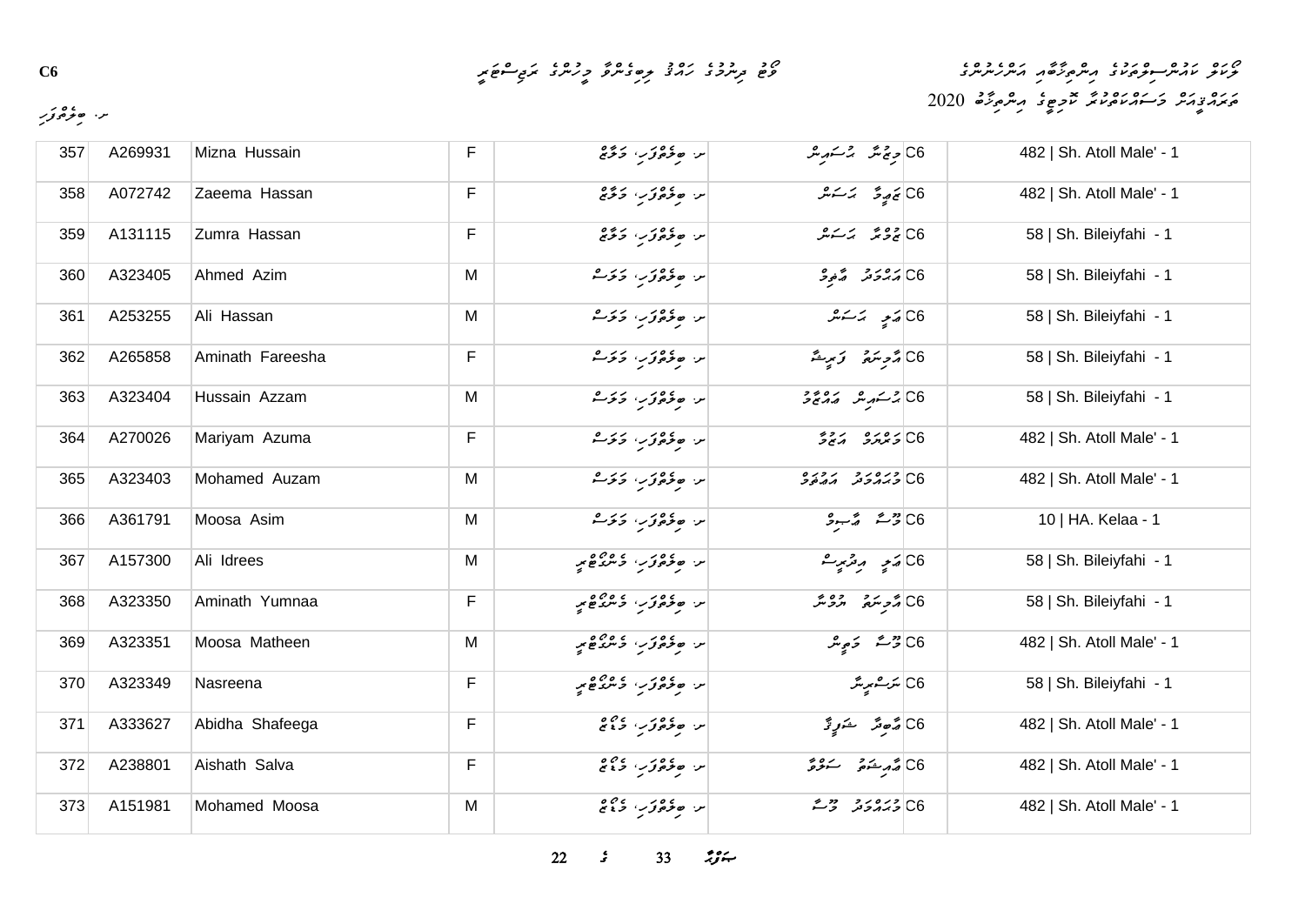*sCw7q7s5w7m< o<n9nOoAw7o< sCq;mAwBoEw7q<m; wBm;vB* م من المرة المرة المرة المرجع المرجع في المركبة 2020<br>مجم*د المريض المربوط المربع المرجع في المراجع المركبة* 

| 374 | A151985 | Moosa Aboobakuru         | M            | بر ھۆھۇب دىمى             | 2222 / 27                                                                                                                                                                                                                                              | 303   Th. Omadhoo - 1     |
|-----|---------|--------------------------|--------------|---------------------------|--------------------------------------------------------------------------------------------------------------------------------------------------------------------------------------------------------------------------------------------------------|---------------------------|
| 375 | A323410 | Aishath Fasana           | F            | س ھۆھۋىر، جەنئى           | C6 قەم شەھر     ترىشىتر                                                                                                                                                                                                                                | 58   Sh. Bileiyfahi - 1   |
| 376 | A323413 | Aminath Nisana           | F            | ىر ھۆھۈكە، جەمئى          | C6 مُ <i>جِسَمُ</i> مِنْ مِسْتَسَرَ                                                                                                                                                                                                                    | 482   Sh. Atoll Male' - 1 |
| 377 | A323409 | Fathimath Ihusana        | $\mathsf{F}$ | ىر. ھۆھۈكە، جەمگە         | C6 ۇ <sub>م</sub> وخۇ مەشقى <i>ت</i> ر                                                                                                                                                                                                                 | 58   Sh. Bileiyfahi - 1   |
| 378 | A036443 | Haroon Easa              | M            | ىر. ھۆھۈكە، جەمگە         | C6 ئەنزىر م <sub>ە</sub> ت                                                                                                                                                                                                                             | 482   Sh. Atoll Male' - 1 |
| 379 | A323408 | Ibrahim Shifaz           | M            | ر ھۆھۈك چىنىڭ             | $c^2$ مِرە ئرَبِرۇ مۇرقى                                                                                                                                                                                                                               | 482   Sh. Atoll Male' - 1 |
| 380 | A323412 | Mariyam Shuzuna          | F            | ىر ھۆھۇر، جەنتى           | C6 <i>كۈچرى ھەمتى تى</i> ر                                                                                                                                                                                                                             | 482   Sh. Atoll Male' - 1 |
| 381 | A323407 | Saudhiyya Moosa          | $\mathsf F$  | ىر. ھۆھۈكە، جەمگە         | $23$ $22$ $-06$                                                                                                                                                                                                                                        | 482   Sh. Atoll Male' - 1 |
| 382 | A321656 | Abdul Azeez Abdul Rahman | M            | ما ھۆھۈكە، كەسىھى سەھ     | C6 <i>בסכסת פי הסכסת הפית</i><br>C6 <i>בספרת המיי</i> ק ביות המייקית                                                                                                                                                                                   | 58   Sh. Bileiyfahi - 1   |
| 383 | A359044 | Aishath Ishama           | F            | ر ھۆۋۈپ ئۇسىدىكە          | C6 مُرمِسَمَّ مِشَرَّ                                                                                                                                                                                                                                  | 58   Sh. Bileiyfahi - 1   |
| 384 | A269979 | Hassan Saam              | M            | ىر. ھۆھۈك ئۇسىگى سەنگە    | C6 ئەسىھ مەمى                                                                                                                                                                                                                                          | 58   Sh. Bileiyfahi - 1   |
| 385 | A151225 | Ishaam Abdul Azeez       | M            | ىر. ھۆكۈكى، كۈسىگى سەش    | C6 مېشتر مەمە <i>دەر ب</i> و                                                                                                                                                                                                                           | 482   Sh. Atoll Male' - 1 |
| 386 | A324037 | Najumunnisa Adam         | $\mathsf F$  | ىر. ھۆكۈكى، كۈسىگى سەش    | C6 يت <sub>ە</sub> م دەرىئە مەمرى                                                                                                                                                                                                                      | 58   Sh. Bileiyfahi - 1   |
| 387 | A151226 | Sameem                   | M            | ىر ھۆۋۈر، كەسىرىكى سەش    | C6 سنوپو<br>م                                                                                                                                                                                                                                          | 58   Sh. Bileiyfahi - 1   |
| 388 | A265877 | Shimla Naz               | $\mathsf F$  | ىر ھۆۋۈر، كەسىرىكى كەش    | C6 شەۋۇ ش <i>ى</i> ج                                                                                                                                                                                                                                   | 58   Sh. Bileiyfahi - 1   |
| 389 | A114509 | Waseem Abdul Azeez       | M            | ىر. ھۆۋۈر، كەبىرىكى سەنگە | $\begin{bmatrix} 6 & 2 & 2 & 3 & 5 \ 6 & 2 & 3 & 5 \end{bmatrix}$ وَ سود الله الله عليه الله عليه الله عليه الله عليه الله عليه الله عليه الله عليه الله عليه الله عليه الله عليه الله عليه الله عليه الله عليه الله عليه الله عليه الله عليه الله علي | 58   Sh. Bileiyfahi - 1   |
| 390 | A276176 | Aishath Nazeeha          | F            | ىر. ھۆھۈك ئەمرى           | C6 مەم ئىشقى ئىستى <i> ئى</i>                                                                                                                                                                                                                          | 58   Sh. Bileiyfahi - 1   |

**23** *s* **33** *n***<sub>y</sub> <b>***n*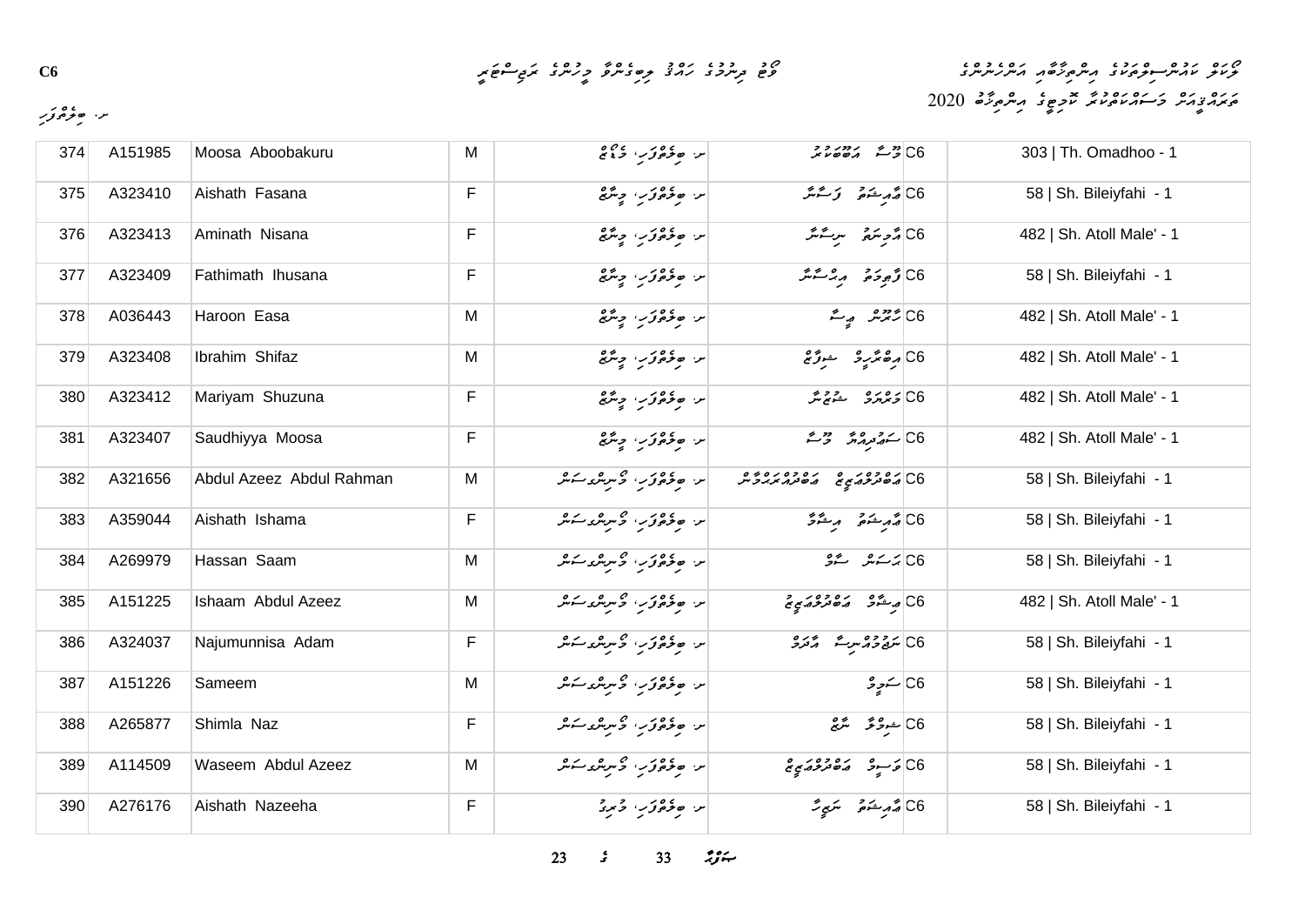*sCw7q7s5w7m< o<n9nOoAw7o< sCq;mAwBoEw7q<m; wBm;vB* م من المرة المرة المرة المرجع المرجع في المركبة 2020<br>مجم*د المريض المربوط المربع المرجع في المراجع المركبة* 

| 391 | A323400 | Ali Majid             | M           | الرا ھِ تَوْجُو تَرَ الْمَحْمَدِينَ | C6 <i>ڇُوِ وُوئ</i> ر                                                                                | 83   N. Holhudhoo - 1     |
|-----|---------|-----------------------|-------------|-------------------------------------|------------------------------------------------------------------------------------------------------|---------------------------|
| 392 | A323401 | Hawwa Maajidha        | F           | ین ھِوُھُوَبِ وَمِرِدْ              | C6 يَہُمَّ وَّمِعَّ                                                                                  | 58   Sh. Bileiyfahi - 1   |
| 393 | A333631 | Mariyam Ameena        | $\mathsf F$ | ما ھِوَجُوتِرِ، وَمِرِدْ            | C6 <i>كەبىرى مۇ</i> پەتتر                                                                            | 58   Sh. Bileiyfahi - 1   |
| 394 | A158867 | Mohamed Naeem Adam    | M           | بر ھۆھۈپ دىرد                       | C6 <i>בُہُدونر سَمِي</i> وْ مُعَرَّد                                                                 | 58   Sh. Bileiyfahi - 1   |
| 395 | A104021 | Aslam Ismail          | M           | ر ەتكۈن، سەتكە                      | C6 كەشكى ھەرسىمى ئەرىپىتىش بىر ئىنى ئاراسىيە ئاراسىيە ئاراسىيە ئاراسىيە ئاراسىيە ئاراسىيە ئاراسىيە ئ | 58   Sh. Bileiyfahi - 1   |
| 396 | A207070 | Khadheeja Moosa       | $\mathsf F$ | ر ەۋەۋر، سەئەر                      | C6 كَتَعْرِيجٌ مَتَحْتَ الْمُسَمَّدُ                                                                 | 58   Sh. Bileiyfahi - 1   |
| 397 | A010763 | Abdulla Hameed Idrees | M           | ر موجود سر موسيح مد                 | C6 كەھەراللە ئەدەر مەمرىيەت                                                                          | 58   Sh. Bileiyfahi - 1   |
| 398 | A131958 | Ahmed Nazeem          | M           | ىن ھۆھۈك، سرد شقىم                  | C6   كەش <sup>ى</sup> كىرىمى ئىس كىلىپ ئى                                                            | 482   Sh. Atoll Male' - 1 |
| 399 | A324797 | Aishath Nasma         | $\mathsf F$ | ر موجود سر موسيح                    | C6 مەم ئىقىم سىرسىمىتى ئىس                                                                           | 58   Sh. Bileiyfahi - 1   |
| 400 | A222894 | Ali Naseem Adam       | M           | ر موجود، سر موضع                    | C6  رَمِ سَرَسِوْ ارْتَرَوْ                                                                          | 58   Sh. Bileiyfahi - 1   |
| 401 | A324798 | Ibrahim Nafiu         | M           | ىن ھۆھۈك سەر شىھىم                  | C6 مەھە <i>تگەي</i> ھىلىمى قىلىنى ئى                                                                 | 482   Sh. Atoll Male' - 1 |
| 402 | A269869 | Israa Hameedh         | F           | المن محوفوقر المسترام المعالج من    | C6 مرشقت تمویتر                                                                                      | 58   Sh. Bileiyfahi - 1   |
| 403 | A137927 | Jaufaru Mohamed       | M           | المن محموقوب المرحم المقابل         | $55025 - 5502$ C6                                                                                    | 482   Sh. Atoll Male' - 1 |
| 404 | A090028 | Mariyam Hassan        | F           | ىن ھۆھۈك سەر شىھىم                  | C6 كەممەر ئەسكەنگە                                                                                   | 58   Sh. Bileiyfahi - 1   |
| 405 | A130795 | Mohamed Moosa         | M           | المن محموقوب المركز مقصر            | C6  <i>دبروبر</i> وصم                                                                                | 482   Sh. Atoll Male' - 1 |
| 406 | A361789 | Nasaamaa Hameedh      | $\mathsf F$ | ىن ھۆھۈك سەر شىھىم                  | C6  سَرَسْتَرَقَ    بَرَوِيْرَ                                                                       | 58   Sh. Bileiyfahi - 1   |
| 407 | A324799 | Nishama Hameed        | F           | المن ھۆھۈك، سرم مىقىم               | C6 سرڪ <i>جي جي</i>                                                                                  | 58   Sh. Bileiyfahi - 1   |

**24** *s* 33 *n***<sub>s</sub>**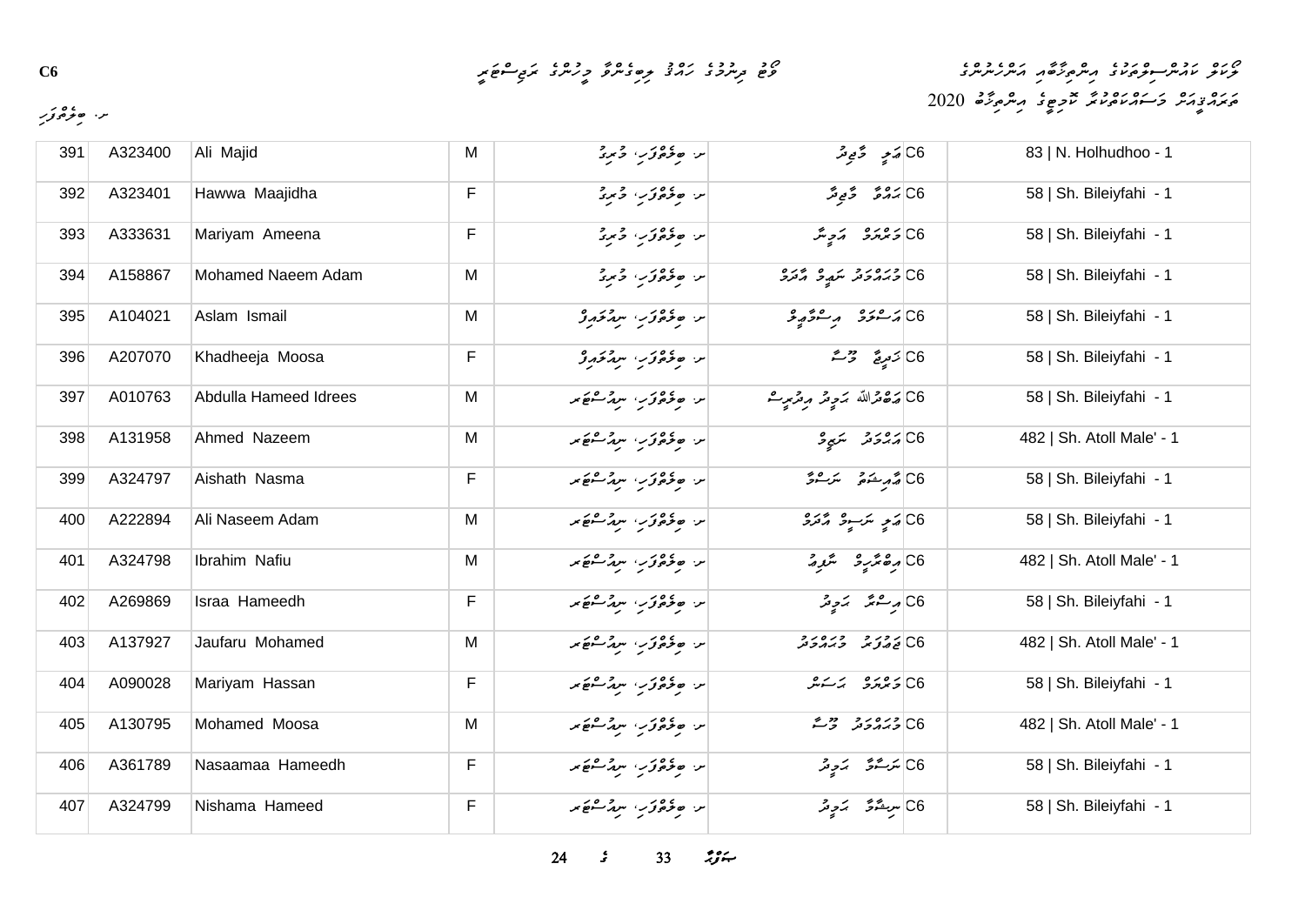*sCw7q7s5w7m< o<n9nOoAw7o< sCq;mAwBoEw7q<m; wBm;vB* م من المرة المرة المرة المرجع المرجع في المركبة 2020<br>مجم*د المريض المربوط المربع المرجع في المراجع المركبة* 

| 408 | A066378 | Ali Suhail Moosa          | M | الرا ھۆكۈك ئىرگۈرگ           | C6 كەبو سە <i>نتەب</i> ۇ بۇس <sup>ى</sup>                                                                 | 58   Sh. Bileiyfahi - 1    |
|-----|---------|---------------------------|---|------------------------------|-----------------------------------------------------------------------------------------------------------|----------------------------|
| 409 | A325939 | Abdul Ghanee Idrees       | M | من ھۆھۈك سرگر سرگر مردى      | $C6$ كەھ قىرى كەنتىر بىر بىر بىرىك                                                                        | 58   Sh. Bileiyfahi - 1    |
| 410 | A160183 | Abdulla Waheed            | M | ر ەۋەۋب سەكسىرىدى            | C6 كەھەراللە     كەبەتر                                                                                   | 58   Sh. Bileiyfahi - 1    |
| 411 | A325942 | Aishath                   | F | ىر. ھۆھۈك سەكسىرىرى          | C6 مۇمەينىمۇ                                                                                              | 58   Sh. Bileiyfahi - 1    |
| 412 | A269887 | Ali Faiz                  | M | المستوفوق المتمسين والمعالجة | C6 كەي تۇرىج                                                                                              | 654   VARU by Atmosphere-1 |
| 413 | A325945 | Fazeela Abdul Kareem      | F | ر ھۆھۈك سەكسەر دەر           | C6 ئۇيۇ ھەمز <i>ىرىتى</i> رۇ                                                                              | 58   Sh. Bileiyfahi - 1    |
| 414 | A078575 | Hassan Waheed Abdul Ganee | M | ر ھۆھۈپ سرگسورىدى            | C6 كەسەنگە ئ <i>ويەتى مەھەرۋەكە</i> يد                                                                    | 482   Sh. Atoll Male' - 1  |
| 415 | A325947 | Hussain Nihadh            | M | ر ەۋەۋب سەكسىرىدى            | C6 يُرْسَمَ مِيلاً مِيلاً مِيلاً مِيلاً مِيلاً مِيلاً مِيلاً مِيلاً مِيلاً مِيلاً مِيلاً مِيلاً مِي<br>ما | 53   Sh. Kan'ditheemu - 1  |
| 416 | A325943 | Ibrahim Saneed            | M | ر موقوف سرکسرد ده            |                                                                                                           | 58   Sh. Bileiyfahi - 1    |
| 417 | A325946 | Mohamed Shiyam            | M | ر ەۋەۋب سەكسىرىدى            | $66 - 2222$                                                                                               | 58   Sh. Bileiyfahi - 1    |
| 418 | A325944 | Naaila Abdul Ganee        | F | ر ەۋەۋب سەسىرىدى             | C6 مثمر قر مەھ <i>قرى قەرىپ</i> ر                                                                         | 58   Sh. Bileiyfahi - 1    |
| 419 | A011231 | Adam Ibrahim              | M | ابر ھۆھۈكە، تركىبە           | C6 مُتَعَرَّدُ مُتَصَمَّرِيْتَ                                                                            | 58   Sh. Bileiyfahi - 1    |
| 420 | A263069 | Aminath Wafa              | F | ىر ھۆھۈك ئورىر               | C6 مُجِسَع <sub>ة حَ</sub> وَّ                                                                            | 58   Sh. Bileiyfahi - 1    |
| 421 | A325526 | Fathimath Inasha          | F | اللا ھۆھۈك ئىشىر             | C6 تۇموخۇ مەمى <sup>ت</sup> ىش                                                                            | 58   Sh. Bileiyfahi - 1    |
| 422 | A325525 | Yoosuf Inaaz              | M | ىر ھۆھۈك ئورىر               | C6 تېر يې په مرتبع                                                                                        | 482   Sh. Atoll Male' - 1  |
| 423 | A325524 | Zuhuraa Adam              | F | س ھۆھۈرى تىرىر               | C6 يحر <sup>م</sup> د مجموع                                                                               | 58   Sh. Bileiyfahi - 1    |
| 424 | A270134 | Ahmed Jaishan             | M | ابر ھۆھۈر، متفوقه            | C6 كەبرى <i>كى قىرىشكى</i> ر                                                                              | 482   Sh. Atoll Male' - 1  |

 $25$  *s* 33 *n***<sub>y</sub>** *n***<sub>y</sub>**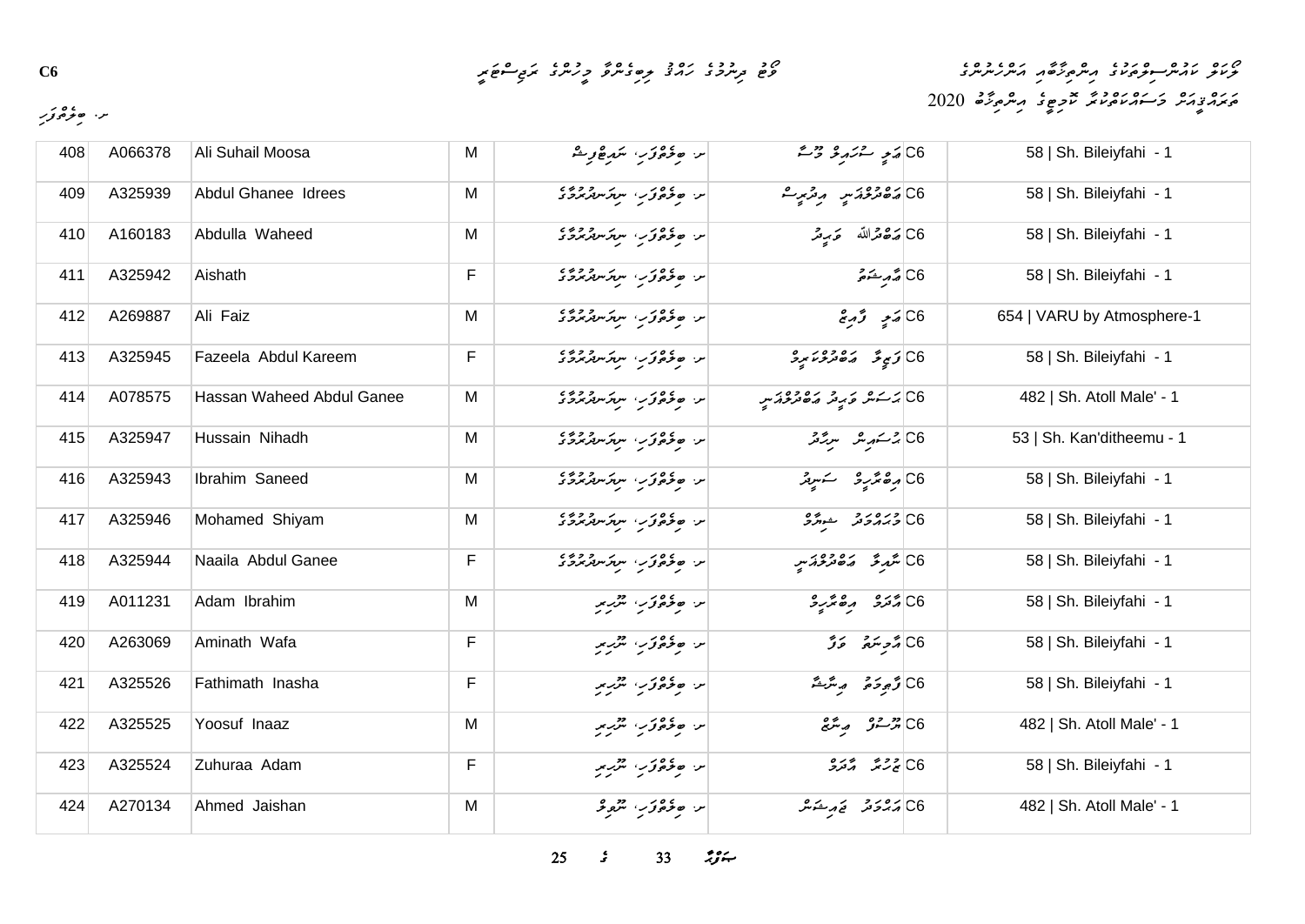*sCw7q7s5w7m< o<n9nOoAw7o< sCq;mAwBoEw7q<m; wBm;vB* م من المرة المرة المرة المرجع المرجع في المركبة 2020<br>مجم*د المريض المربوط المربع المرجع في المراجع المركبة* 

| 425 | A325934 | Harisa Ibrahim       | F           | ىر ھۆھۈك شھوڭ    | C6 ئەبرىس مەھرىپ <sup>ى</sup>                                              | 482   Sh. Atoll Male' - 1 |
|-----|---------|----------------------|-------------|------------------|----------------------------------------------------------------------------|---------------------------|
| 426 | A359071 | Hassan Naajee        | M           | ىر ھۆھۈپ شھوڭ    | C6 ئەسەمىشە ئى <i>تى</i> ر                                                 | 482   Sh. Atoll Male' - 1 |
| 427 | A270142 | Mariyam Adhuma       | F           | ىر ھۆھۈك شھوڭ    | C6 كەيمەر 2 مەنزى                                                          | 482   Sh. Atoll Male' - 1 |
| 428 | A000275 | Mohamed Rafeeu       | M           | ىر ھۆھۈپ شھوڭ    | C6  <i>وبروبرو بزوٍ</i> چ                                                  | 482   Sh. Atoll Male' - 1 |
| 429 | A114848 | Moosa Rafeeu         | M           | ىر ھۆھۈپ شھوڭ    | C6 تۆمىقە ئى <i>زى</i> قە                                                  | 482   Sh. Atoll Male' - 1 |
| 430 | A270137 | Shaiha Mohamed       | F           | ىر ھۆھۈك شھوڭ    | C6 خىم يەر ئەيدى ئىس                                                       | 482   Sh. Atoll Male' - 1 |
| 431 | A269831 | Ahmed Samaah Ibrahim | M           | ىر ھۆھۈپ شھوڭ    | C6   ئەيھۇر ئىسى ئەھمەر ئىلىرى ئىسى ئىلىرى ئىلىرى ئىلىرى ئىلىرى ئىلىرى ئىل | 482   Sh. Atoll Male' - 1 |
| 432 | A040268 | Asima Ali            | F           | ىر ھۆھۈپ شھوڭ    | C6 م <sup>ح</sup> سبرقت م <i>ح</i> مير                                     | 58   Sh. Bileiyfahi - 1   |
| 433 | A080082 | Ibrahim Zaki Mohamed | M           | ىر ھۆھۈپ شھوڭ    | C6 גַפּּאנֶצ <sub>אַ</sub> צְיְהַלִּ                                       | 58   Sh. Bileiyfahi - 1   |
| 434 | A323395 | Ahmed Riyaaz         | M           | ر ەۋەۋر، مەدەم   | C6 كەبرى ئىس بىر ئىستىر بىر                                                | 58   Sh. Bileiyfahi - 1   |
| 435 | A164443 | Ali Samir            | M           | ىن ھۆھۈك ئەمرىكە | C6 کړې گولوگر                                                              | 58   Sh. Bileiyfahi - 1   |
| 436 | A262531 | Aminath Waheeda      | F           | ىن ھۆھۈك ئەمرىكە | C6 مُرْحِسَمُ وَسِقَّہُ                                                    | 58   Sh. Bileiyfahi - 1   |
| 437 | A323394 | Faheema Abdul Raheem | $\mathsf F$ | ىر ھۆھۈپ تەرەپر  | C6 زَرِدُّ مُصْرُمْ مَرْرِدْ                                               | 58   Sh. Bileiyfahi - 1   |
| 438 | A270020 | Hussain Mafaaz       | M           | ىر ھۆھۈك ئەرەلگە | C6 ير سَمبر شرح وَتَرَ ح                                                   | 482   Sh. Atoll Male' - 1 |
| 439 | A323396 | Ibrahim Raoof        | M           | ىن ھۆھۈك ئەمەكە  | C6 مەھەمگەيى ئەمدىرى<br>مەم                                                | 58   Sh. Bileiyfahi - 1   |
| 440 | A323397 | Mohamed Sameer       | M           | ىن ھۆھۈك ئەمرىكە | C6 <i>ۋىزۇدۇ سەمبەت</i> ر                                                  | 58   Sh. Bileiyfahi - 1   |
| 441 | A156764 | Shafeeg Ali          | M           | ىن ھۆھۈك ئەمرىكە | C6 ڪ <i>ُوپِ ڏُھُ جُ</i>                                                   | 58   Sh. Bileiyfahi - 1   |

 $26$  *s* 33 *n***<sub>y</sub>**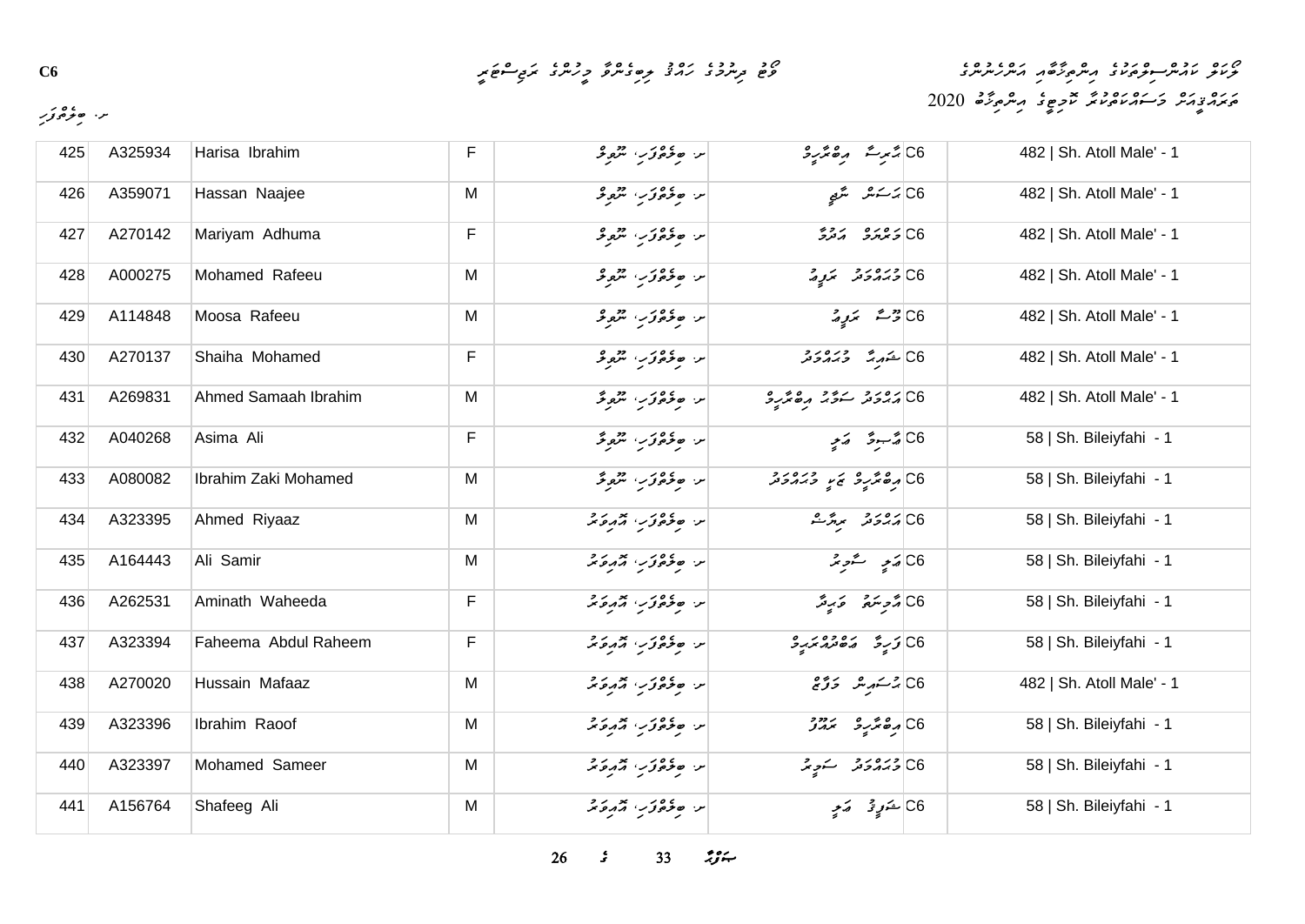*sCw7q7s5w7m< o<n9nOoAw7o< sCq;mAwBoEw7q<m; wBm;vB* م من المرة المرة المرة المرجع المرجع في المركبة 2020<br>مجم*د المريض المربوط المربع المرجع في المراجع المركبة* 

| 442 | A040911 | Abdul Azeez Yoosuf             | M | ىر. ھۆھۋىر، بۇيرىشە        | C6 <i>בەدۋە يوغ دو</i> ر دو                           | 58   Sh. Bileiyfahi - 1   |
|-----|---------|--------------------------------|---|----------------------------|-------------------------------------------------------|---------------------------|
| 443 | A114502 | <b>Ahmed Anwar Abdul Azeez</b> | M | ما ھِوَهُوَبْ بِوَمِرْتْ   | C6 גם גם גם גם גם כפר גם                              | 482   Sh. Atoll Male' - 1 |
| 444 | A371552 | Aishath Nahidha                | F | ر ھۆھۈپ بىرگ               | C6 مەم ئىشقى ئىش <i>رى</i> تىگە                       | 482   Sh. Atoll Male' - 1 |
| 445 | A333625 | Haseena Abdul Rahmaan          | F | ىن ھۆھۈك بۇيرىش            | C6 ئەسىس مەھىرمىدىگە                                  | 482   Sh. Atoll Male' - 1 |
| 446 | A151328 | Nadhiya Abdul Azeez            | F | الرا ھۆھۈپ كى بىر          | C6 شرير مەھىر <i>ھەرىمى</i>                           | 482   Sh. Atoll Male' - 1 |
| 447 | A114507 | Nadira Abdul Azeez             | F | س ھِوَهُوَرٍ، وَمِرِتْ     | C6 ئىبرى <i>گە مەھەر دە يى</i>                        | 482   Sh. Atoll Male' - 1 |
| 448 | A153369 | Adam Shihad Ibrahim            | M | الله ھۆھۈك بىلىگى ئىل      | C6 <i>مُقَرَّدٌ فَرَقَّةً مِ</i> رْهُ <i>مُ</i> رِدَّ | 58   Sh. Bileiyfahi - 1   |
| 449 | A323352 | Aminath Hassan                 | F | ر ھۆھۈپ دەملە              | C6 مٌح <i>وِ مَتمعٌ مَ</i> سَنَسْر                    | 58   Sh. Bileiyfahi - 1   |
| 450 | A322754 | Asma Hassan                    | F | ىر ھۆھۈك ئۇھ س             | C6 كەشق ئەس <i>تەنگ</i> ە                             | 58   Sh. Bileiyfahi - 1   |
| 451 | A323354 | Fathimath Shifa                | F | المستوفق والمتحفظ المعالمة | C6 <i>وَّجِودَة</i> مُسِوَّرَ                         | 482   Sh. Atoll Male' - 1 |
| 452 | A163073 | Ibrahim Waheed Idrees          | M | الرا ھۆھۈك ئۇھ سرگە        | C6 مەھ ئۇر ئۇ ئەيەئىر مەمۇرىيەت.                      | 58   Sh. Bileiyfahi - 1   |
| 453 | A127502 | Ismail Riyaz                   | M | الرا ھۆھۈكرا ، ئۇھ سرىگ    | C6 م <i>ې</i> شتۇم پولىر مېرىگىنىد                    | 58   Sh. Bileiyfahi - 1   |
| 454 | A323353 | Leeza                          | F | ىر ھۆھۈك بۇھىرىگە          | C6 م <sub>ح</sub> برً                                 | 58   Sh. Bileiyfahi - 1   |
| 455 | A269998 | Mariyam Shifuna                | F | الله ھۆھۈكى، بىقىسىد       | C6 <i>ۇيۇرۇ ھورىگ</i> ر                               | 482   Sh. Atoll Male' - 1 |
| 456 | A307682 | Mohamed Nizam                  | M | الرا ھۆھۈكرا كى ھاسىد      | C6 3222 سرچھ                                          | 58   Sh. Bileiyfahi - 1   |
| 457 | A269860 | Adam Savin                     | M | ىر. ھۆھۈك ئەسىم            | C6 مُرْتَعَرَ مُسْتَعَمِّ مِسْر                       | 482   Sh. Atoll Male' - 1 |
| 458 | A269861 | Fathimath Nasha                | F | ىن ھۆھۈر، ئۇسىم            | C6 <i>وَّجِودَة</i> مَرَسَّة                          | 58   Sh. Bileiyfahi - 1   |

*27 sC 33 nNw?mS*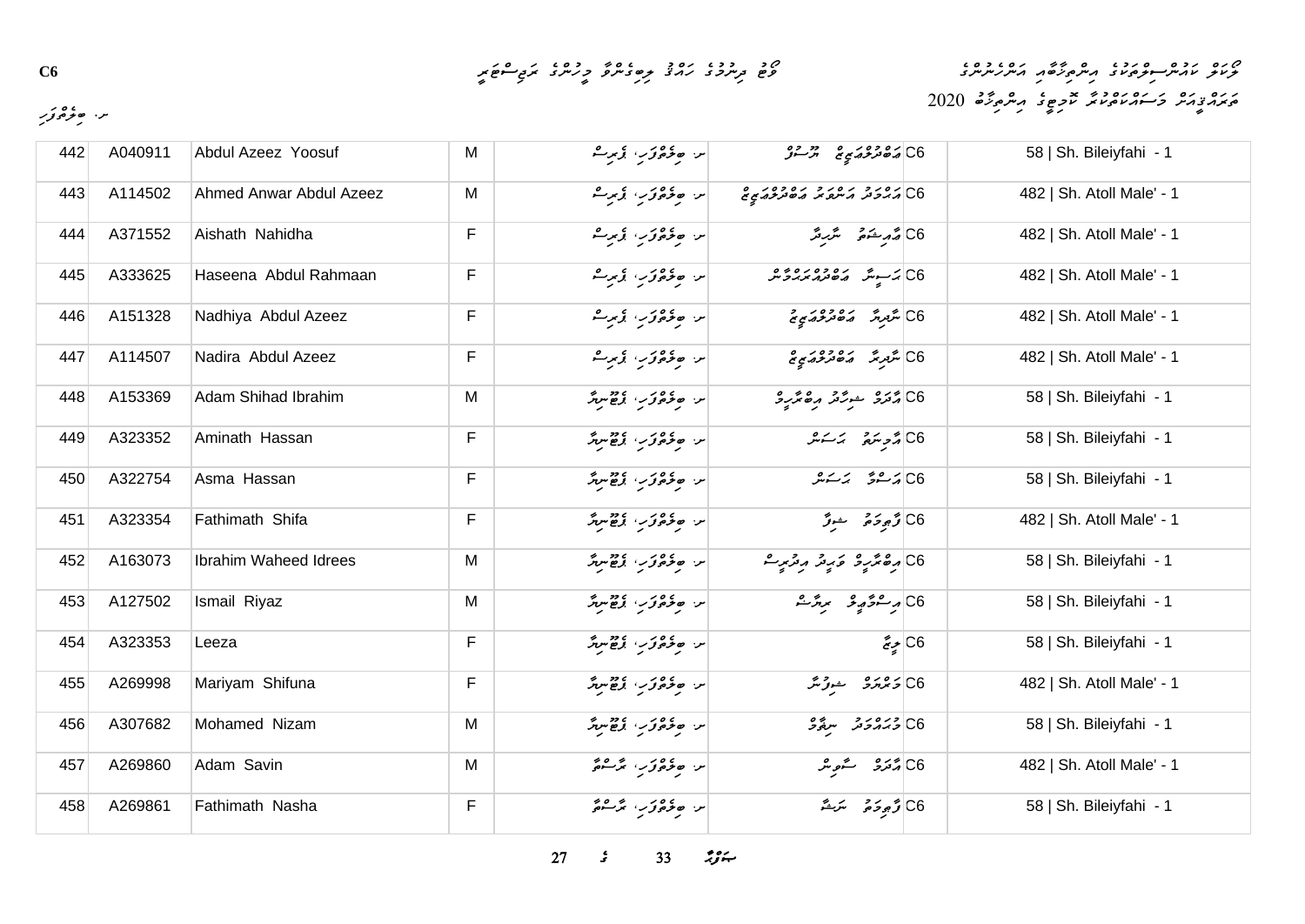*sCw7q7s5w7m< o<n9nOoAw7o< sCq;mAwBoEw7q<m; wBm;vB* م من المرة المرة المرة المرجع المرجع في المركبة 2020<br>مجم*د المريض المربوط المربع المرجع في المراجع المركبة* 

| 459 | A040153 | Ibrahim Rasheed Ali | M            | مر ھۆھۈرى، ئۆگ ھۇ           | C6 مەھەرىپ ئىلىنى قىرىدىن كەرىپە           | 58   Sh. Bileiyfahi - 1   |
|-----|---------|---------------------|--------------|-----------------------------|--------------------------------------------|---------------------------|
| 460 | A359072 | Mariyam Rashida     | F            | بر ھۆھۈپ ئۇسىم              | C6 كەممە <i>ر ئىگى</i> سىدىگە              | 58   Sh. Bileiyfahi - 1   |
| 461 | A265863 | Mariyam Sulthana    | F            | ىن ھۆھۈك ئۇسىم              | C6 <i>ۇيۇرۇ سۇچۇنى</i> گە                  | 482   Sh. Atoll Male' - 1 |
| 462 | A269862 | Mohamed Naveez      | M            | ىن ھۆھۈك ئەسىم              | C6 <i>2522 متوج</i>                        | 482   Sh. Atoll Male' - 1 |
| 463 | A112078 | Badhoora Hassan     | F            | ر موجوز بر مورد شهر         | C6 ھۆپتى ئەسەئىتىر                         | 58   Sh. Bileiyfahi - 1   |
| 464 | A269877 | Fathimath Saudhath  | $\mathsf F$  | ر موکور، ترموز کرد کو       | C6 تۇ <sub>جو</sub> خ <sub>ە</sub> سەمدىرە | 482   Sh. Atoll Male' - 1 |
| 465 | A154032 | Rashid Hassan       | M            | ر موقور، ترموز مربوث        | C6 بَرْجُوتْر - بَرْسَة مْرْ               | 58   Sh. Bileiyfahi - 1   |
| 466 | A068489 | Ahmed Naeem Adam    | M            | ىن ھۆھۈك بول                | C6 <i>ב برو بر عمد و مح</i> ره             | 58   Sh. Bileiyfahi - 1   |
| 467 | A284498 | Aishath Reena       | $\mathsf{F}$ | س ھۆھۆپ بېرى                | C6 مەم شەھ مېرى <i>گ</i>                   | 251   ADh. Dhangethi - 2  |
| 468 | A000706 | Sharmeela Moosa     | F            | یں جو گھوڑے ہوں             | C6 خىمرى <sub>چ</sub> ى تۆگ                | 58   Sh. Bileiyfahi - 1   |
| 469 | A324534 | Abdulla Faisal      | M            | المن حوفوقرب المجدد والمركز | C6 مَەھْتَراللە ق <i>ەمبەق</i>             | 58   Sh. Bileiyfahi - 1   |
| 470 | A000710 | Ahmed Faisal        | M            | ر ەۋەۋر، بورۇم ئەڭ          | C6   كەش <sup>ى</sup> كەر ئەر بىكى ئى      | 58   Sh. Bileiyfahi - 1   |
| 471 | A158948 | Aishath Salma       | $\mathsf F$  | ر ە دەر، بوردىن             | C6 مەم ئىشقى سىك <i>ىۋۇ</i>                | 58   Sh. Bileiyfahi - 1   |
| 472 | A303947 | Ameen Faisal        | M            | ر موروب برده بده            | C6 كەچ بىر كەرىبكى ئىل                     | 58   Sh. Bileiyfahi - 1   |
| 473 | A114504 | Hussain Faisal      | M            | ر ە ئەرزىر، بورومىدە        | C6 يُرْسَمُ بِيَرَ وَمِرْسَوْرٌ            | 58   Sh. Bileiyfahi - 1   |
| 474 | A114505 | Ibrahim Faisal      | M            | ر موروب برده به             | C6 مەھەرىپە تەم يىكى                       | 58   Sh. Bileiyfahi - 1   |
| 475 | A113467 | Mariyam Salma       | F            | ىن ھۆھۈك، مديرە ب           | C6 كەمە <i>مەدى سەۋ</i> ۇ                  | 58   Sh. Bileiyfahi - 1   |

**28** *s* **33** *n***<sub>y</sub> <b>***n* 

مر، ھ*وھ*ور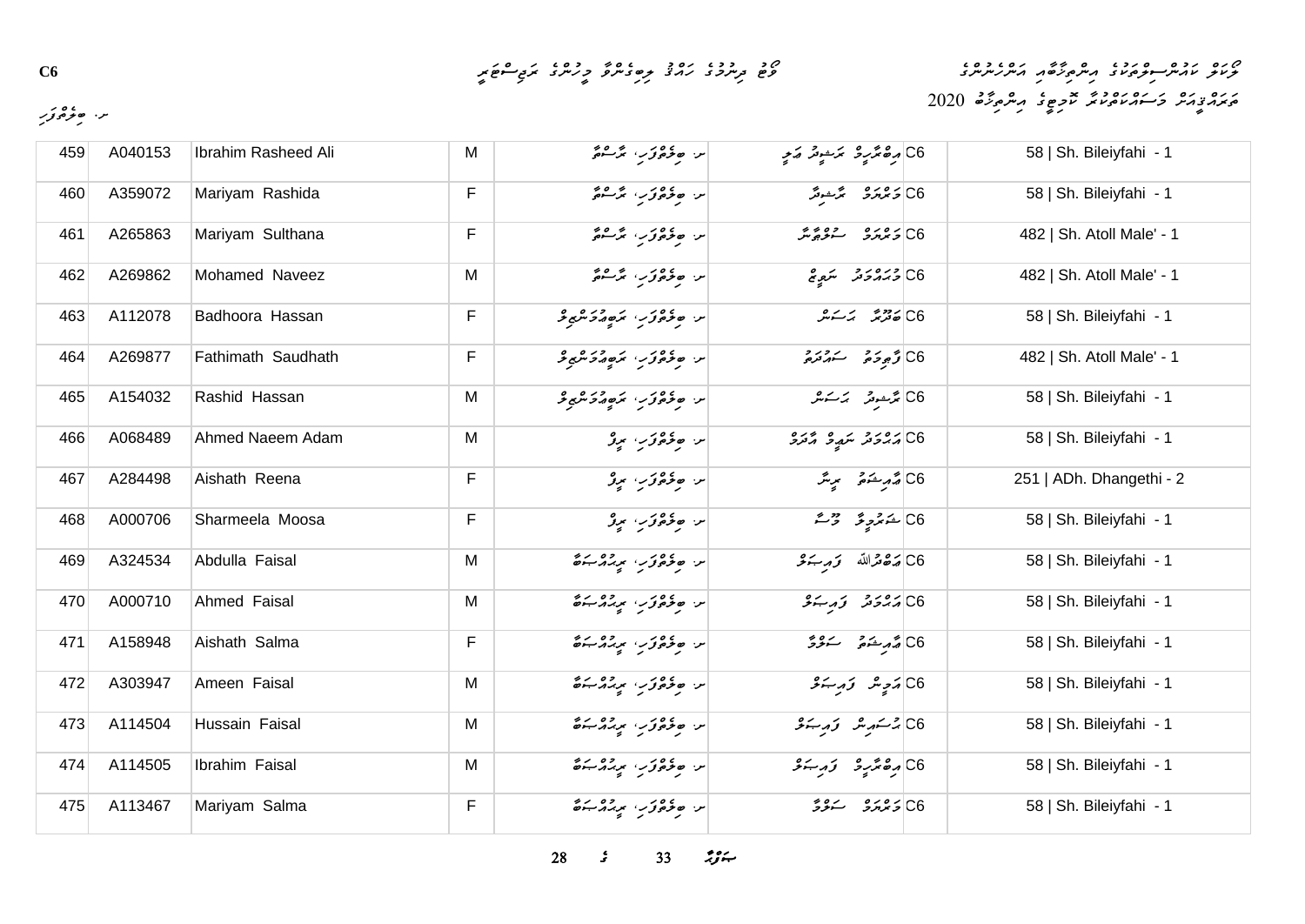*sCw7q7s5w7m< o<n9nOoAw7o< sCq;mAwBoEw7q<m; wBm;vB 2020*<br>*په پوهر وسوډيرونو لومو د موجو د مرمونه* 2020

| 476 | A094769 | Mohamed Rashad Hassan | M            | ر ەۋەۋر، بورومىدە              | C6  <i>32,325 كەشگەر بەسكەنل</i>                   | 58   Sh. Bileiyfahi - 1         |
|-----|---------|-----------------------|--------------|--------------------------------|----------------------------------------------------|---------------------------------|
| 477 | A324533 | Saeedha Ibrahim       | F            | ىن ھۆھۈپ، بورومىت              | C6 س <i>َم<sub>وٍ</sub>مَّڌ م</i> ِنْ صَمَّرِيْتَر | 58   Sh. Bileiyfahi - 1         |
| 478 | A270033 | Adam Shazin           | M            | ىن ھۆھۈك برىدۇر                | C6 مُرْمَرْدْ شَمِيرْ مِنْ                         | 482   Sh. Atoll Male' - 1       |
| 479 | A325836 | Aishath Shahuma       | F            | ىن ھۆھۈك برىدۇر                | C6 م <i>ەمبىقى خەرج</i>                            | 58   Sh. Bileiyfahi - 1         |
| 480 | A265575 | Hassan Thasneem       | M            | ر و دورس بررد و                | C6 ئەسەنلەر <b>ئەرشىر</b> ى                        | 58   Sh. Bileiyfahi - 1         |
| 481 | A325832 | Ibrahim Rafeeu        | M            | بن ھِ تَھُوَرُ، مِرْ مِرَ مِنْ | C6 مەھە <i>تگىي</i> ئىمرىمى ئى                     | 58   Sh. Bileiyfahi - 1         |
| 482 | A325475 | Latheefa Ibrahim      | F            | ىن ھۆھۈك برىدۇر                | C6 كۇم <sub>ۇ</sub> رَ م <i>ەمگرى</i> ئ            | 58   Sh. Bileiyfahi - 1         |
| 483 | A039134 | Ramiza                | $\mathsf{F}$ | ر ھۆھۈك ئىشكىرى                | C6 بَرْر بَح                                       | 555   Hulhumale', Ehenihen - 3  |
| 484 | A158976 | Rasheeda Abdul Rahman | F            | بن ھۆھۈك مەھ ھ                 | C6 ىرىشونز ھەممەمەر دەرە                           | 482   Sh. Atoll Male' - 1       |
| 485 | A269960 | Adam Muneez           | M            | ىن ھۆھۈر، ئۇي ھۆ               | C6 أَرْتَرَدُّ       دَسِيْنَ                      | 58   Sh. Bileiyfahi - 1         |
| 486 | A324169 | Ahmed Muneez          | M            | ىر. ھۆھۈر، ئۇي ھۆ              | C6   كەنگە كەلگە ئەرىپى                            | 58   Sh. Bileiyfahi - 1         |
| 487 | A325825 | Hawwa Aboobakuru      | F            | ىر. ھۆھۈك ئۇي ھۆ               | 22222 202                                          | 58   Sh. Bileiyfahi - 1         |
| 488 | A067224 | Mohamed Ali           | M            | ىن ھۆھۈر، ئىي ھۆ               | C6 <i>جەنگە خۇر ھ</i> و                            | 248   ADh. Mahibadhoo - 2       |
| 489 | A324170 | Mohamed Muneez        | M            | ىر. ھۆھۈكە، ئۇي ھۆ             | C6 <i>3222 كەرمى</i>                               | 58   Sh. Bileiyfahi - 1         |
| 490 | A324167 | Moosa Fathuhee        | M            | ىر. ھۆھۈكر، ئۇي ھۆ             | C6 تۇشقە ئۇچ <sub>ە</sub> بە                       | 58   Sh. Bileiyfahi - 1         |
| 491 | A325828 | Nasira Aboobakuru     | F            | ىن ھۆھۈر، ئۇي ھۆ               | $2222$ $-200$                                      | 58   Sh. Bileiyfahi - 1         |
| 492 | A325831 | Nausaad Moosa         | M            | ىر. ھۆھۈك ئىچ ھۆ               | C6 يَدْرُ شَعْرَ بِهِ مَشْرِ                       | 714   Club Med Flnolhu Villas-1 |

**29** *s* 33 *n***<sub>s</sub>**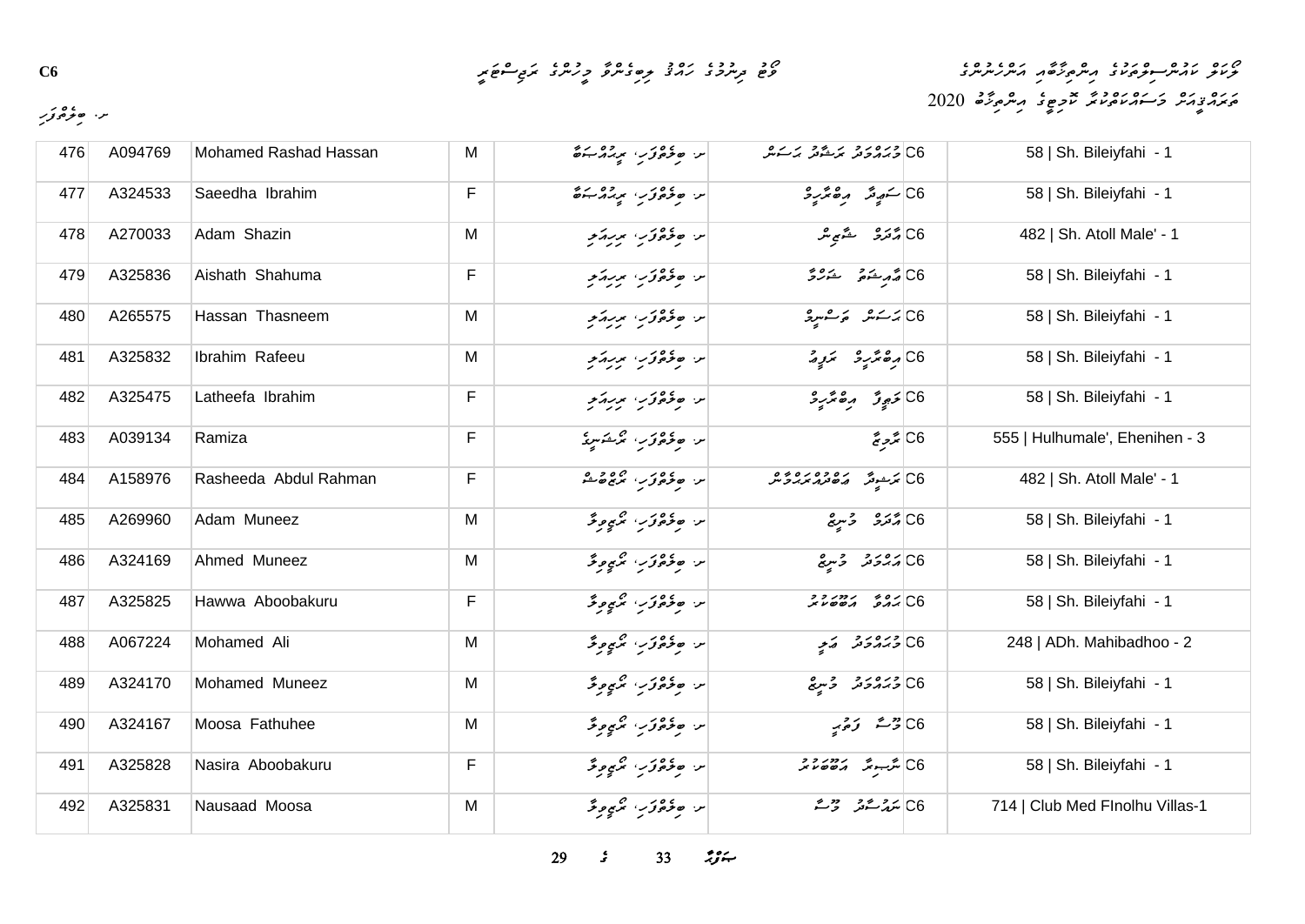*sCw7q7s5w7m< o<n9nOoAw7o< sCq;mAwBoEw7q<m; wBm;vB 2020*<br>*په پوهر وسوډيرونو لومو د موجو د مرمونه* 2020

| 493 | A321641 | Sanfa Idrees          | F           | ىر ھۆھۈر، ئۇي ھۆ     | C6 سەھدۇ ب <sub>و</sub> رتمېرىشە             | 58   Sh. Bileiyfahi - 1        |
|-----|---------|-----------------------|-------------|----------------------|----------------------------------------------|--------------------------------|
| 494 | A141081 | Abdulla Shahid        | M           | ىر ھۆھۈپ سەرىۋ       | C6 مَەھْرَاللە شَّەرِمْر                     | 138   Lh. Naifaru - 3          |
| 495 | A269889 | Shaany Shahidh        | F           | ىر ھۆھۈپ شرىق        | C6 گھر گھرنڈ                                 | 482   Sh. Atoll Male' - 1      |
| 496 | A166114 | Aishath Shaffa        | $\mathsf F$ | ىن ھۆھۈر، سەيدىكىتىر | C6 مەم ئىقسى ئىستى <i>رۇ</i>                 | 639   Vilimale', Ehenihen-4    |
| 497 | A159435 | Ali Basheer           | M           | ابر ھۆھۈر، سكوناتىر  | C6 كەمچە ھە <u>ش</u> و <i>م</i> گە           | 452   Maafushi Jail - 1        |
| 498 | A084677 | Hawwa Umar            | F           | ىر. ھۆھۈك شوپرىتىر   | 222 222                                      | 58   Sh. Bileiyfahi - 1        |
| 499 | A151893 | Mariyam Masha         | F           | ىن ھۆھۈر، سەيدىكىتىر | C6 كەممەر ئەسىم                              | 58   Sh. Bileiyfahi - 1        |
| 500 | A140912 | Abdulla Saeed Mohamed | M           | بر ھۆھۈپ سىسكى       | C6 رەداللە سەر <i>دىنەدەر</i> د              | 58   Sh. Bileiyfahi - 1        |
| 501 | A324128 | Ahmed Nafiz           | M           | ىن ھۆھۈپ سىسكى       | C6 <i>كەندى تىر ئىتىنى</i> ئى                | 58   Sh. Bileiyfahi - 1        |
| 502 | A164440 | Ali Abdulla           | M           | ىن ھۆھۈك سىگىگى      | C6 كەمچە كەھەمەللە                           | 58   Sh. Bileiyfahi - 1        |
| 503 | A324126 | Aminath Idrees        | F           | ىن ھۆھۈك سىگىگى      |                                              | 58   Sh. Bileiyfahi - 1        |
| 504 | A324127 | Ibrahim Nafiz         | M           | ىن ھۆھۈك سىگىگى      | C6 مەھەردى سىرىقر                            | 482   Sh. Atoll Male' - 1      |
| 505 | A322976 | Mariyam Nafiza        | F           | ىر ھۆۋۈپ سىسكى       | C6 <i>خىتىدۇ شې</i> ق                        | 58   Sh. Bileiyfahi - 1        |
| 506 | A269957 | Sammoon Abdulla       | M           | ىن ھۆھۈك سىگىگى      | C6 يَوْمِيْرُ مَرْهُ قَرَاللَّهُ             | 58   Sh. Bileiyfahi - 1        |
| 507 | A269946 | Samra Abdulla         | F           | ىن ھۆھۈك سىگىگى      | C6 كوتر برة قرالله                           | 555   Hulhumale', Ehenihen - 3 |
| 508 | A155033 | Idrees Ibrahim        | M           | ىن ھۆھۈك شەھىرو      | C6 مەنزىرىشە مەھەردى<br>06 مەنزىرىشە مەھەردى | 58   Sh. Bileiyfahi - 1        |
| 509 | A000709 | Mohamed Jameel        | M           | ىن ھۆھۈك شەھىرو      | C6  <i>3223, 52 ق</i> و                      | 58   Sh. Bileiyfahi - 1        |

**30** *s* **33** *n***<sub>y</sub><sub>***s***</sub>**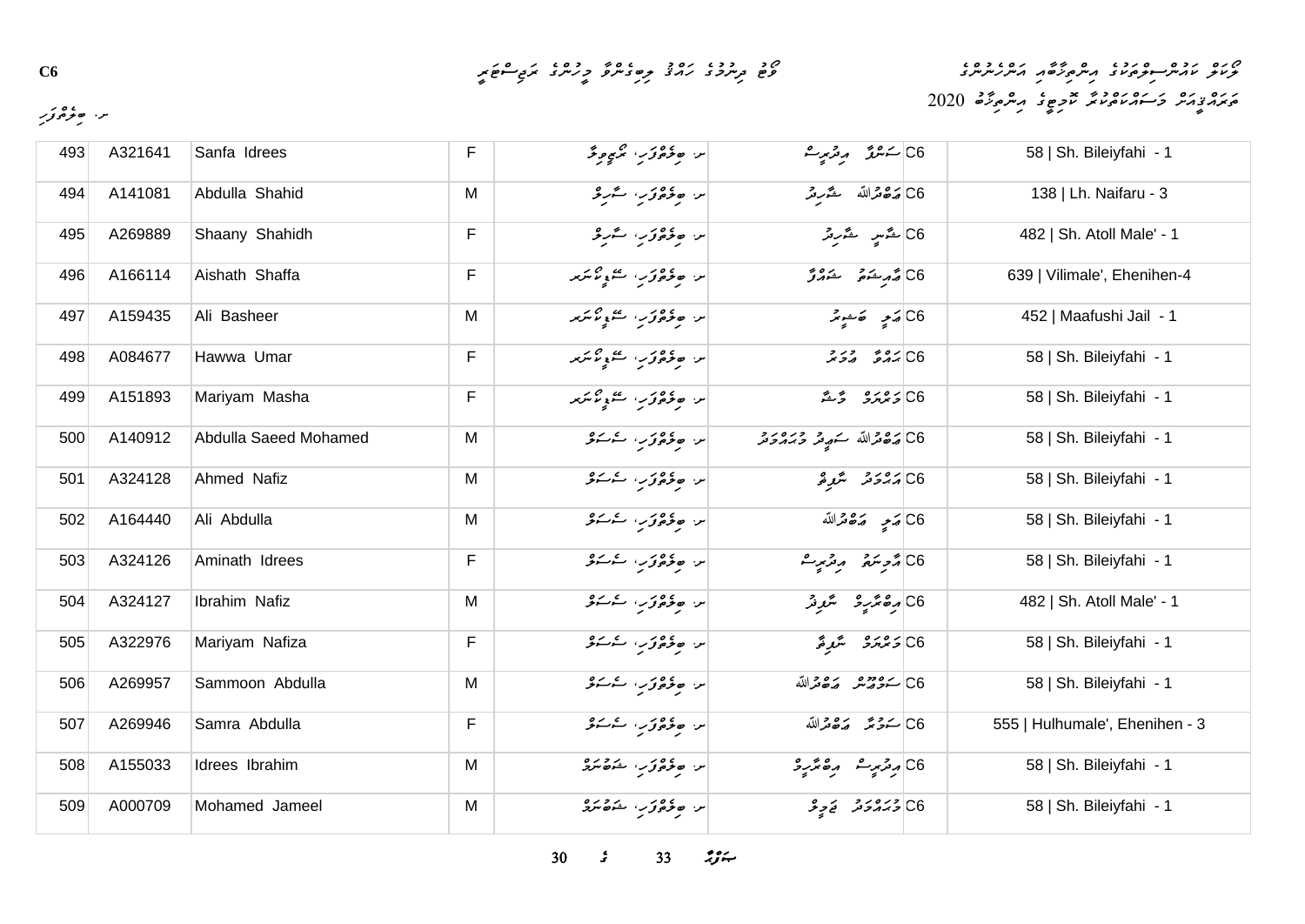*sCw7q7s5w7m< o<n9nOoAw7o< sCq;mAwBoEw7q<m; wBm;vB* م من المرة المرة المرة المرجع المرجع في المركبة 2020<br>مجم*د المريض المربوط المربع المرجع في المراجع المركبة* 

| 510 | A080529 | Abdulla Rameez Adam      | M            | ىن ھۆھۈر، سومۇ       | C6 كَمْ هُمْراللّه مَرَحٍ مُحْ مُرْمَرْدَ                                                                                          | 58   Sh. Bileiyfahi - 1    |
|-----|---------|--------------------------|--------------|----------------------|------------------------------------------------------------------------------------------------------------------------------------|----------------------------|
| 511 | A270029 | Ahmed Shifau             | M            | بن ھۆھۈپ سوچۇ        | $\mathcal{L}$ $\sim$ $\mathcal{L}$ $\approx$ $\mathcal{L}$ $\approx$ $\mathcal{L}$ $\approx$ $\mathcal{L}$ $\approx$ $\mathcal{L}$ | 482   Sh. Atoll Male' - 1  |
| 512 | A323414 | Ibrahim Shafiu           | M            | ىن ھۆھۈك سوچە        | C6 مەھەر بۇ ھەر ئە                                                                                                                 | 335   GDh. Thinadhoo - 1   |
| 513 | A079332 | Mariyam Shaheeda Ibrahim | F            | بر ھۆھۈپ سوچۇ        | C6 كەبرىزى ھەرپىگە م <i>ەھەتگەر</i> ئ                                                                                              | 58   Sh. Bileiyfahi - 1    |
| 514 | A324116 | Abdul Rasheed Ali        | $\mathsf{M}$ | بر ھوھوپ، مسلمان     | C6 مَصْرَمْ مَرْشِيْتَرِ مَنْ مِيْتِ                                                                                               | 58   Sh. Bileiyfahi - 1    |
| 515 | A330312 | Adam Mujah               | M            | ىر. ھۆھۈك سىمدى      | $223 - 222$ C6                                                                                                                     | 401   Dhigali Maldives - 1 |
| 516 | A324117 | Aminath Ahmed            | F            | بن ھۆھۈك سىر         | C6 مُ <i>جِسَعْہ مُ</i> مُحَمَّد                                                                                                   | 58   Sh. Bileiyfahi - 1    |
| 517 | A324120 | Mariyam Madheeha         | F            | س ھۆھۈپ سىرى         | C6 كەنگەنگە كەن <i>بەن</i> گە                                                                                                      | 58   Sh. Bileiyfahi - 1    |
| 518 | A324119 | Mujaahu Rasheed          | $\mathsf{M}$ | بر ھۆھۈپ، مەيرە      | C6 جۇڭ ئىش <sub>ى</sub> قر                                                                                                         | 58   Sh. Bileiyfahi - 1    |
| 519 | A321666 | <b>Zeena</b>             | F            | س ھۆھۈپ، مەيرە       | C6 <sub>مح</sub> مَّد                                                                                                              | 58   Sh. Bileiyfahi - 1    |
| 520 | A324118 | Zeeniya Abdul Rasheed    | F            | بر ھوھوپ، مسلمان     | C6 ىپ سرگە ئەھە <i>ترە م</i> ترىشوتىر                                                                                              | 58   Sh. Bileiyfahi - 1    |
| 521 | A072573 | Abdulla Rasheed          | M            | ىن ھۆھۈر، سىگەندى    | C6 كەھەراللە كە <u>س</u> وتر                                                                                                       | 58   Sh. Bileiyfahi - 1    |
| 522 | A156759 | Ali Mohamed              | $\mathsf{M}$ | بر ھۆھۈپ سىستىرە ،   | C6 <i>مَجِ حَمَدُوَنَّدُ</i>                                                                                                       | 58   Sh. Bileiyfahi - 1    |
| 523 | A233394 | Mariyam Zuhuda           | F            | ىن ھۆھۈر، شەھىرە ،   | C6 كەممەر ئەسىمى ئىقر                                                                                                              | 58   Sh. Bileiyfahi - 1    |
| 524 | A324356 | Razeena Ali              | F            | بر ھۆھۈپ شوشىدە ،    | C6 بَرَ <sub>مٍ</sub> بَرَّ کَرَمٍ ِ                                                                                               | 58   Sh. Bileiyfahi - 1    |
| 525 | A269907 | Aminath Reesha           | F            | ىن ھۆھۈر، سەھرىر ھوڭ | C6 مُرْسِعَةٍ مَرِيْتُهُ                                                                                                           | 58   Sh. Bileiyfahi - 1    |
| 526 | A324007 | Fathimath Rifaa          | F            | ىر ھۆھۈك سەھرىمھوڭ   | C6 تُ <sub>ج</sub> وحَمَّ برِرْمَّ                                                                                                 | 58   Sh. Bileiyfahi - 1    |

**31** *s* **33** *n***<sub>y</sub> <b>***n*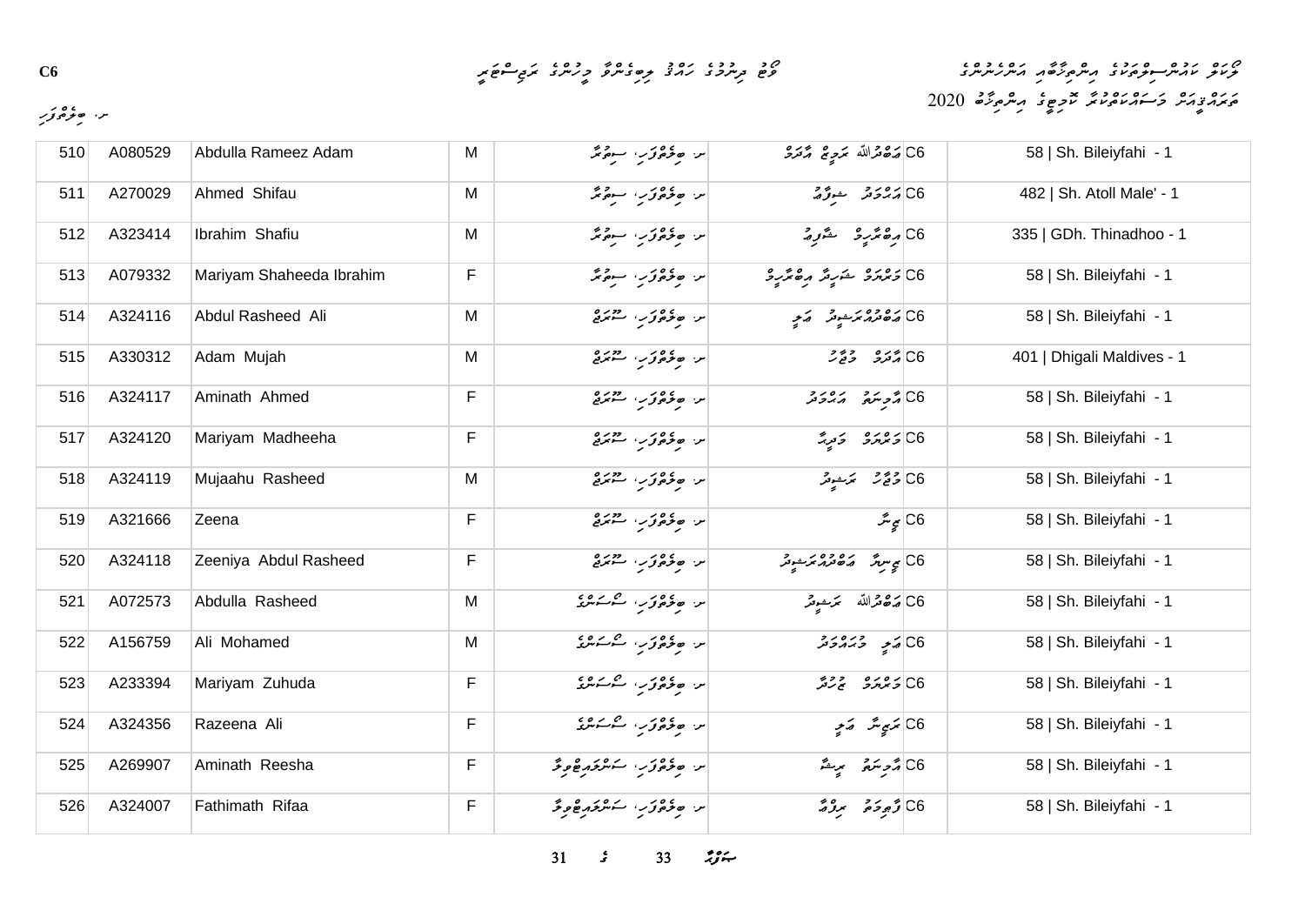*sCw7q7s5w7m< o<n9nOoAw7o< sCq;mAwBoEw7q<m; wBm;vB* م من المرة المرة المرة المرجع المراجع المراجع المراجع المراجع المراجع المراجع المراجع المراجع المراجع المراجع<br>مرين المراجع المراجع المرجع المراجع المراجع المراجع المراجع المراجع المراجع المراجع المراجع المراجع المراجع ال

| 527 | A000762 | <b>Mohamed Naseem Hussain</b> | M           | مر ھۆكۈكى، سەئىر كەھ ھۇ            | C6   <i>وبروونز مرسوف برسكومتر</i>                                                                                                | 58   Sh. Bileiyfahi - 1                |
|-----|---------|-------------------------------|-------------|------------------------------------|-----------------------------------------------------------------------------------------------------------------------------------|----------------------------------------|
| 528 | A325953 | Nasheeda                      | F           | ىر ھۆھۈپ سەشرىرھ ھوڭ               | C6 سَرَسْدِمَّر                                                                                                                   | 58   Sh. Bileiyfahi - 1                |
| 529 | A127573 | Ibrahim Aboobakuru            | M           | المن المحوفي وأكبر المحمد المحروري | $52222$ $1000$ $1000$                                                                                                             | 58   Sh. Bileiyfahi - 1                |
| 530 | A269876 | Aishath Shamha                | F           | أيرا جذهوى الممركز                 | C6 مُصِيَّمَة شَوْيَّ                                                                                                             | 482   Sh. Atoll Male' - 1              |
| 531 | A269878 | Ali Simaah                    | M           | ىر. ھۆھۈك مەترىر                   | C6 كەبىر س <i>ىۋ</i> ر                                                                                                            | 482   Sh. Atoll Male' - 1              |
| 532 | A000274 | Mariyam Shiyamaa              | F           | أيرا جذهوى الممركز                 | $5\overset{\circ}{\sim}$ $\frac{\circ}{\sim}$ $\frac{\circ}{\sim}$ $\frac{\circ}{\sim}$ $\frac{\circ}{\sim}$ $\frac{\circ}{\sim}$ | 482   Sh. Atoll Male' - 1              |
| 533 | A300364 | Moosa Khalid Hassan           | M           | أيرا للمحوفوك المرتزئه             | 06] جيءَ ڏويڙ برسکر                                                                                                               | 482   Sh. Atoll Male' - 1              |
| 534 | A050873 | Fathimath Ibrahim             | $\mathsf F$ | ر ەيمۇرى قەمەر                     | C6 <i>ڈوِحَمْ م</i> ِھْتَر <i>بِ</i> وْ                                                                                           | 58   Sh. Bileiyfahi - 1                |
| 535 | A051015 | Ibrahim Adam                  | M           | من صورة وير عدد عدد عدد ا          | C6 مەھەمگەيى ھەممىھ                                                                                                               | 740   Ellaidhoo Maldives By Cinnamon-1 |
| 536 | A164442 | Ahmed Aslam                   | M           | بر ھۆھۈپ ھەدى                      | C6 كەبروتر كەسىر <i>ە</i> رە                                                                                                      | 482   Sh. Atoll Male' - 1              |
| 537 | A269942 | Aishath Fazeena               | F           | ر ھۆھۈپ ھەدى                       | C6 <i>مۇم ھۇمۇسىتى</i> گە                                                                                                         | 482   Sh. Atoll Male' - 1              |
| 538 | A151222 | Aishath Siuna                 | F           | ىر ھۆھۈپ ھەدى                      | C6 م <i>ەمبەشقى سىن</i> مەتتىر                                                                                                    | 58   Sh. Bileiyfahi - 1                |
| 539 | A324123 | Ali Aslam                     | M           | ىن ھۆھۈپ، ھەدۋى                    | C6 كەبر كەش <b>ى</b> رى                                                                                                           | 58   Sh. Bileiyfahi - 1                |
| 540 | A324124 | Aminath Siuna                 | F           | ىن ھۆھۈپ ھەدۋى                     | C6 مُرْحِبَتَهُ مِسْتَمَسَّرَ                                                                                                     | 58   Sh. Bileiyfahi - 1                |
| 541 | A155034 | Ismail Moosa                  | M           | ىر ھۆھۈپ ھەدى                      | C6 م سۇم ئۇ ق <sup>ىم</sup> ئ                                                                                                     | 58   Sh. Bileiyfahi - 1                |
| 542 | A324121 | Khadheeja Aboobakuru          | F           | ر ھۆھۈپ ھەدۋە                      | C6 دَمِيعٌ مُقْصَمَّعٌ                                                                                                            | 58   Sh. Bileiyfahi - 1                |
| 543 | A269939 | Mariyam Zameena               | F           | ين ھۆھۈك ھەدۋى                     | C6 <i>خ</i> ېر <i>مرد تم</i> ويگر                                                                                                 | 482   Sh. Atoll Male' - 1              |

**32** *s* **33** *n***<sub>y</sub> <b>***n* 

**س ھۆھ<sub>ۇر</sub>**